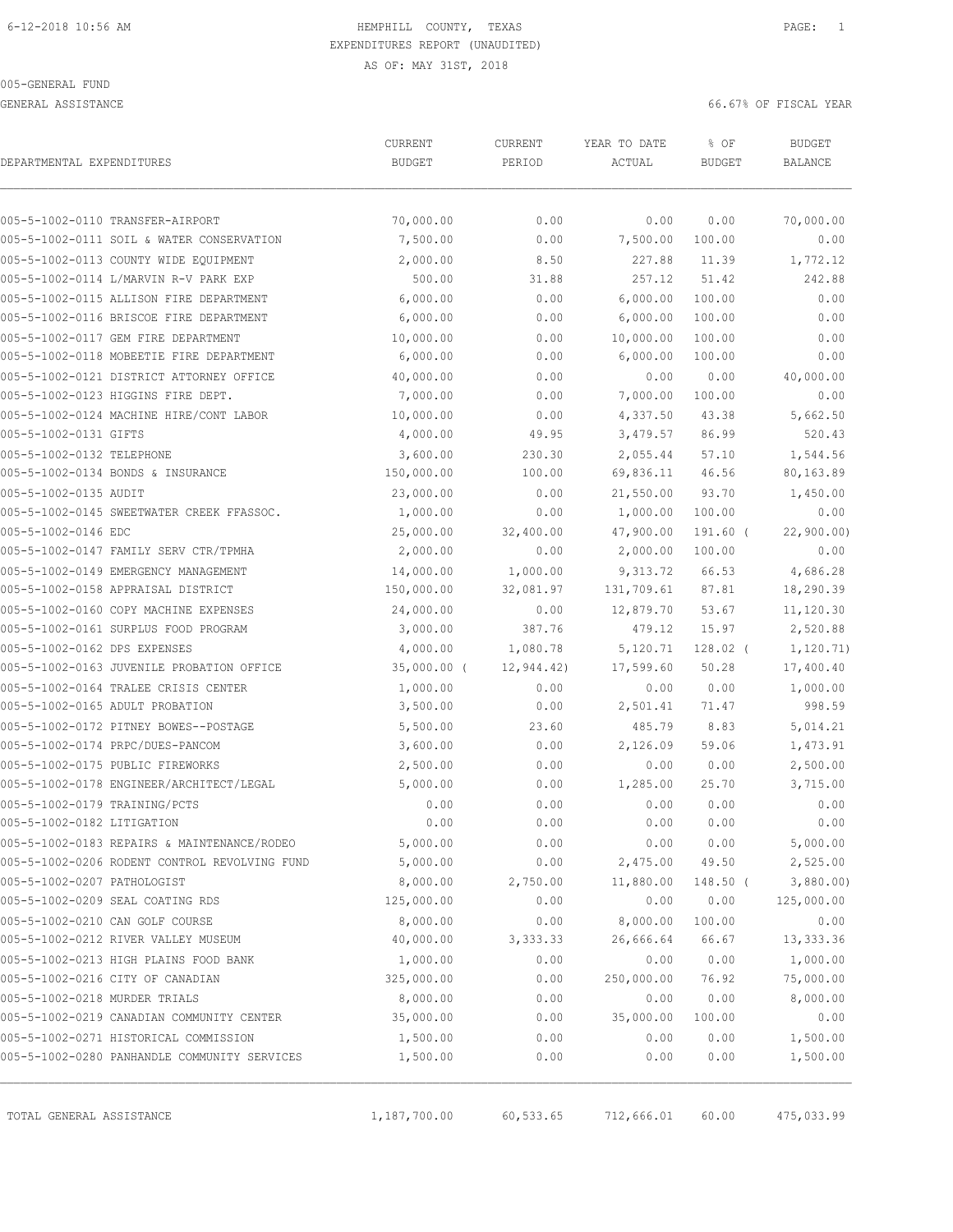COUNTY & DISTRICT CLERK 66.67% OF FISCAL YEAR

|                                               | CURRENT    | CURRENT   | YEAR TO DATE | % OF          | <b>BUDGET</b>  |
|-----------------------------------------------|------------|-----------|--------------|---------------|----------------|
| DEPARTMENTAL EXPENDITURES                     | BUDGET     | PERIOD    | ACTUAL       | <b>BUDGET</b> | <b>BALANCE</b> |
|                                               |            |           |              |               |                |
| 005-5-1510-0090 CO & DISTRICT CLK             | 58,595.00  | 4,882.92  | 39,063.36    | 66.67         | 19,531.64      |
| 005-5-1510-0094 DEPUTY CLERK-GANDARA          | 38,007.00  | 3,167.26  | 25,338.08    | 66.67         | 12,668.92      |
| 005-5-1510-0095 DEPUTY CLERK-OGLE             | 38,007.00  | 3,167.26  | 25,338.08    | 66.67         | 12,668.92      |
| 005-5-1510-0096 LONGEVITY                     | 1,450.00   | 125.00    | 915.00       | 63.10         | 535.00         |
| 005-5-1510-0097 CHIEF DEPUTY CLERK-GUERRERO   | 40,119.00  | 3,343.26  | 26,746.08    | 66.67         | 13,372.92      |
| 005-5-1510-0098 PART TIME                     | 0.00       | 6.25      | 46.88        | $0.00$ (      | 46.88)         |
| 005-5-1510-0101 SOCIAL SECURITY/MEDICARE      | 13,500.00  | 995.75    | 7,933.96     | 58.77         | 5,566.04       |
| 005-5-1510-0102 RETIREMENT                    | 17,800.00  | 1,468.56  | 11,739.98    | 65.95         | 6,060.02       |
| 005-5-1510-0103 GROUP TERM LIFE               | 600.00     | 39.66     | 303.74       | 50.62         | 296.26         |
| 005-5-1510-0104 GROUP INSURANCE               | 30,000.00  | 2,552.08  | 20,130.00    | 67.10         | 9,870.00       |
| 005-5-1510-0105 UNEMPLOYMENT INSURANCE        | 1,000.00   | 0.00      | 52.35        | 5.24          | 947.65         |
| 005-5-1510-0106 WORKERS' COMPENSATION         | 2,600.00   | 0.00      | 1,184.00     | 45.54         | 1,416.00       |
| 005-5-1510-0109 POSTAGE                       | 1,800.00   | 79.28     | 1,163.10     | 64.62         | 636.90         |
| 005-5-1510-0112 TRAVEL                        | 7,000.00   | 710.00    | 5,752.34     | 82.18         | 1,247.66       |
| 005-5-1510-0119 DUES & SUBSCRIPTIONS          | 250.00     | 0.00      | 50.00        | 20.00         | 200.00         |
| 005-5-1510-0132 TELEPHONE                     | 3,800.00   | 223.76    | 2,929.87     | 77.10         | 870.13         |
| 005-5-1510-0142 SOFTWARE SUPPORT              | 28,000.00  | 1,609.50  | 16,069.50    | 57.39         | 11,930.50      |
| 005-5-1510-0183 OFFICE EQUIP. REPAIRS & MAIN. | 500.00     | 0.00      | 2,200.00     | 440.00 (      | 1,700.00)      |
| 005-5-1510-0188 OFFICE SUPPLIES               | 6,000.00   | 472.69    | 1,932.34     | 32.21         | 4,067.66       |
| 005-5-1510-0189 INVENTORY                     | 2,000.00   | 0.00      | 3,860.42     | 193.02 (      | 1,860.42)      |
| 005-5-1510-0510 CAPITAL OUTLAY                | 56,000.00  | 0.00      | 49,834.58    | 88.99         | 6, 165.42      |
|                                               |            |           |              |               |                |
| TOTAL COUNTY & DISTRICT CLERK                 | 347,028.00 | 22,843.23 | 242,583.66   | 69.90         | 104, 444.34    |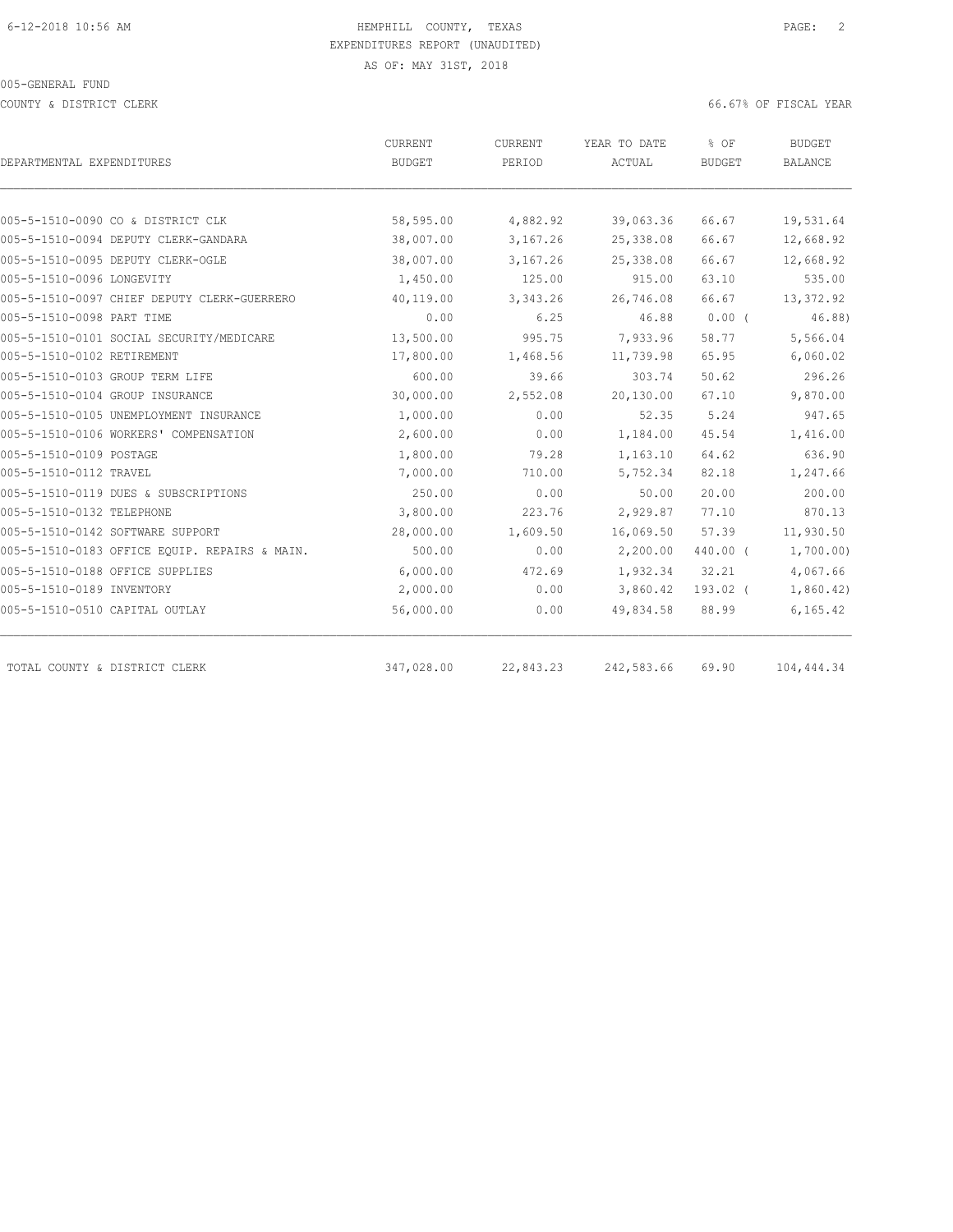#### 005-GENERAL FUND

COUNTY EXTENSION SERVICE 66.67% OF FISCAL YEAR

| DEPARTMENTAL EXPENDITURES                     | <b>CURRENT</b><br><b>BUDGET</b> | <b>CURRENT</b><br>PERIOD | YEAR TO DATE<br>ACTUAL | % OF<br><b>BUDGET</b> | <b>BUDGET</b><br>BALANCE |
|-----------------------------------------------|---------------------------------|--------------------------|------------------------|-----------------------|--------------------------|
|                                               |                                 |                          |                        |                       |                          |
| 005-5-1520-0091 CEA-AG/A. HOLLOWAY            | 35,627.00                       | 2,968.92                 | 23,751.36              | 66.67                 | 11,875.64                |
| 005-5-1520-0092 CEA-FCS/T. HOLLOWAY           | 35,627.00                       | 2,968.92                 | 23,751.36              | 66.67                 | 11,875.64                |
| 005-5-1520-0096 LONGEVITY                     | 1,000.00                        | 70.00                    | 535.00                 | 53.50                 | 465.00                   |
| 005-5-1520-0097 CEA SECRETARY-PERRY           | 40,119.00                       | 3,343.26                 | 26,746.08              | 66.67                 | 13,372.92                |
| 005-5-1520-0098 PART-TIME SECRETARY           | 1,500.00                        | 300.00                   | 300.00                 | 20.00                 | 1,200.00                 |
| 005-5-1520-0101 SOCIAL SECURITY/MEDICARE      | 9,000.00                        | 649.26                   | 5,063.06               | 56.26                 | 3,936.94                 |
| 005-5-1520-0102 RETIREMENT                    | 4,020.00                        | 334.32                   | 2,674.56               | 66.53                 | 1,345.44                 |
| 005-5-1520-0103 GROUP TERM LIFE               | 150.00                          | 9.02                     | 69.16                  | 46.11                 | 80.84                    |
| 005-5-1520-0104 GROUP INSURANCE               | 7,500.00                        | 638.02                   | 5,024.88               | 67.00                 | 2,475.12                 |
| 005-5-1520-0105 UNEMPLOYMENT INSURANCE        | 500.00                          | 0.00                     | 50.84                  | 10.17                 | 449.16                   |
| 005-5-1520-0106 WORKERS' COMPENSATION         | 1,800.00                        | 0.00                     | 300.00                 | 16.67                 | 1,500.00                 |
| 005-5-1520-0109 POSTAGE                       | 1,000.00                        | 77.46                    | 519.96                 | 52.00                 | 480.04                   |
| 005-5-1520-0112 TRAVEL/AG- A. HOLLOWAY        | 7,500.00                        | 168.44                   | 5,981.15               | 79.75                 | 1,518.85                 |
| 005-5-1520-0114 TRAVEL/FCS-T. HOLLOWAY        | 2,500.00                        | 218.56                   | 513.57                 | 20.54                 | 1,986.43                 |
| 005-5-1520-0119 DUES & SUBSCRIPTIONS          | 1,000.00                        | 0.00                     | 610.00                 | 61.00                 | 390.00                   |
| 005-5-1520-0122 FUEL & OIL                    | 3,500.00                        | 434.28                   | 3,267.53               | 93.36                 | 232.47                   |
| 005-5-1520-0132 TELEPHONE                     | 3,500.00                        | 370.26                   | 2,698.30               | 77.09                 | 801.70                   |
| 005-5-1520-0137 VEHICLE REPAIRS & MAINTENANCE | 2,500.00                        | 1,022.20                 | 2,882.37               | $115.29$ (            | 382.37)                  |
| 005-5-1520-0142 IT TECH SUPPORT               | 1,500.00                        | 100.00                   | 1,011.65               | 67.44                 | 488.35                   |
| 005-5-1520-0183 OFFICE EQUIP.REPAIRS & MAIN.  | 500.00                          | 0.00                     | 0.00                   | 0.00                  | 500.00                   |
| 005-5-1520-0188 OFFICE SUPPLIES               | 2,500.00                        | 85.17                    | 680.70                 | 27.23                 | 1,819.30                 |
| 005-5-1520-0189 INVENTORY/EQUIPMENT           | 2,000.00                        | 0.00                     | 123.04                 | 6.15                  | 1,876.96                 |
| 005-5-1520-0201 COMPUTER SUPPLIES & MAINT.    | 500.00                          | 0.00                     | 0.00                   | 0.00                  | 500.00                   |
| 005-5-1520-0202 STOCK SHOW                    | 1,500.00                        | 0.00                     | 1,500.00               | 100.00                | 0.00                     |
| 005-5-1520-0203 4-H FUND                      | 1,500.00                        | 0.00                     | 1,500.00               | 100.00                | 0.00                     |
| 005-5-1520-0204 TRAVEL-SECRETARY              | 500.00                          | 23.01                    | 154.12                 | 30.82                 | 345.88                   |
| 005-5-1520-0205 4-H FARM PROJECTS & MAINT.    | 3,000.00                        | 0.00                     | 421.58                 | 14.05                 | 2,578.42                 |
| 005-5-1520-0510 CAPITAL OUTLAY                | 30,000.00                       | 0.00                     | 0.00                   | 0.00                  | 30,000.00                |
|                                               |                                 |                          |                        |                       |                          |
| TOTAL COUNTY EXTENSION SERVICE                | 201,843.00                      | 13,781.10                | 110,130.27             | 54.56                 | 91,712.73                |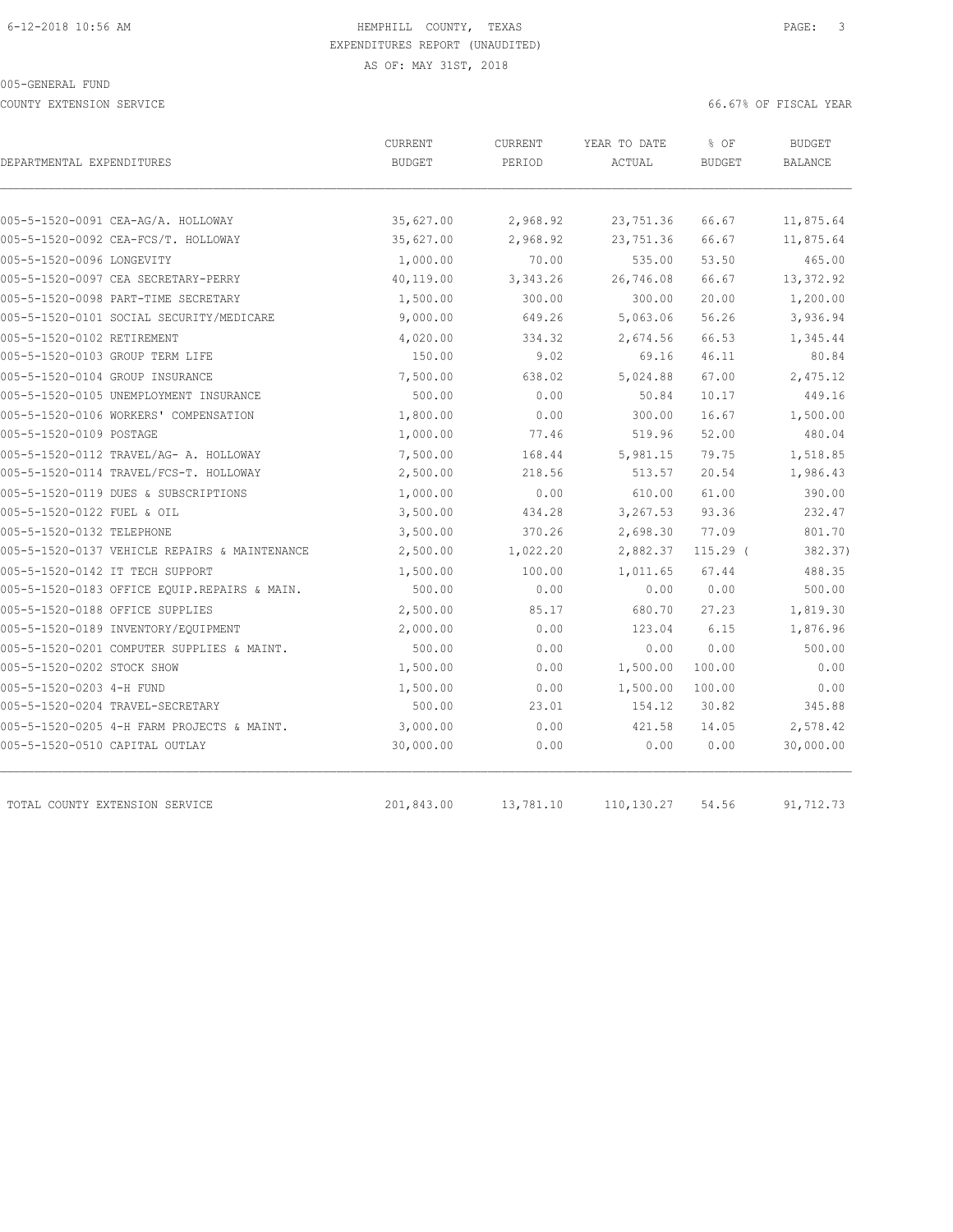#### 005-GENERAL FUND

COUNTY TREASURER 66.67% OF FISCAL YEAR

| DEPARTMENTAL EXPENDITURES                  | CURRENT<br><b>BUDGET</b> | CURRENT<br>PERIOD | YEAR TO DATE<br>ACTUAL | % OF<br><b>BUDGET</b> | <b>BUDGET</b><br><b>BALANCE</b> |
|--------------------------------------------|--------------------------|-------------------|------------------------|-----------------------|---------------------------------|
|                                            |                          |                   |                        |                       |                                 |
| 005-5-1530-0090 COUNTY TREASURER           | 58,595.00                | 4,882.92          | 39,063.36              | 66.67                 | 19,531.64                       |
| 005-5-1530-0095 CHIEF DEP TREASURER-REED   | 20,060.00                | 1,671.62          | 13,372.96              | 66.66                 | 6,687.04                        |
| 005-5-1530-0096 LONGEVITY                  | 1,120.00                 | 45.00             | 360.00                 | 32.14                 | 760.00                          |
| 005-5-1530-0098 DEPUTY TREASURER/PART-TIME | 500.00                   | 0.00              | 0.00                   | 0.00                  | 500.00                          |
| 005-5-1530-0101 SOCIAL SECURITY/MEDICARE   | 6,200.00                 | 448.93            | 3,580.26               | 57.75                 | 2,619.74                        |
| 005-5-1530-0102 RETIREMENT                 | 8,030.00                 | 659.96            | 5,279.68               | 65.75                 | 2,750.32                        |
| 005-5-1530-0103 GROUP TERM LIFE            | 250.00                   | 17.80             | 136.52                 | 54.61                 | 113.48                          |
| 005-5-1530-0104 GROUP INSURANCE            | 11,250.00                | 957.03            | 7,548.75               | 67.10                 | 3,701.25                        |
| 005-5-1530-0105 UNEMPLOYMENT INSURANCE     | 200.00                   | 0.00              | 9.20                   | 4.60                  | 190.80                          |
| 005-5-1530-0106 WORKERS' COMPENSATION      | 1,500.00                 | 0.00              | 450.00                 | 30.00                 | 1,050.00                        |
| 005-5-1530-0107 AirMedCare GROUP           | 0.00                     | 0.00              | 0.00                   | 0.00                  | 0.00                            |
| 005-5-1530-0109 POSTAGE                    | 1,800.00                 | 4.28              | 1,221.07               | 67.84                 | 578.93                          |
| 005-5-1530-0112 TRAVEL                     | $2,500.00$ (             | 15.26             | 1,596.29               | 63.85                 | 903.71                          |
| 005-5-1530-0119 DUES & SUBSCRIPTIONS       | 1,100.00                 | 0.00              | 619.20                 | 56.29                 | 480.80                          |
| 005-5-1530-0132 TELEPHONE                  | 1,650.00                 | 545.63            | 1,762.67               | $106.83$ (            | 112.67                          |
| 005-5-1530-0140 OFFICE EQUIPMENT REPAIR    | 2,000.00                 | 0.00              | 275.00                 | 13.75                 | 1,725.00                        |
| 005-5-1530-0142 MAINTENANCE CONTRACTS      | 15,000.00                | 0.00              | 15,346.70              | $102.31$ (            | 346.70)                         |
| 005-5-1530-0188 OFFICE SUPPLIES            | 2,500.00                 | 305.73            | 708.78                 | 28.35                 | 1,791.22                        |
| 005-5-1530-0189 INVENTORY/EQUIPMENT        | 5,000.00                 | 0.00              | 0.00                   | 0.00                  | 5,000.00                        |
| TOTAL COUNTY TREASURER                     | 139,255.00               | 9,523.64          | 91,330.44              | 65.59                 | 47,924.56                       |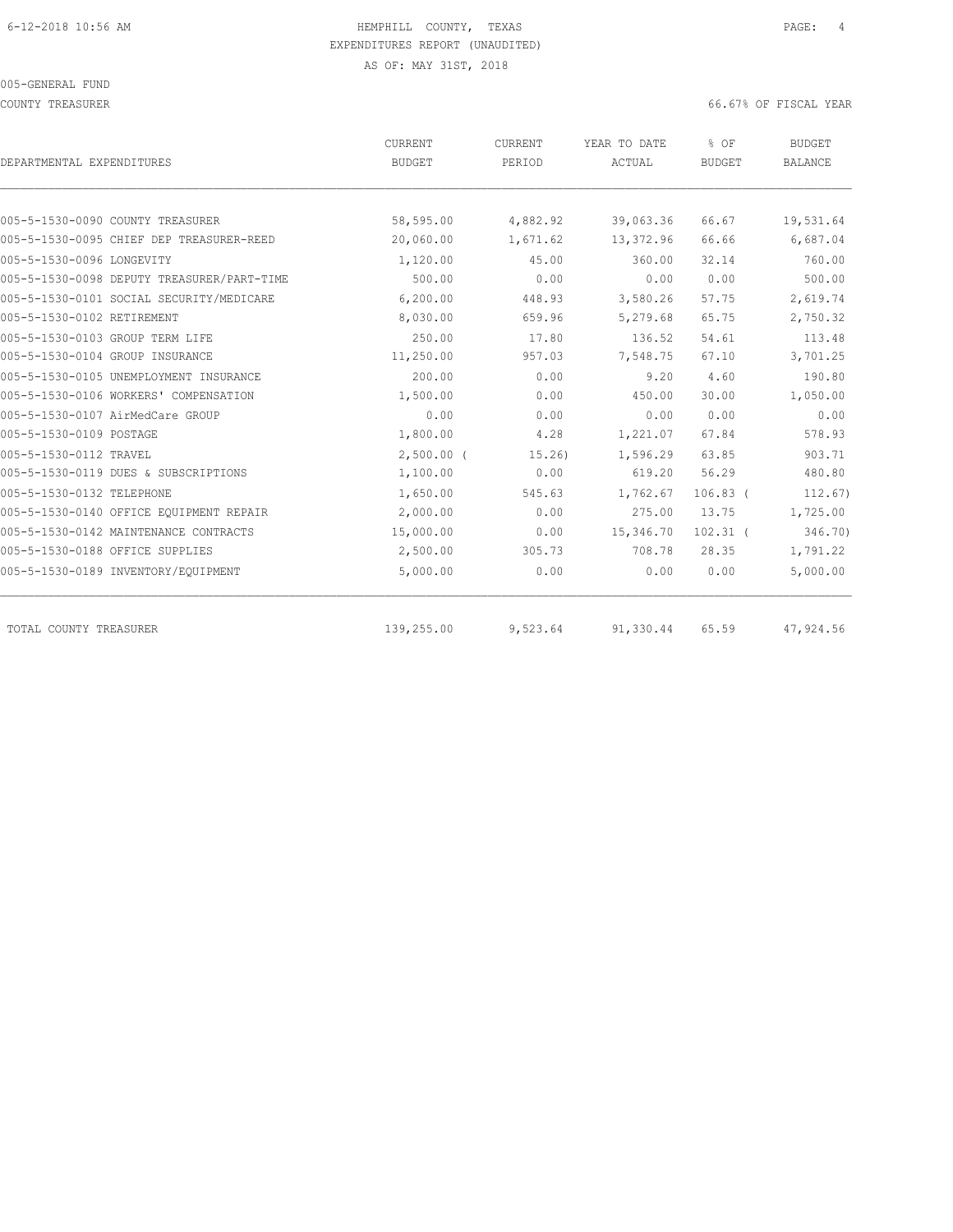COUNTY TAX COLLECTOR 66.67% OF FISCAL YEAR

| DEPARTMENTAL EXPENDITURES                | CURRENT<br><b>BUDGET</b> | <b>CURRENT</b><br>PERIOD | YEAR TO DATE<br>ACTUAL | % OF<br><b>BUDGET</b> | BUDGET<br><b>BALANCE</b> |
|------------------------------------------|--------------------------|--------------------------|------------------------|-----------------------|--------------------------|
| 005-5-1540-0090 COUNTY TAX COLLECTOR     | 58,595.00                | 4,882.92                 | 39,063.36              | 66.67                 | 19,531.64                |
| 005-5-1540-0094 PART TIME HELP           | 1,500.00                 | 0.00                     | 0.00                   | 0.00                  | 1,500.00                 |
| 005-5-1540-0095 CHIEF DEPUTY TAC/JACKSON | 40,119.00                | 3,343.26                 | 26,746.08              | 66.67                 | 13,372.92                |
| 005-5-1540-0096 LONGEVITY                | 3,200.00                 | 260.00                   | 2,000.00               | 62.50                 | 1,200.00                 |
| 005-5-1540-0097 DEPUTY TAC/BENTLEY       | 38,007.00                | 3,167.26                 | 25,338.08              | 66.67                 | 12,668.92                |
| 005-5-1540-0098 DEPUTY TAC/CLARK         | 38,007.00                | 3,167.26                 | 25,338.08              | 66.67                 | 12,668.92                |
| 005-5-1540-0101 SOCIAL SECURITY/MEDICARE | 14,000.00                | 1,073.31                 | 8,587.80               | 61.34                 | 5,412.20                 |
| 005-5-1540-0102 RETIREMENT               | 18,000.00                | 1,482.06                 | 11,848.48              | 65.82                 | 6, 151.52                |
| 005-5-1540-0103 GROUP TERM LIFE          | 600.00                   | 40.00                    | 306.52                 | 51.09                 | 293.48                   |
| 005-5-1540-0104 GROUP INSURANCE          | 30,000.00                | 2,552.08                 | 20,130.00              | 67.10                 | 9,870.00                 |
| 005-5-1540-0105 UNEMPLOYMENT INSURANCE   | 1,500.00                 | 0.00                     | 53.22                  | 3.55                  | 1,446.78                 |
| 005-5-1540-0106 WORKERS' COMPENSATION    | 2,400.00                 | 0.00                     | 1,200.00               | 50.00                 | 1,200.00                 |
| 005-5-1540-0109 POSTAGE                  | 10,000.00                | 0.00                     | 5,875.75               | 58.76                 | 4,124.25                 |
| 005-5-1540-0112 TRAVEL                   | 4,000.00                 | 603.13                   | 2,456.68               | 61.42                 | 1,543.32                 |
| 005-5-1540-0119 DUES & SUBSCRIPTIONS     | 1,000.00                 | 298.00                   | 485.00                 | 48.50                 | 515.00                   |
| 005-5-1540-0132 FAX LINE                 | 3,200.00                 | 186.15                   | 2,152.83               | 67.28                 | 1,047.17                 |
| 005-5-1540-0138 DATA PROCESSING          | 48,000.00                | 0.00                     | 32,081.25              | 66.84                 | 15,918.75                |
| 005-5-1540-0142 IT/MAINTENANCE CONTRACTS | 3,000.00                 | 100.00                   | 200.00                 | 6.67                  | 2,800.00                 |
| 005-5-1540-0148 ADVERTISING              | 1,000.00                 | 0.00                     | 245.28                 | 24.53                 | 754.72                   |
| 005-5-1540-0150 JUDGEMENTS               | 0.00                     | 0.00                     | 0.00                   | 0.00                  | 0.00                     |
| 005-5-1540-0181 CITATIONS & SUBPOENAS    | 800.00                   | 200.00                   | 430.00                 | 53.75                 | 370.00                   |
| 005-5-1540-0188 OFFICE SUPPLIES          | 7,000.00                 | 217.15                   | 1,539.27               | 21.99                 | 5,460.73                 |
| 005-5-1540-0189 INVENTORY/EQUIPMENT      | 3,000.00                 | 0.00                     | 37.05                  | 1.24                  | 2,962.95                 |
| 005-5-1540-0510 CAPITAL OUTLAY           | 6,000.00                 | 0.00                     | 0.00                   | 0.00                  | 6,000.00                 |
| TOTAL COUNTY TAX COLLECTOR               | 332,928.00               | 21,572.58                | 206, 114.73            | 61.91                 | 126,813.27               |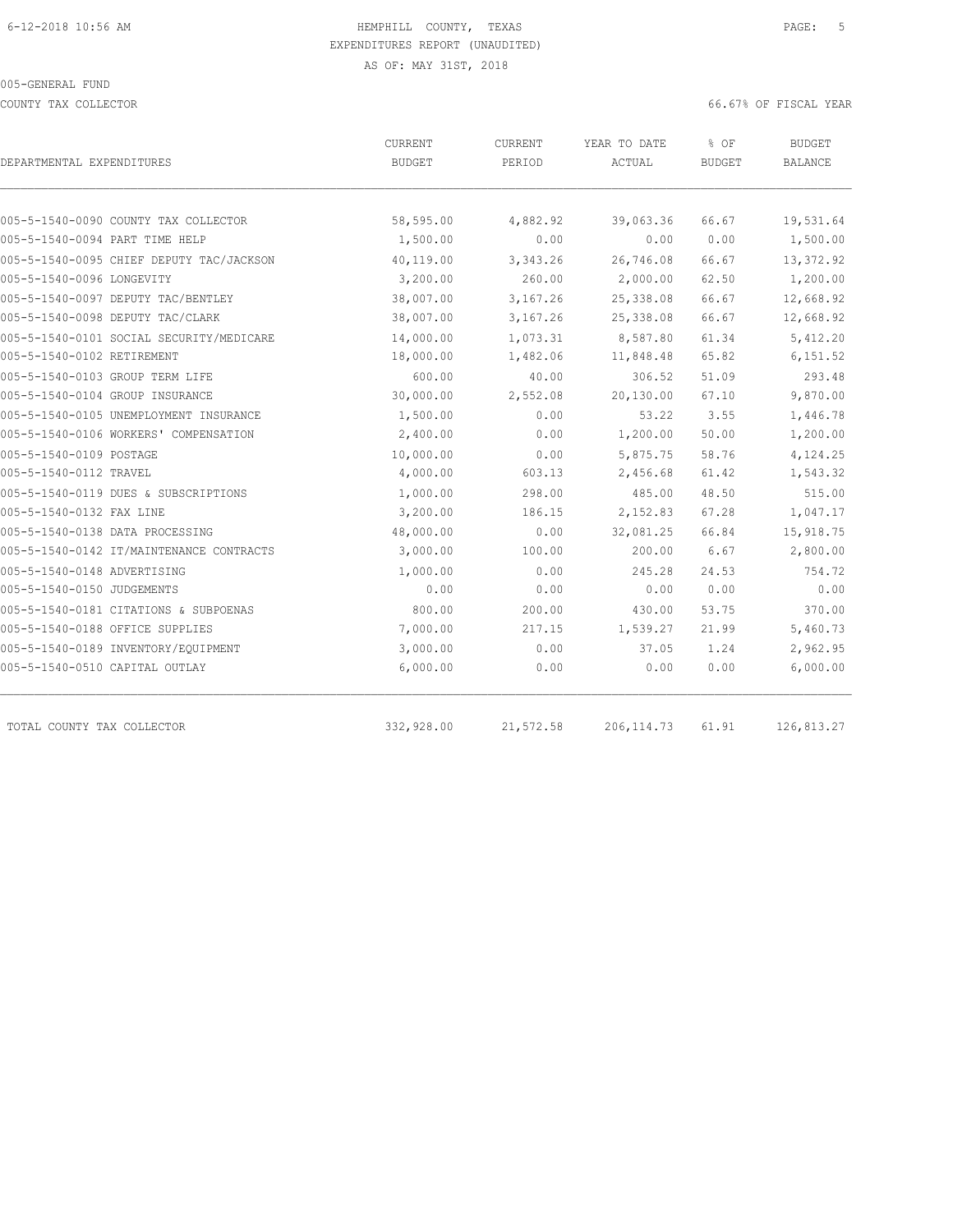JURY & ELECTION 66.67% OF FISCAL YEAR

| DEPARTMENTAL EXPENDITURES                      | <b>CURRENT</b><br><b>BUDGET</b> | CURRENT<br>PERIOD | YEAR TO DATE<br>ACTUAL | % OF<br><b>BUDGET</b> | <b>BUDGET</b><br><b>BALANCE</b> |
|------------------------------------------------|---------------------------------|-------------------|------------------------|-----------------------|---------------------------------|
|                                                |                                 |                   |                        |                       |                                 |
| 005-5-2400-0101 SOCIAL SECURITY/MEDICARE       | 300.00                          | 69.81             | 366.97                 | $122.32$ (            | 66.97)                          |
| 005-5-2400-0106 WORKERS' COMPENSATION          | 2,500.00                        | 0.00              | 372.00                 | 14.88                 | 2,128.00                        |
| 005-5-2400-0114 COUNTY COURT EXPENSES          | 2,500.00                        | 0.00              | 2,241.38               | 89.66                 | 258.62                          |
| 005-5-2400-0115 CO.CRT. CONT<br>LAB-REPORTER   | 1,500.00                        | 0.00              | 768.77                 | 51.25                 | 731.23                          |
| 005-5-2400-0116 CO.CRT.CONT LAB-CRT APP ATTNY  | 25,000.00                       | 0.00              | 14,270.00              | 57.08                 | 10,730.00                       |
| 005-5-2400-0117 ELECTION EXPENSES              | 15,000.00                       | 0.00              | 9,320.61               | 62.14                 | 5,679.39                        |
| 005-5-2400-0118 ELECTION JUDGES                | 7,000.00                        | 912.51            | 6,075.68               | 86.80                 | 924.32                          |
| 005-5-2400-0124 CONTRACT LABOR - CRT INTERPRET | 2,500.00                        | 0.00              | 0.00                   | 0.00                  | 2,500.00                        |
| 005-5-2400-0150 GRAND JURORS                   | 2,500.00                        | 0.00              | 655.00                 | 26.20                 | 1,845.00                        |
| 005-5-2400-0151 PETIT JURORS                   | 2,500.00                        | 0.00              | 1,645.00               | 65.80                 | 855.00                          |
| 005-5-2400-0152 JUSTICE COURT JURORS           | 500.00                          | 0.00              | 85.00                  | 17.00                 | 415.00                          |
| 005-5-2400-0196 CHILD PROT SER CRT APP ATTY    | 16,000.00                       | 0.00              | 553.00                 | 3.46                  | 15,447.00                       |
| 005-5-2400-0197 CHILD PROT SER CRT REPORTER    | 1,500.00                        | 0.00              | 562.70                 | 37.51                 | 937.30                          |
| TOTAL JURY & ELECTION                          | 79,300.00                       | 982.32            | 36, 916.11             | 46.55                 | 42,383.89                       |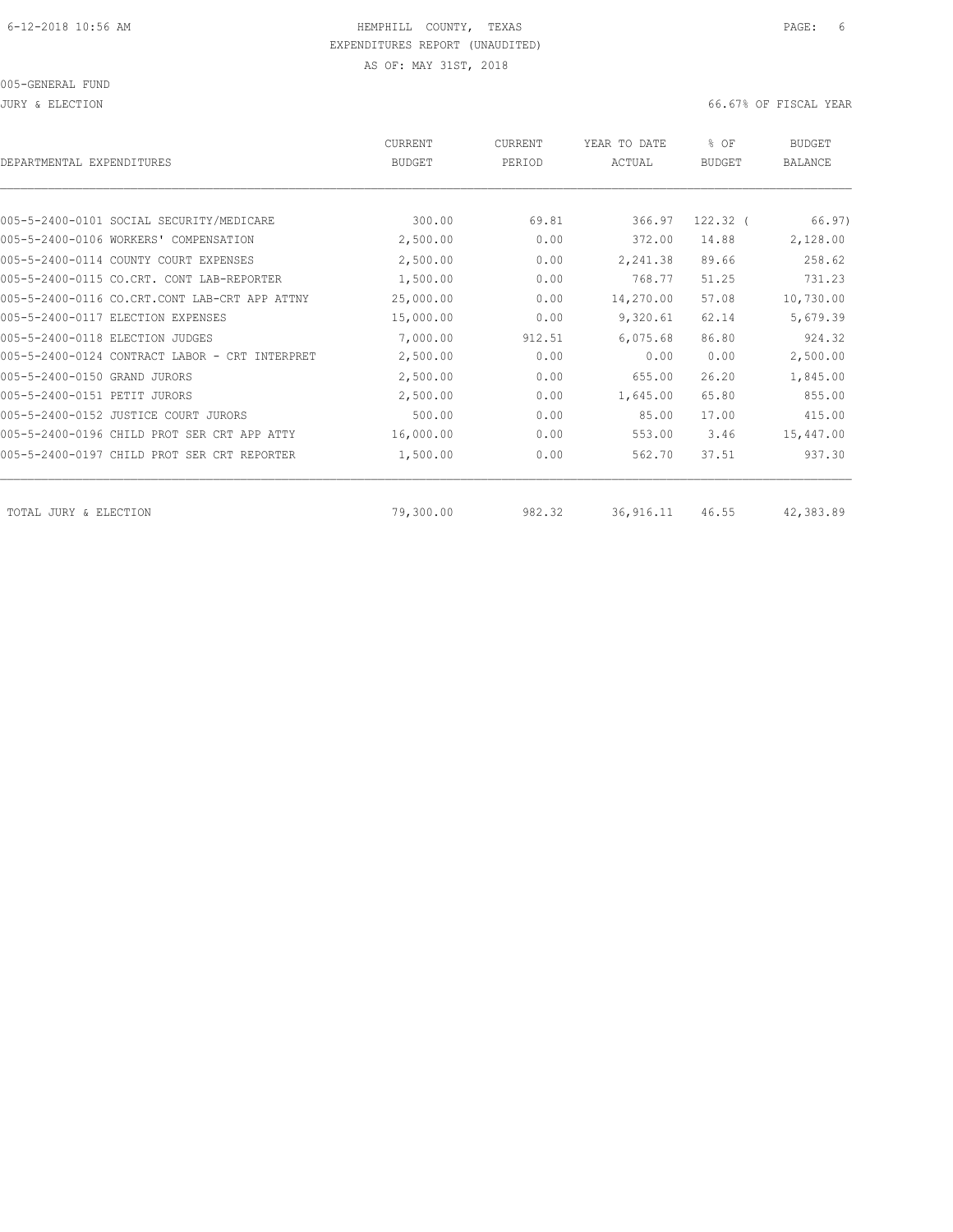DISTRICT COURT COURT COURT COURT COURT COURT COURT COURT COURT COURT COURT COURT COURT COURT COURT COURT COURT

|                                                | <b>CURRENT</b> | CURRENT  | YEAR TO DATE | % OF          | <b>BUDGET</b>  |
|------------------------------------------------|----------------|----------|--------------|---------------|----------------|
| DEPARTMENTAL EXPENDITURES                      | <b>BUDGET</b>  | PERIOD   | ACTUAL       | <b>BUDGET</b> | <b>BALANCE</b> |
|                                                |                |          |              |               |                |
| 005-5-2410-0090 JUDGE-EMMERT                   | 1,897.00       | 158.08   | 1,264.64     | 66.67         | 632.36         |
| 005-5-2410-0095 COURT BAILIFF-HOLLAND          | 11,787.00      | 982.26   | 7,858.08     | 66.67         | 3,928.92       |
| 005-5-2410-0096 LONGEVITY SPECIAL              | 900.00         | 56.84    | 435.12       | 48.35         | 464.88         |
| 005-5-2410-0097 COURT REPORTER-MCCLENDON       | 16,000.00      | 1,313.48 | 10,507.84    | 65.67         | 5,492.16       |
| 005-5-2410-0098 COURT ADMINISTRATOR-BURCH      | 8,522.00       | 710.16   | 5,681.28     | 66.67         | 2,840.72       |
| 005-5-2410-0101 SOCIAL SECURITY/MEDICARE       | 3,000.00       | 246.39   | 1,969.52     | 65.65         | 1,030.48       |
| 005-5-2410-0102 RETIREMENT                     | 3,900.00       | 322.07   | 2,574.76     | 66.02         | 1,325.24       |
| 005-5-2410-0103 GROUP TERM LIFE                | 150.00         | 8.69     | 66.61        | 44.41         | 83.39          |
| 005-5-2410-0104 GROUP INSURANCE                | 6,000.00       | 0.00     | 3,420.00     | 57.00         | 2,580.00       |
| 005-5-2410-0105 UNEMPLOYMENT INSURANCE         | 200.00         | 0.00     | 16.41        | 8.21          | 183.59         |
| 005-5-2410-0106 WORKERS' COMPENSATION          | 2,400.00       | 0.00     | 1,120.00     | 46.67         | 1,280.00       |
| 005-5-2410-0116 DIST CRT-CONT LAB-CRT APP ATTN | 24,500.00      | 750.00   | 16,519.10    | 67.42         | 7,980.90       |
| 005-5-2410-0124 CONTRACT LABOR                 | 2,000.00       | 0.00     | 0.00         | 0.00          | 2,000.00       |
| 005-5-2410-0154 JUDICIAL DISTRICT ASSESSMENT   | 500.00         | 0.00     | 0.00         | 0.00          | 500.00         |
| 005-5-2410-0155 BUDGET REIMBURSEMENT           | 8,000.00       | 0.00     | 3,845.74     | 48.07         | 4,154.26       |
| 005-5-2410-0219 STATEMENT OF FACTS             | 4,000.00       | 0.00     | 0.00         | 0.00          | 4,000.00       |
| TOTAL DISTRICT COURT                           | 93,756.00      | 4,547.97 | 55,279.10    | 58.96         | 38,476.90      |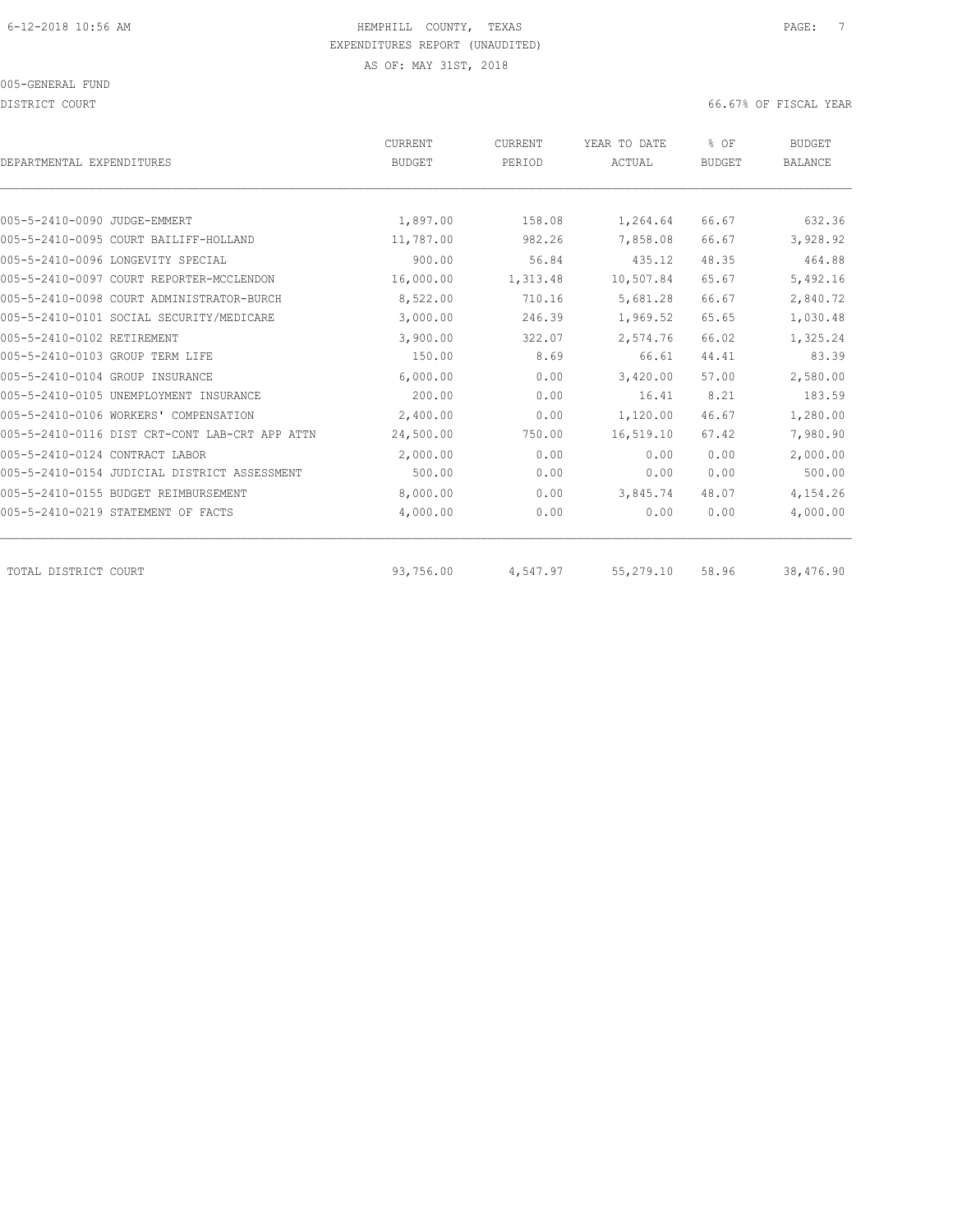COUNTY JUDGE 66.67% OF FISCAL YEAR

|                                               | CURRENT       | CURRENT   | YEAR TO DATE | % OF          | <b>BUDGET</b>  |  |
|-----------------------------------------------|---------------|-----------|--------------|---------------|----------------|--|
| DEPARTMENTAL EXPENDITURES                     | <b>BUDGET</b> | PERIOD    | ACTUAL       | <b>BUDGET</b> | <b>BALANCE</b> |  |
|                                               |               |           |              |               |                |  |
| 005-5-2500-0082 OVERTIME                      | 1,500.00      | 0.00      | 0.00         | 0.00          | 1,500.00       |  |
| 005-5-2500-0090 JUDGE SALARY                  | 61,022.00     | 5,085.16  | 40,681.28    | 66.67         | 20,340.72      |  |
| 005-5-2500-0091 JUVENILE CRT JUDGE (1)        | 3,081.00      | 256.76    | 2,054.08     | 66.67         | 1,026.92       |  |
| 005-5-2500-0092 STATE/CO JUDGE SAL SUPPLEMENT | 25,200.00     | 2,100.00  | 16,800.00    | 66.67         | 8,400.00       |  |
| 005-5-2500-0094 JANITOR/LONGORIA              | 38,950.00     | 3,245.84  | 25,966.72    | 66.67         | 12,983.28      |  |
| 005-5-2500-0095 JANITOR/JOHNSON               | 42,230.00     | 3,519.16  | 28, 153. 28  | 66.67         | 14,076.72      |  |
| 005-5-2500-0096 LONGEVITY                     | 2,690.00      | 120.00    | 1,455.00     | 54.09         | 1,235.00       |  |
| 005-5-2500-0097 ADMIN ASST-KENDALL            | 42,819.00     | 3,167.26  | 29,492.21    | 68.88         | 13,326.79      |  |
| 005-5-2500-0098 PART-TIME SECRETARY           | 1,500.00      | 0.00      | 1,059.38     | 70.63         | 440.62         |  |
| 005-5-2500-0101 SOCIAL SECURITY/MEDICARE      | 16,660.00     | 1,203.46  | 10,231.43    | 61.41         | 6,428.57       |  |
| 005-5-2500-0102 RETIREMENT                    | 21,670.00     | 1,752.42  | 14,484.28    | 66.84         | 7,185.72       |  |
| 005-5-2500-0103 GROUP TERM LIFE               | 550.00        | 47.34     | 375.11       | 68.20         | 174.89         |  |
| 005-5-2500-0104 GROUP INSURANCE               | 30,000.00     | 2,550.85  | 17,644.32    | 58.81         | 12,355.68      |  |
| 005-5-2500-0105 UNEMPLOYMENT INSURANCE        | 300.00        | 0.00      | 58.79        | 19.60         | 241.21         |  |
| 005-5-2500-0106 WORKERS' COMPENSATION         | 2,300.00      | 0.00      | 1,560.00     | 67.83         | 740.00         |  |
| 005-5-2500-0109 POSTAGE                       | 600.00        | 44.34     | 232.26       | 38.71         | 367.74         |  |
| 005-5-2500-0112 TRAVEL                        | $7,000.00$ (  | 591.30    | 197.66       | 2.82          | 6,802.34       |  |
| 005-5-2500-0119 DUES & SUBSCRIPTIONS          | 4,000.00      | 0.00      | 2,485.00     | 62.13         | 1,515.00       |  |
| 005-5-2500-0132 FAX LINE                      | 3,000.00      | 507.86    | 2,904.57     | 96.82         | 95.43          |  |
| 005-5-2500-0139 TRAINING SEMINARS             | 2,000.00      | 0.00      | 0.00         | 0.00          | 2,000.00       |  |
| 005-5-2500-0148 ADVERTISING                   | 2,000.00      | 50.00     | 943.77       | 47.19         | 1,056.23       |  |
| 005-5-2500-0183 OFFICE EQUIP-R&M              | 500.00        | 0.00      | 300.00       | 60.00         | 200.00         |  |
| 005-5-2500-0188 OFFICE SUPPLIES               | 2,500.00      | 0.00      | 1,065.63     | 42.63         | 1,434.37       |  |
| 005-5-2500-0189 INVENTORY/EQUIPMENT           | 0.00          | 0.00      | 0.00         | 0.00          | 0.00           |  |
|                                               |               |           |              |               |                |  |
| TOTAL COUNTY JUDGE                            | 312,072.00    | 23,059.15 | 198, 144. 77 | 63.49         | 113,927.23     |  |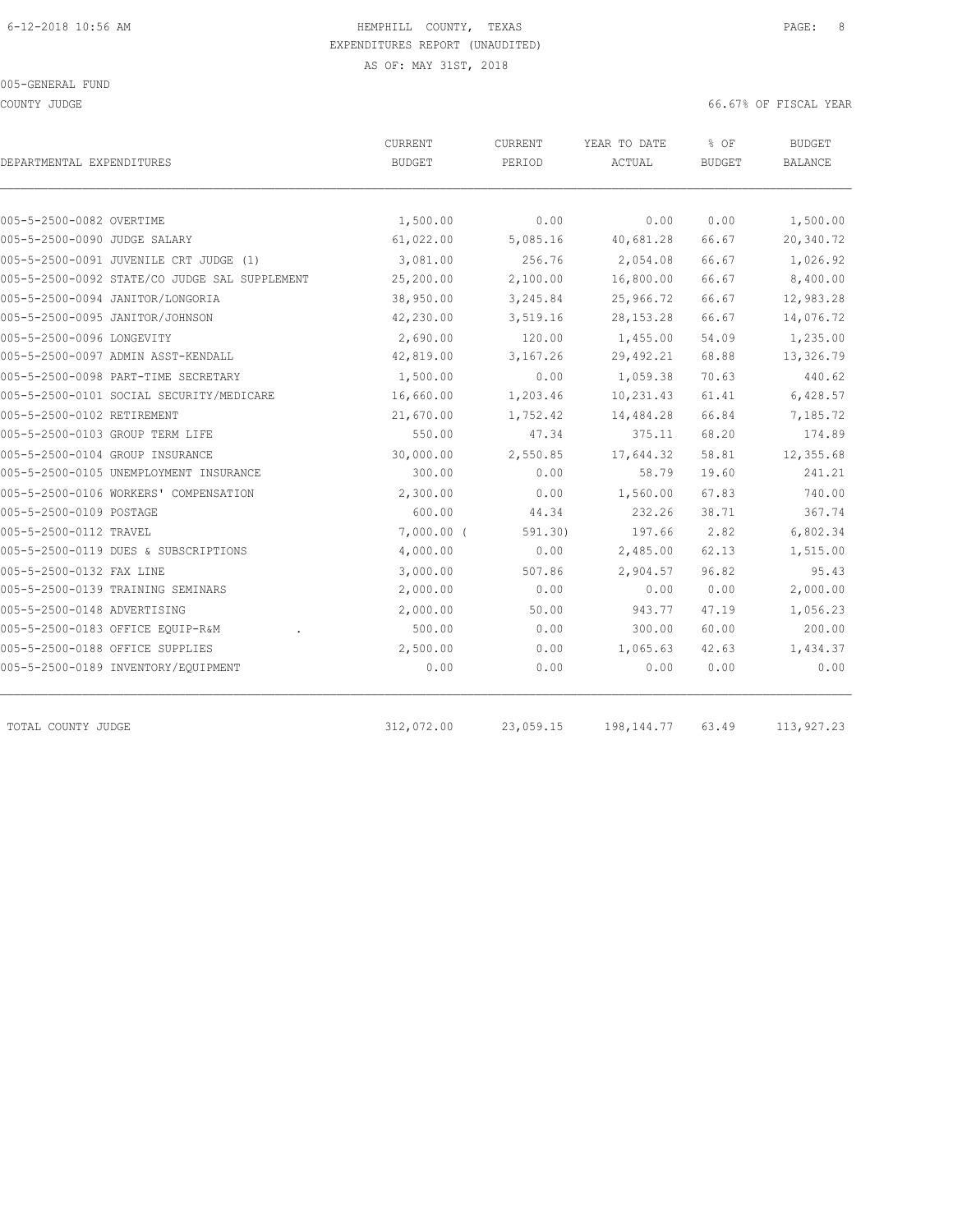#### 005-GENERAL FUND

JUVENILE PROBATION 66.67% OF FISCAL YEAR

| DEPARTMENTAL EXPENDITURES      |                                               | CURRENT<br><b>BUDGET</b> | CURRENT<br>PERIOD | YEAR TO DATE<br>ACTUAL | % OF<br><b>BUDGET</b> | <b>BUDGET</b><br><b>BALANCE</b> |
|--------------------------------|-----------------------------------------------|--------------------------|-------------------|------------------------|-----------------------|---------------------------------|
|                                |                                               |                          |                   |                        |                       |                                 |
|                                | 005-5-2510-0090 STATE/CHIEF JUV PRO OFFICER   | 63,324.00                | 5,277.00          | 42,216.00              | 66.67                 | 21,108.00                       |
| 005-5-2510-0096 JPO/LONGEVITY  |                                               | 740.00                   | 60.00             | 480.00                 | 64.86                 | 260.00                          |
|                                | 005-5-2510-0101 JPO SOCIAL SEC/MEDICARE       | 4,780.00                 | 410.58            | 3,284.64               | 68.72                 | 1,495.36                        |
| 005-5-2510-0102 JPO RETIREMENT |                                               | 6,340.00                 | 536.70            | 4,293.60               | 67.72                 | 2,046.40                        |
|                                | 005-5-2510-0103 JPO GROUP TERM LIFE           | 230.00                   | 14.50             | 111.14                 | 48.32                 | 118.86                          |
|                                | 005-5-2510-0104 JPO GROUP INSURANCE           | 7,500.00                 | 638.02            | 5,032.50               | 67.10                 | 2,467.50                        |
|                                | 005-5-2510-0105 JPO/UNEMPLOYMENT              | 100.00                   | 0.00              | 28.82                  | 28.82                 | 71.18                           |
|                                | 005-5-2510-0106 JPO/WORKERS' COMP             | 580.00                   | 0.00              | 300.00                 | 51.72                 | 280.00                          |
|                                | 005-5-2510-0132 JUVENILE PROBATION CELL PHONE | 360.00                   | 30.00             | 240.00                 | 66.67                 | 120.00                          |
| TOTAL JUVENILE                 | PROBATION                                     | 83,954.00                | 6,966.80          | 55,986.70              | 66.69                 | 27,967.30                       |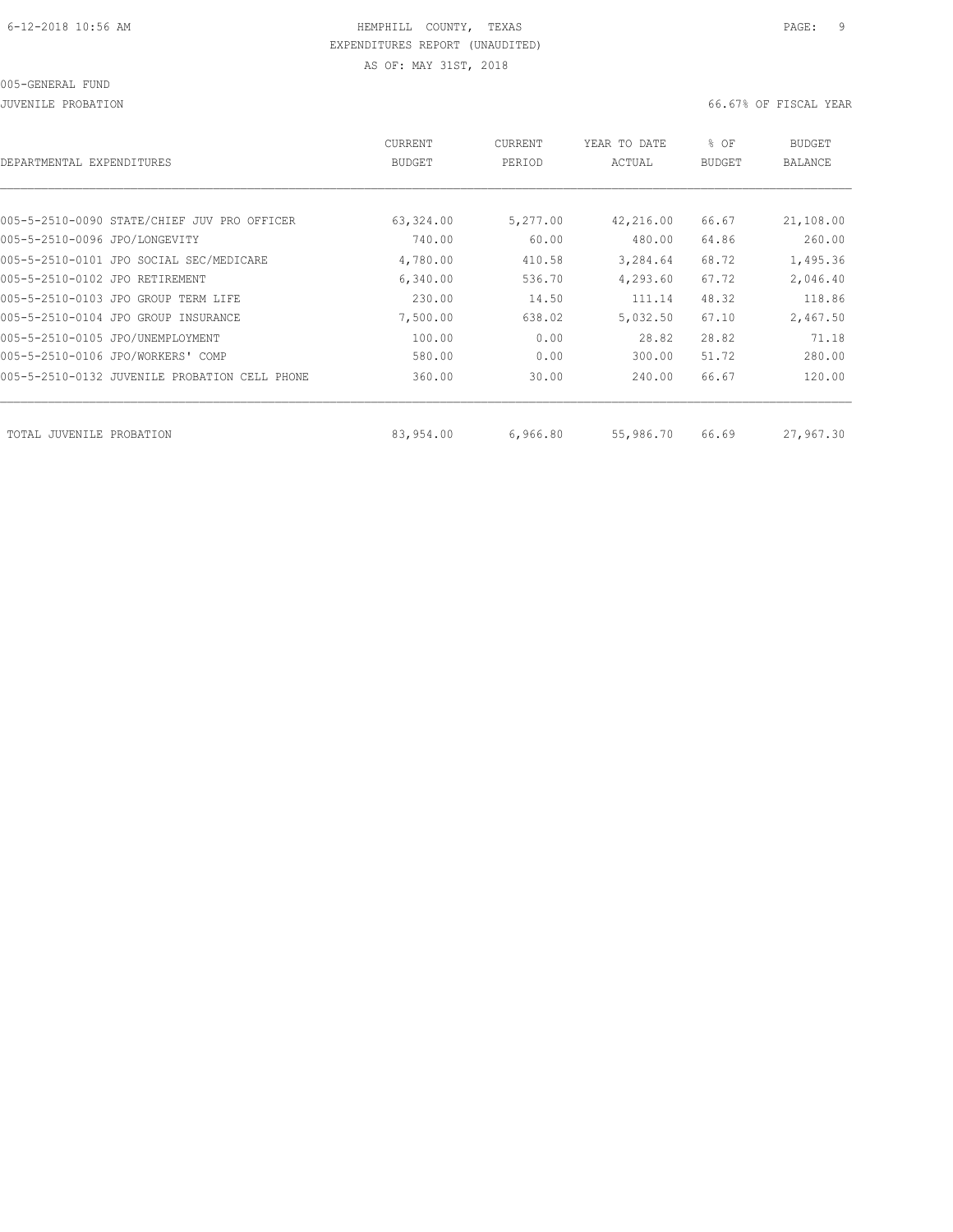LOCAL JUVENILE PROBATION 66.67% OF FISCAL YEAR

| DEPARTMENTAL EXPENDITURES                     | CURRENT<br><b>BUDGET</b> | CURRENT<br>PERIOD | YEAR TO DATE<br>ACTUAL | % OF<br><b>BUDGET</b> | BUDGET<br>BALANCE |
|-----------------------------------------------|--------------------------|-------------------|------------------------|-----------------------|-------------------|
|                                               |                          |                   |                        |                       |                   |
| 005-5-2520-0090 31ST DISTRICT JUV PRO OFFICER | 53,498.00                | 4,458.16          | 35,665.28              | 66.67                 | 17,832.72         |
| 005-5-2520-0096 JPO LOCAL/LONGEVITY           | 500.00                   | 40.00             | 320.00                 | 64.00                 | 180.00            |
| 005-5-2520-0101 LOCAL JPO SS/MEDICARE         | 4,050.00                 | 346.40            | 2,771.20               | 68.42                 | 1,278.80          |
| 005-5-2520-0102 LOCAL JPO RETIREMENT          | 5,350.00                 | 452.82            | 3,622.56               | 67.71                 | 1,727.44          |
| 005-5-2520-0103 LOCAL JPO GROUP TERM LIFE     | 200.00                   | 12.22             | 93.68                  | 46.84                 | 106.32            |
| 005-5-2520-0104 LOCAL JPO GROUP INSURANCE     | 7,500.00                 | 638.02            | 5,032.50               | 67.10                 | 2,467.50          |
| 005-5-2520-0105 JPO LOCAL/UNEMPLOYMENT        | 100.00                   | 0.00              | 24.32                  | 24.32                 | 75.68             |
| 005-5-2520-0106 JPO LOCAL/WORKERS' COMP       | 580.00                   | 0.00              | 300.00                 | 51.72                 | 280.00            |
| 005-5-2520-0132 LOCAL JPO CELL PHONE          | 360.00                   | 30.00             | 240.00                 | 66.67                 | 120.00            |
| TOTAL LOCAL JUVENILE PROBATION                | 72,138.00                | 5,977.62          | 48,069.54              | 66.64                 | 24,068.46         |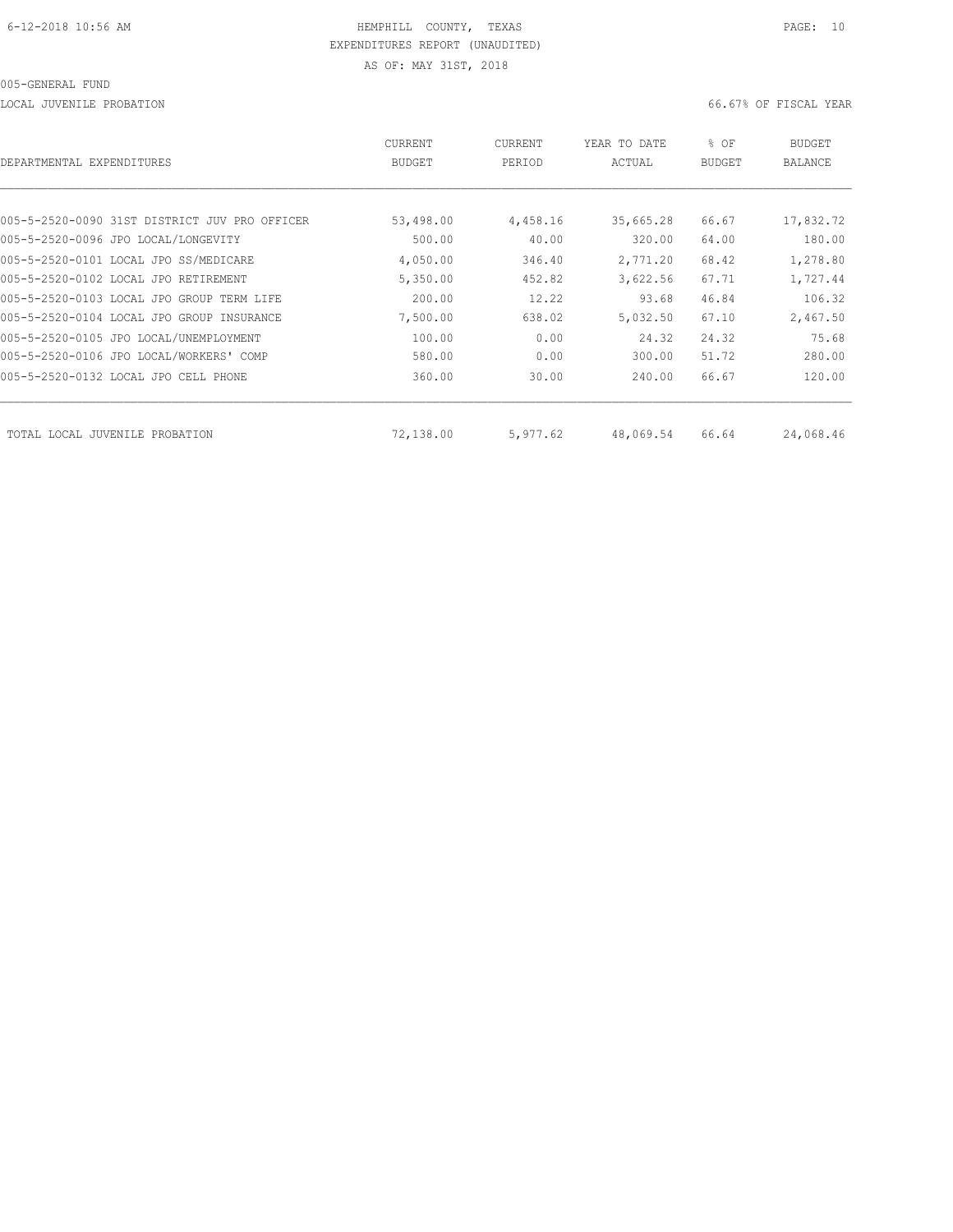#### 005-GENERAL FUND

COUNTY ATTORNEY 66.67% OF FISCAL YEAR

| DEPARTMENTAL EXPENDITURES                     | CURRENT<br><b>BUDGET</b> | CURRENT<br>PERIOD | YEAR TO DATE<br>ACTUAL | % OF<br><b>BUDGET</b> | <b>BUDGET</b><br><b>BALANCE</b> |
|-----------------------------------------------|--------------------------|-------------------|------------------------|-----------------------|---------------------------------|
|                                               |                          |                   |                        |                       |                                 |
| 005-5-2550-0090 COUNTY ATTORNEY               | 58,595.00                | 4,882.92          | 39,063.36              | 66.67                 | 19,531.64                       |
| 005-5-2550-0091 CO ATTNY ST SALARY SUPPLEMENT | 23,333.00                | 1,944.40          | 15,555.20              | 66.67                 | 7,777.80                        |
| 005-5-2550-0095 LEGAL ASST/REED               | 20,059.00                | 1,671.64          | 13,373.12              | 66.67                 | 6,685.88                        |
| 005-5-2550-0096 LONGEVITY                     | 0.00                     | 45.00             | 360.00                 | 0.00(                 | $360.00$ )                      |
| 005-5-2550-0101 SOCIAL SECURITY/MEDICARE      | 7,820.00                 | 646.99            | 5,167.97               | 66.09                 | 2,652.03                        |
| 005-5-2550-0102 RETIREMENT                    | 10,200.00                | 854.40            | 6,835.20               | 67.01                 | 3,364.80                        |
| 005-5-2550-0103 GROUP TERM LIFE               | 300.00                   | 23.08             | 176.90                 | 58.97                 | 123.10                          |
| 005-5-2550-0104 GROUP INSURANCE               | 11,250.00                | 957.03            | 7,548.75               | 67.10                 | 3,701.25                        |
| 005-5-2550-0105 UNEMPLOYMENT INSURANCE        | 400.00                   | 0.00              | 9.20                   | 2.30                  | 390.80                          |
| 005-5-2550-0106 WORKERS' COMPENSATION         | 1,500.00                 | 0.00              | 450.00                 | 30.00                 | 1,050.00                        |
| 005-5-2550-0109 POSTAGE                       | 350.00                   | 9.74              | 127.86                 | 36.53                 | 222.14                          |
| 005-5-2550-0112 TRAVEL/EDUCATION              | 5,000.00                 | 0.00              | 2,921.43               | 58.43                 | 2,078.57                        |
| 005-5-2550-0119 DUES & SUBSCRIPTIONS          | 1,000.00                 | 235.00            | 310.00                 | 31.00                 | 690.00                          |
| 005-5-2550-0132 FAX LINE                      | 1,600.00                 | 289.47            | 1,397.39               | 87.34                 | 202.61                          |
| 005-5-2550-0140 OFFICE EOUIPMENT REPAIRS      | 1,500.00                 | 50.00             | 525.00                 | 35.00                 | 975.00                          |
| 005-5-2550-0142 SOFTWARE SUPPORT              | 3,500.00                 | 469.89            | 3,742.17               | $106.92$ (            | 242.17)                         |
| 005-5-2550-0168 C/ATTY LAW LIB                | 2,200.00                 | 0.00              | 1,021.20               | 46.42                 | 1,178.80                        |
| 005-5-2550-0188 OFFICE SUPPLIES               | 3,500.00                 | 120.99            | 1,374.62               | 39.27                 | 2,125.38                        |
| 005-5-2550-0189 INVENTORY/EQUIPMENT           | 5,000.00                 | 0.00              | 856.61                 | 17.13                 | 4,143.39                        |
| TOTAL COUNTY ATTORNEY                         | 157,107.00               | 12,200.55         | 100,815.98             | 64.17                 | 56,291.02                       |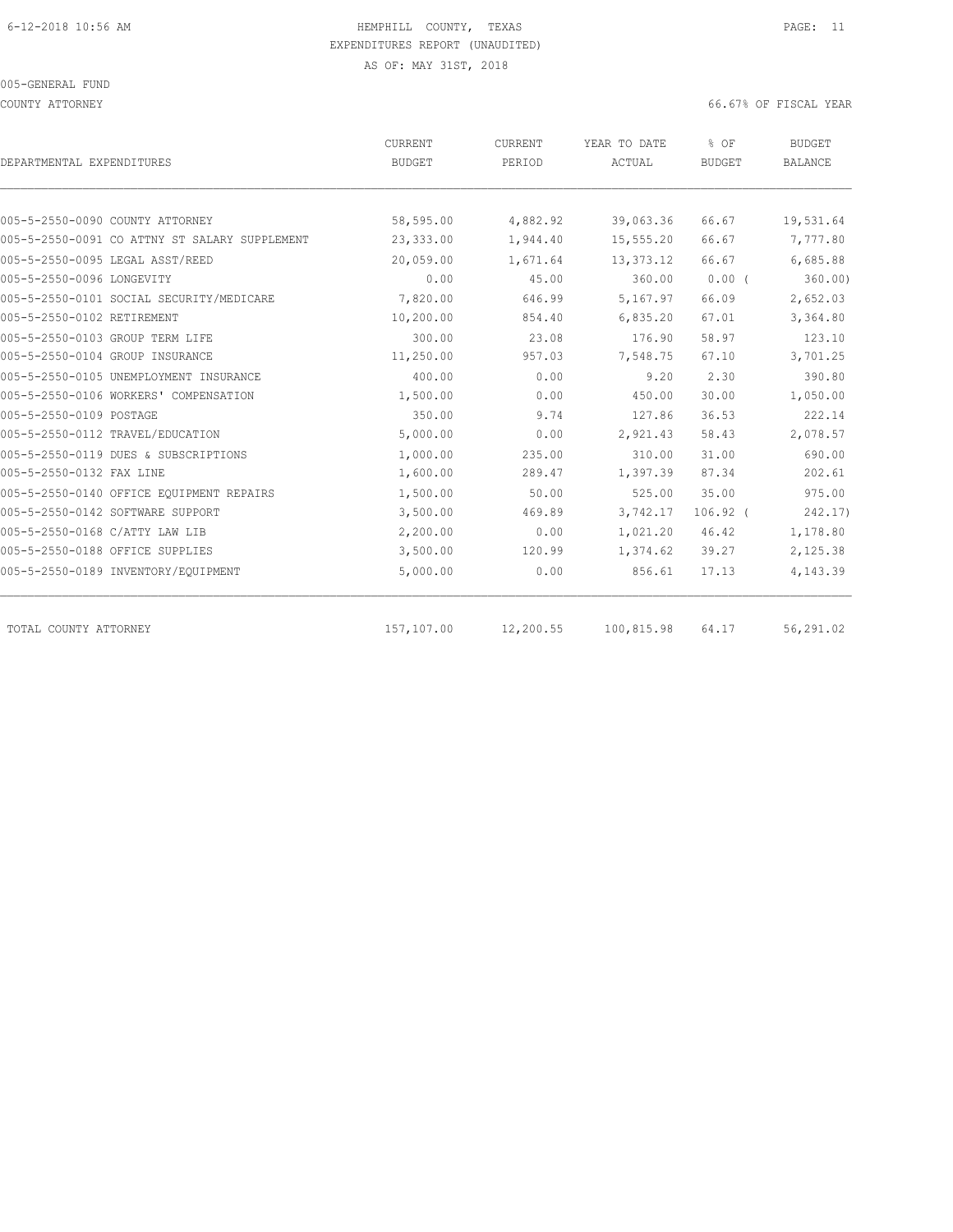COUNTY JUSTICE OF PEACE **EXECUTE OF PEACE** 66.67% OF FISCAL YEAR

|                                          | CURRENT       | CURRENT   | YEAR TO DATE | % OF          | <b>BUDGET</b>  |
|------------------------------------------|---------------|-----------|--------------|---------------|----------------|
| DEPARTMENTAL EXPENDITURES                | <b>BUDGET</b> | PERIOD    | ACTUAL       | <b>BUDGET</b> | <b>BALANCE</b> |
|                                          |               |           |              |               |                |
| 005-5-2560-0090 JUSTICE OF THE PEACE     | 58,595.00     | 4,882.92  | 39,063.36    | 66.67         | 19,531.64      |
| 005-5-2560-0096 LONGEVITY                | 770.00        | 60.00     | 450.00       | 58.44         | 320.00         |
| 005-5-2560-0097 JP SECRETARY-NAVARRO     | 40,119.00     | 3,343.26  | 26,746.08    | 66.67         | 13,372.92      |
| 005-5-2560-0098 PART-TIME                | 0.00          | 0.00      | 0.00         | 0.00          | 0.00           |
| 005-5-2560-0101 SOCIAL SECURITY/MEDICARE | 7,650.00      | 631.64    | 5,043.12     | 65.92         | 2,606.88       |
| 005-5-2560-0102 RETIREMENT               | 9,950.00      | 828.62    | 6,625.96     | 66.59         | 3,324.04       |
| 005-5-2560-0103 GROUP TERM LIFE          | 350.00        | 22.36     | 171.38       | 48.97         | 178.62         |
| 005-5-2560-0104 GROUP INSURANCE          | 7,500.00      | 640.30    | 5,047.88     | 67.31         | 2,452.12       |
| 005-5-2560-0105 UNEMPLOYMENT INSURANCE   | 200.00        | 0.00      | 18.23        | 9.12          | 181.77         |
| 005-5-2560-0106 WORKERS' COMPENSATION    | 1,200.00      | 0.00      | 600.00       | 50.00         | 600.00         |
| 005-5-2560-0109 POSTAGE                  | 400.00        | 19.58     | 164.29       | 41.07         | 235.71         |
| 005-5-2560-0112 TRAVEL                   | 1,500.00      | 0.00      | 0.00         | 0.00          | 1,500.00       |
| 005-5-2560-0119 DUES & SUBSCRIPTIONS     | 1,000.00      | 0.00      | 505.00       | 50.50         | 495.00         |
| 005-5-2560-0131 OTHER EXPENSE            | 0.00          | 0.00      | 0.00         | 0.00          | 0.00           |
| 005-5-2560-0132 TELEPHONE                | 1,500.00      | 186.78    | 1,284.56     | 85.64         | 215.44         |
| 005-5-2560-0140 SOFTWARE                 | 3,600.00      | 0.00      | 2,810.00     | 78.06         | 790.00         |
| 005-5-2560-0188 OFFICE SUPPLIES          | 2,000.00      | 288.63    | 2,170.61     | $108.53$ (    | 170.61)        |
| TOTAL COUNTY JUSTICE OF PEACE            | 136,334.00    | 10,904.09 | 90,700.47    | 66.53         | 45,633.53      |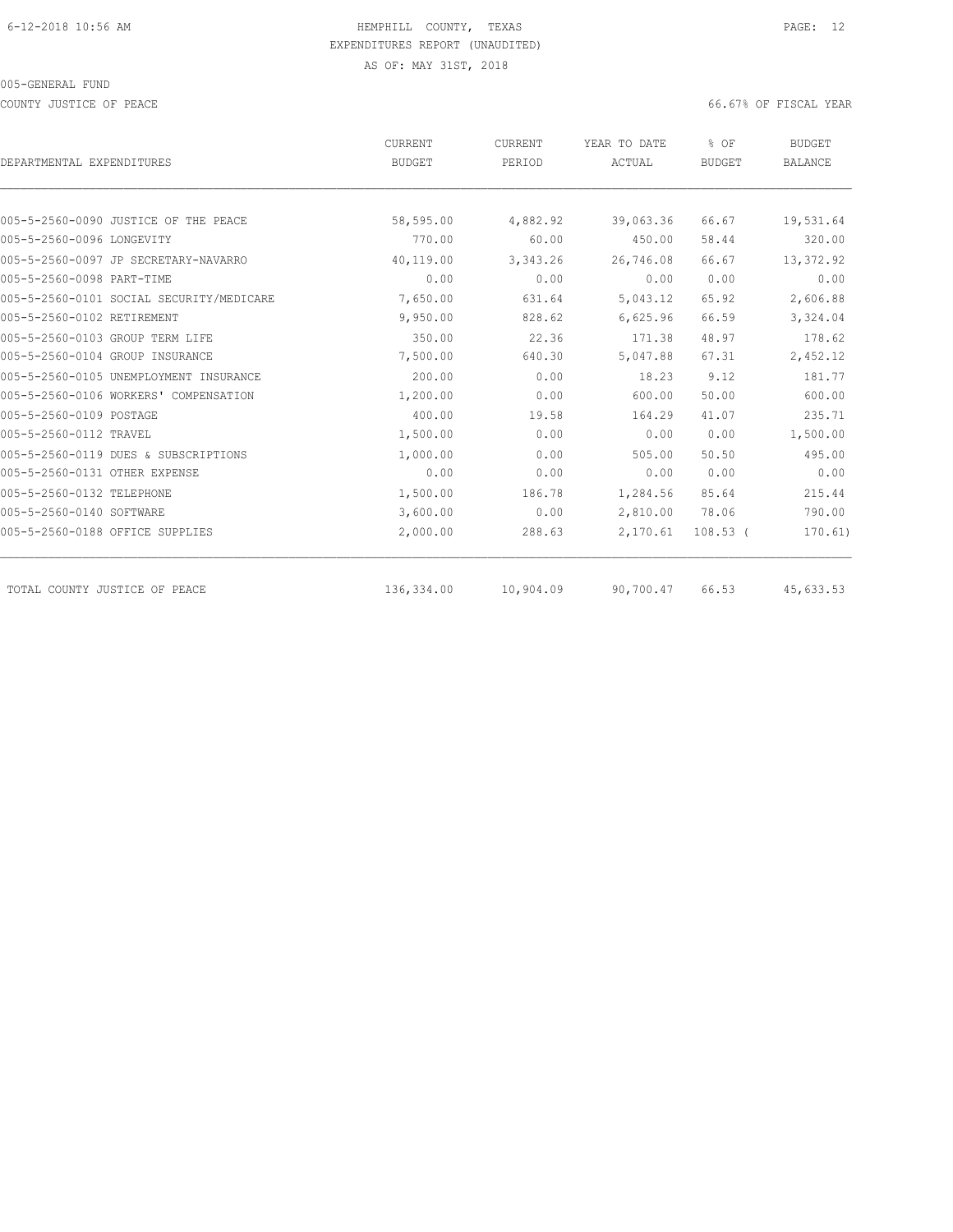CANADIAN FIRE DEPT 66.67% OF FISCAL YEAR

|                                       | <b>CURRENT</b> | CURRENT  | YEAR TO DATE | % OF          | <b>BUDGET</b>  |  |
|---------------------------------------|----------------|----------|--------------|---------------|----------------|--|
| DEPARTMENTAL EXPENDITURES             | <b>BUDGET</b>  | PERIOD   | ACTUAL       | <b>BUDGET</b> | <b>BALANCE</b> |  |
| 005-5-3019-0106 WORKER'S COMP         | 0.00           | 0.00     | 0.00         | 0.00          | 0.00           |  |
| 005-5-3019-0112 TRAVEL                | 0.00           | 0.00     | 0.00         | 0.00          | 0.00           |  |
| 005-5-3019-0119 DUES & SUBSCRIPTIONS  | 2,500.00       | 0.00     | 0.00         | 0.00          | 2,500.00       |  |
| 005-5-3019-0122 FUEL & OIL            | 6,000.00       | 2,621.98 | 4,651.69     | 77.53         | 1,348.31       |  |
| 005-5-3019-0124 CONTRACT LABOR        | 5,000.00       | 0.00     | 0.00         | 0.00          | 5,000.00       |  |
| 005-5-3019-0125 TIRES & TUBES         | 5,000.00       | 0.00     | 35.00        | 0.70          | 4,965.00       |  |
| 005-5-3019-0128 SUPPLIES              | 7,000.00       | 45.96    | 1,190.74     | 17.01         | 5,809.26       |  |
| 005-5-3019-0130 COMMUNICATION REPAIRS | 5,000.00       | 321.25   | 1,233.90     | 24.68         | 3,766.10       |  |
| 005-5-3019-0133 UTILITIES             | 0.00           | 0.00     | 0.00         | 0.00          | 0.00           |  |
| 005-5-3019-0137 VEHICLE R&M           | 13,000.00      | 845.65   | 5,940.33     | 45.69         | 7,059.67       |  |
| 005-5-3019-0139 TRAINING SEMINARS     | 5,000.00       | 0.00     | 0.00         | 0.00          | 5,000.00       |  |
| 005-5-3019-0141 UNIFORMS & CLOTHING   | 7,000.00       | 0.00     | 11,074.00    | $158.20$ (    | 4,074.00       |  |
| 005-5-3019-0148 ADVERTISING           | 0.00           | 0.00     | 0.00         | 0.00          | 0.00           |  |
| 005-5-3019-0185 BUILDING R&M          | 1,000.00       | 1,037.05 | 1,447.05     | 144.71 (      | 447.05)        |  |
| 005-5-3019-0187 PENSION FUND          | 18,000.00      | 0.00     | 11,931.01    | 66.28         | 6,068.99       |  |
| 005-5-3019-0188 OFFICE SUPPLIES       | 0.00           | 0.00     | 0.00         | 0.00          | 0.00           |  |
| 005-5-3019-0189 INVENTORY/EOUIPMENT   | 8,000.00       | 460.00   | 460.00       | 5.75          | 7,540.00       |  |
| 005-5-3019-0510 CAPITAL OUTLAY        | 17,500.00      | 0.00     | 0.00         | 0.00          | 17,500.00      |  |
| TOTAL CANADIAN FIRE DEPT              | 100,000.00     | 5,331.89 | 37,963.72    | 37.96         | 62,036.28      |  |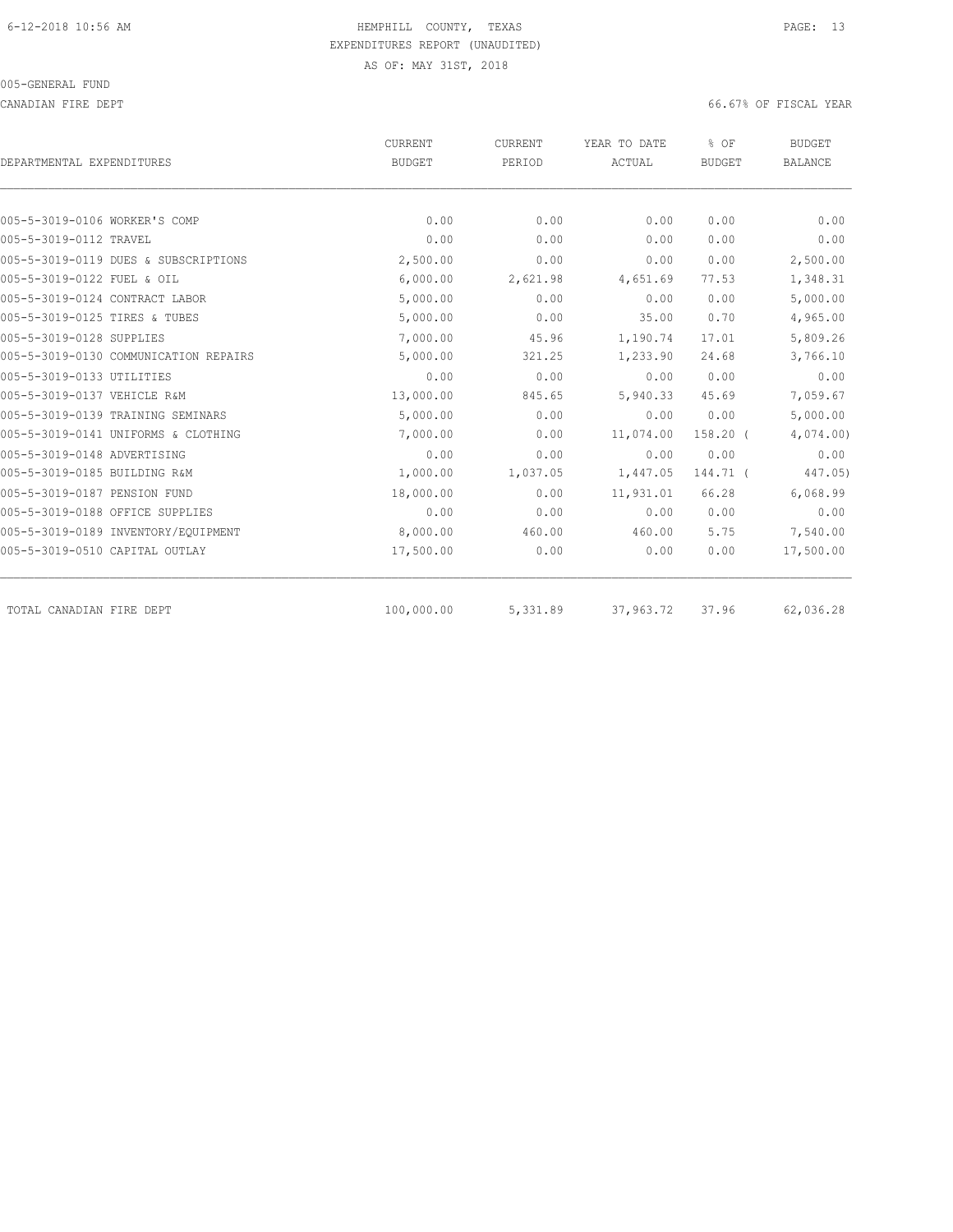LAW ENFORCEMENT 66.67% OF FISCAL YEAR

| DEPARTMENTAL EXPENDITURES                      | CURRENT<br><b>BUDGET</b> | CURRENT<br>PERIOD | YEAR TO DATE<br>ACTUAL | % OF<br><b>BUDGET</b> | <b>BUDGET</b><br>BALANCE |
|------------------------------------------------|--------------------------|-------------------|------------------------|-----------------------|--------------------------|
|                                                |                          |                   |                        |                       |                          |
| 005-5-3500-0080 SHERIFF-LEWIS                  | 65,600.00                | 5,466.66          | 43,733.28              | 66.67                 | 21,866.72                |
| 005-5-3500-0081 CHIEF DEPUTY-CLAPP             | 55,955.00                | 4,662.92          | 37, 303.36             | 66.67                 | 18,651.64                |
| 005-5-3500-0082 OVERTIME                       | 6,000.00                 | 1,839.18          | 2,271.57               | 37.86                 | 3,728.43                 |
| 005-5-3500-0083 CERTIFICATE PAY                | 22,000.00                | 1,800.00          | 14,600.00              | 66.36                 | 7,400.00                 |
| 005-5-3500-0084 OVERTIME FOREST SERVICE CONTRA | 3,500.00                 | 0.00              | 0.00                   | 0.00                  | 3,500.00                 |
| 005-5-3500-0087 DEPUTY-GREGORY                 | 50,676.00                | 4,223.00          | 33,784.00              | 66.67                 | 16,892.00                |
| 005-5-3500-0088 DEPUTY-JL ORTEGA               | 50,676.00                | 4,223.00          | 33,784.00              | 66.67                 | 16,892.00                |
| 005-5-3500-0089 DEPUTY-O. ORTEGA               | 50,676.00                | 4,223.00          | 33,784.00              | 66.67                 | 16,892.00                |
| 005-5-3500-0090 LT.-MOSELEY                    | 52,500.00                | 4,375.00          | 35,000.00              | 66.67                 | 17,500.00                |
| 005-5-3500-0091 DEPUTY- J. T. MOORE            | 50,676.00                | 4,223.00          | 33,784.00              | 66.67                 | 16,892.00                |
| 005-5-3500-0092 DEPUTY-                        | 50,676.00                | 1,298.88          | 30,859.88              | 60.90                 | 19,816.12                |
| 005-5-3500-0093 DEPUTY- SANCHEZ                | 50,676.00                | 4,223.00          | 34,526.76              | 68.13                 | 16,149.24                |
| 005-5-3500-0096 LONGEVITY                      | 1,000.00                 | 50.00             | 345.00                 | 34.50                 | 655.00                   |
| 005-5-3500-0097 ADMINISTRATIVE ASST-SPENCER    | 38,007.00                | 3,167.26          | 25,338.08              | 66.67                 | 12,668.92                |
| 005-5-3500-0098 PART TIME HELP                 | 0.00                     | 0.00              | 0.00                   | 0.00                  | 0.00                     |
| 005-5-3500-0101 SOCIAL SECURITY/MEDICARE       | 41,000.00                | 3,219.34          | 26,463.43              | 64.54                 | 14,536.57                |
| 005-5-3500-0102 RETIREMENT                     | 55,000.00                | 4,377.49          | 35, 911.37             | 65.29                 | 19,088.63                |
| 005-5-3500-0103 GROUP TERM LIFE                | 2,100.00                 | 118.17            | 929.22                 | 44.25                 | 1,170.78                 |
| 005-5-3500-0104 GROUP INSURANCE                | 75,000.00                | 4,451.14          | 47, 112.56             | 62.82                 | 27,887.44                |
| 005-5-3500-0105 UNEMPLOYMENT INSURANCE         | 3,000.00                 | 0.00              | 235.50                 | 7.85                  | 2,764.50                 |
| 005-5-3500-0106 WORKERS' COMPENSATION          | 9,000.00                 | 0.00              | 5,425.00               | 60.28                 | 3,575.00                 |
| 005-5-3500-0109 POSTAGE                        | 1,100.00                 | 63.30             | 806.34                 | 73.30                 | 293.66                   |
| 005-5-3500-0112 TRAVEL & EDUCATION             | 10,000.00                | 199.63            | 10,518.78              | $105.19$ (            | 518.78)                  |
| 005-5-3500-0114 LAW TRAINING CENTER            | 15,000.00                | 0.00              | 1,653.92               | 11.03                 | 13,346.08                |
| 005-5-3500-0119 DUES & SUBSCRIPTIONS           | 1,100.00                 | 0.00              | 275.00                 | 25.00                 | 825.00                   |
| 005-5-3500-0122 FUEL & OIL                     | 40,000.00                | 3,077.23          | 22,749.20              | 56.87                 | 17,250.80                |
| 005-5-3500-0130 COMMUNICATION EXPENSES         | 1,000.00                 | 0.00              | 0.00                   | 0.00                  | 1,000.00                 |
| 005-5-3500-0131 OTHER EXPENSE                  | 2,500.00                 | 0.00              | 1,391.70               | 55.67                 | 1,108.30                 |
| 005-5-3500-0132 TELEPHONE                      | 14,000.00                | 717.68            | 7,649.85               | 54.64                 | 6,350.15                 |
| 005-5-3500-0137 VEHICLE REPAIRS & MAIN.        | 12,000.00                | 5,066.82          | 23,857.54              | 198.81 (              | 11,857.54)               |
| 005-5-3500-0141 UNIFORMS                       | 4,000.00                 | 0.00              | 3,942.92               | 98.57                 | 57.08                    |
| 005-5-3500-0142 MAINTENANCE CONTRACTS          | 35,000.00                | 2,154.07          | 20,895.94              | 59.70                 | 14,104.06                |
| 005-5-3500-0143 JANITORIAL SUPPLIES            | 200.00                   | 0.00              | 897.85                 | 448.93 (              | 697.85)                  |
| 005-5-3500-0150 LAB SERVICES                   | 2,000.00                 | 0.00              | 0.00                   | 0.00                  | 2,000.00                 |
| 005-5-3500-0160 YOUTH PROGRAM                  | 5,000.00                 | 0.00              | 2,450.50               | 49.01                 | 2,549.50                 |
| 005-5-3500-0165 K-9 MAINTENANCE                | 2,500.00                 | 99.53             | 1,843.51               | 73.74                 | 656.49                   |
| 005-5-3500-0183 REPAIRS-MAINTENANCE            | 2,500.00                 | 0.00              | 1,748.62               | 69.94                 | 751.38                   |
| 005-5-3500-0188 OFFICE SUPPLIES                | 3,000.00                 | 10.65             | 3,072.85               | $102.43$ (            | 72.85)                   |
| 005-5-3500-0189 INVENTORY/EQUIPMENT            | 25,000.00                | 248.29            | 18,530.93              | 74.12                 | 6,469.07                 |
| 005-5-3500-0510 CAPITAL OUTLAY                 | 70,000.00                | 0.00              | 83,409.96              | $119.16$ (            | 13,409.96                |
|                                                | 979,618.00               |                   |                        |                       |                          |
| TOTAL LAW ENFORCEMENT                          |                          | 67,578.24         | 680,886.42             | 69.51                 | 298,731.58               |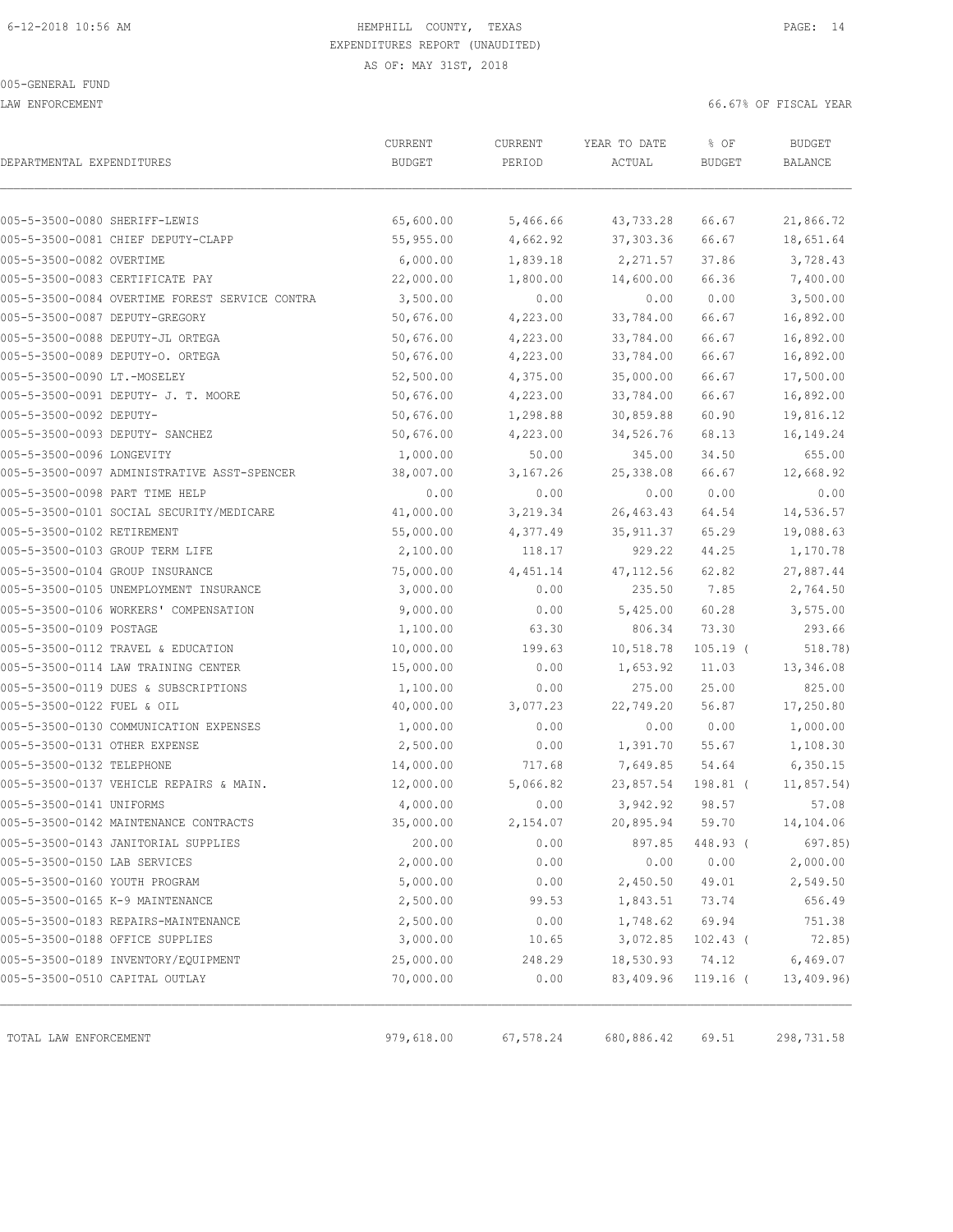LAW/JAIL OPERATIONS 66.67% OF FISCAL YEAR

| DEPARTMENTAL EXPENDITURES                 | CURRENT<br><b>BUDGET</b> | <b>CURRENT</b><br>PERIOD | YEAR TO DATE<br>ACTUAL | % OF<br><b>BUDGET</b> | <b>BUDGET</b><br>BALANCE |
|-------------------------------------------|--------------------------|--------------------------|------------------------|-----------------------|--------------------------|
|                                           |                          |                          |                        |                       |                          |
| 005-5-3600-0082 OVERTIME PAY              | 2,000.00                 | 0.00                     | 3,183.63               | 159.18 (              | 1, 183.63)               |
| 005-5-3600-0083 CERTIFICATE PAY           | 6,000.00                 | 0.00                     | 2,300.00               | 38.33                 | 3,700.00                 |
| 005-5-3600-0090 DISPATCHER-               | 41,703.00                | 3,475.34                 | 24,823.22              | 59.52                 | 16,879.78                |
| 005-5-3600-0091 CHIEF DISPATCH-WILLIAMSON | 45,398.00                | 3,783.16                 | 34,631.28              | 76.28                 | 10,766.72                |
| 005-5-3600-0093 DISPATCHER-OATMAN         | 41,703.00                | 3,475.26                 | 27,802.08              | 66.67                 | 13,900.92                |
| 005-5-3600-0094 DISPATCHER-MCKNIGHT       | 41,703.00                | 3,475.26                 | 27,802.08              | 66.67                 | 13,900.92                |
| 005-5-3600-0095 DISPATCHER-HICKEY         | 41,703.00                | 3,475.24                 | 27,010.26              | 64.77                 | 14,692.74                |
| 005-5-3600-0096 LONGEVITY                 | 6,000.00                 | 140.00                   | 2,080.00               | 34.67                 | 3,920.00                 |
| 005-5-3600-0097 JAIL ADMINISTRATOR-CANO   | 45,398.00                | 3,783.16                 | 30,265.28              | 66.67                 | 15, 132.72               |
| 005-5-3600-0098 PART TIME                 | 18,000.00                | 250.63                   | 501.26                 | 2.78                  | 17,498.74                |
| 005-5-3600-0101 SOCIAL SECURITY/MEDICARE  | 23,000.00                | 1,610.84                 | 13, 173.49             | 57.28                 | 9,826.51                 |
| 005-5-3600-0102 RETIREMENT                | 28,800.00                | 2,160.74                 | 17,971.65              | 62.40                 | 10,828.35                |
| 005-5-3600-0103 GROUP TERM LIFE           | 1,200.00                 | 58.34                    | 465.14                 | 38.76                 | 734.86                   |
| 005-5-3600-0104 GROUP INSURANCE           | 45,000.00                | 3,835.62                 | 26, 263.60             | 58.36                 | 18,736.40                |
| 005-5-3600-0105 UNEMPLOYMENT INSURANCE    | 2,000.00                 | 0.00                     | 128.66                 | 6.43                  | 1,871.34                 |
| 005-5-3600-0106 WORKERS' COMPENSATION     | 4,500.00                 | 0.00                     | 1,800.00               | 40.00                 | 2,700.00                 |
| 005-5-3600-0112 TRAVEL & EDUCATION        | 3,500.00                 | 2,316.42                 | 3,982.84               | $113.80$ (            | 482.84)                  |
| 005-5-3600-0131 OTHER EXPENSE             | 2,000.00                 | 0.00                     | 1,894.76               | 94.74                 | 105.24                   |
| 005-5-3600-0141 UNIFORMS                  | 1,000.00                 | 0.00                     | 938.57                 | 93.86                 | 61.43                    |
| 005-5-3600-0143 PRISONER EXPENSES         | 18,000.00                | 546.56                   | 7,119.81               | 39.55                 | 10,880.19                |
| 005-5-3600-0145 PRISONER MEALS            | 60,000.00                | 4,482.50                 | 46, 447.50             | 77.41                 | 13,552.50                |
| 005-5-3600-0183 REPAIRS                   | 15,000.00                | 2,994.38                 | 5,785.99               | 38.57                 | 9,214.01                 |
| 005-5-3600-0188 OFFICE SUPPLIES           | 2,000.00                 | 0.00                     | 1,360.84               | 68.04                 | 639.16                   |
| 005-5-3600-0189 INVENTORY/EQUIPMENT       | 4,000.00                 | 39.88                    | 2,558.72               | 63.97                 | 1,441.28                 |
| 005-5-3600-0510 CAPITAL OUTLAY            | 5,000.00                 | 0.00                     | 0.00                   | 0.00                  | 5,000.00                 |
| TOTAL LAW/JAIL OPERATIONS                 | 504,608.00               | 39,903.33                | 310,290.66             | 61.49                 | 194, 317.34              |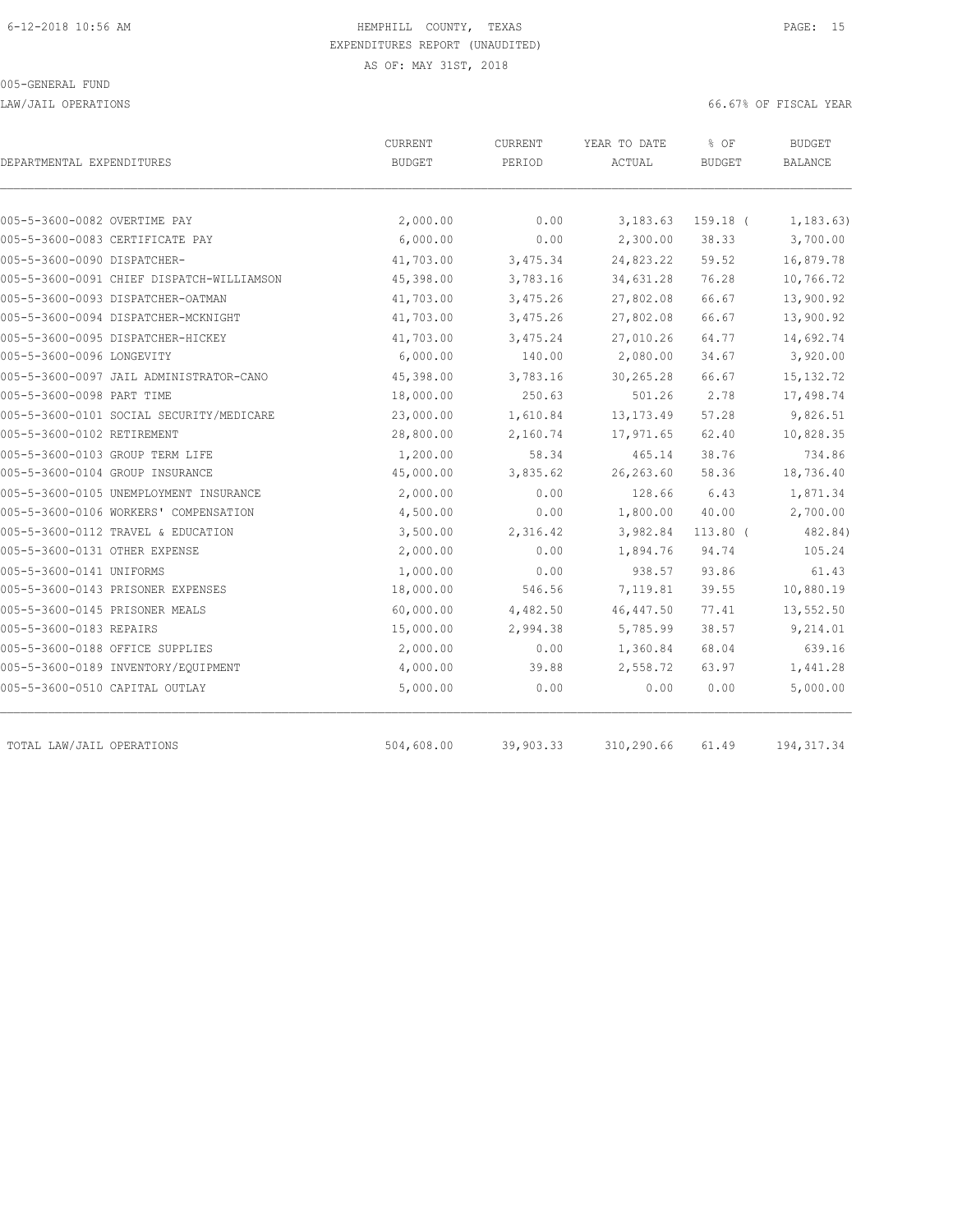|  | 6-12-2018 10:56 AM |  |
|--|--------------------|--|
|  |                    |  |

# HEMPHILL COUNTY, TEXAS **Example 20:56 AM HEMPHILL** COUNTY, TEXAS EXPENDITURES REPORT (UNAUDITED) AS OF: MAY 31ST, 2018

SOLID WASTE DISPOSAL 66.67% OF FISCAL YEAR

| DEPARTMENTAL EXPENDITURES      | CURRENT<br><b>BUDGET</b> | CURRENT<br>PERIOD | YEAR TO DATE<br>ACTUAL | % OF<br><b>BUDGET</b> | BUDGET<br>BALANCE |
|--------------------------------|--------------------------|-------------------|------------------------|-----------------------|-------------------|
|                                |                          |                   |                        |                       |                   |
| 005-5-6025-0122 FUEL & OIL     | 25,000.00                | 1,856.45          | 10,835.16              | 43.34                 | 14,164.84         |
| 005-5-6025-0127 TIPPING FEES   | 155,000.00               | 25,487.18         | 121,029.42             | 78.08                 | 33,970.58         |
| 005-5-6025-0510 CAPITAL OUTLAY | 0.00                     | 0.00              | 0.00                   | 0.00                  | 0.00              |
| TOTAL SOLID WASTE DISPOSAL     | 180,000.00               | 27,343.63         | 131,864.58             | 73.26                 | 48, 135. 42       |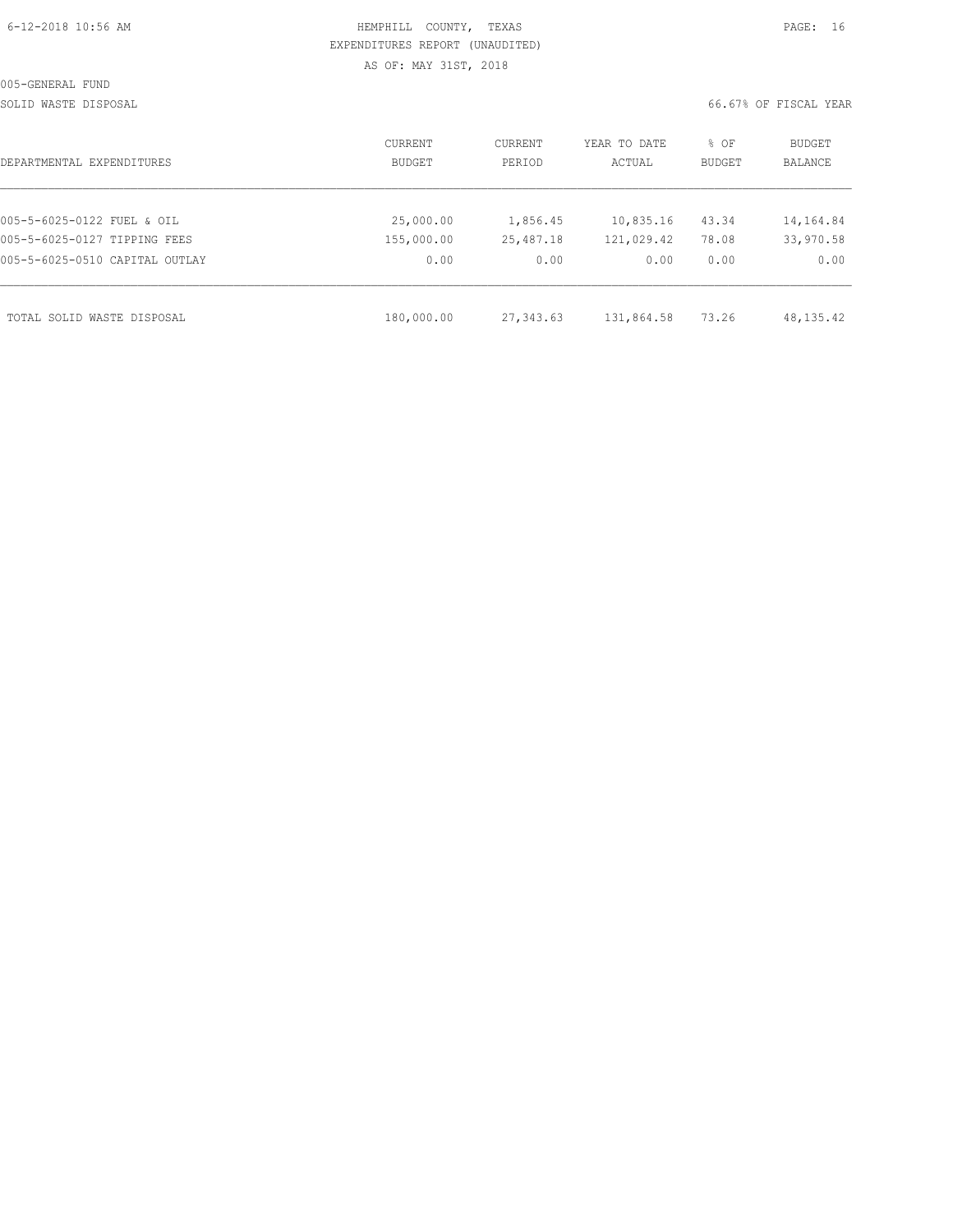PUBLIC FACILITIES 66.67% OF FISCAL YEAR

| DEPARTMENTAL EXPENDITURES               | <b>CURRENT</b><br><b>BUDGET</b> | CURRENT<br>PERIOD | YEAR TO DATE<br>ACTUAL | % OF<br><b>BUDGET</b> | BUDGET<br><b>BALANCE</b> |
|-----------------------------------------|---------------------------------|-------------------|------------------------|-----------------------|--------------------------|
|                                         |                                 |                   |                        |                       |                          |
| 005-5-7001-0124 TECH SUPPORT CONTRACT   | 12,000.00                       | 0.00              | 0.00                   | 0.00                  | 12,000.00                |
| 005-5-7001-0126 ROAD REPAIR             | 325,000.00                      | 1,650.00          | 1,650.00               | 0.51                  | 323,350.00               |
| 005-5-7001-0128 SUPPLIES                | 13,000.00                       | 518.15            | 7,637.56               | 58.75                 | 5,362.44                 |
| 005-5-7001-0129 COKES & COFFEE          | 4,500.00                        | 82.54             | 3,028.30               | 67.30                 | 1,471.70                 |
| 005-5-7001-0133 UTILITIES/GENERAL       | 120,000.00                      | 8,501.03          | 70,893.81              | 59.08                 | 49,106.19                |
| 005-5-7001-0183 PUBLIC FACILITIES R&M   | 35,000.00                       | 480.00            | 15,719.71              | 44.91                 | 19,280.29                |
| 005-5-7001-0185 COURTHOUSE R&M          | $15,000.00$ (                   | 130, 465.69       | 59,865.11              | $399.10$ (            | 44,865.11)               |
| 005-5-7001-0186 BRIDGE/DAM-REPAIR/SPRAY | 30,000.00                       | 0.00              | 250.00                 | 0.83                  | 29,750.00                |
| 005-5-7001-0189 INVENTORY/EQUIPMENT     | 5,000.00                        | 0.00              | 1,381.45               | 27.63                 | 3,618.55                 |
| 005-5-7001-0217 TELEPHONE/ALL DEPTS     | 0.00                            | 0.00              | 0.00                   | 0.00                  | 0.00                     |
| 005-5-7001-0510 CAPITAL OUTLAY          | 935,620.00                      | 229,961.53        | 303, 911.23            | 32.48                 | 631,708.77               |
|                                         |                                 |                   |                        |                       |                          |
| TOTAL PUBLIC FACILITIES                 | 1,495,120.00                    | 110,727.56        | 464,337.17             | 31.06                 | 1,030,782.83             |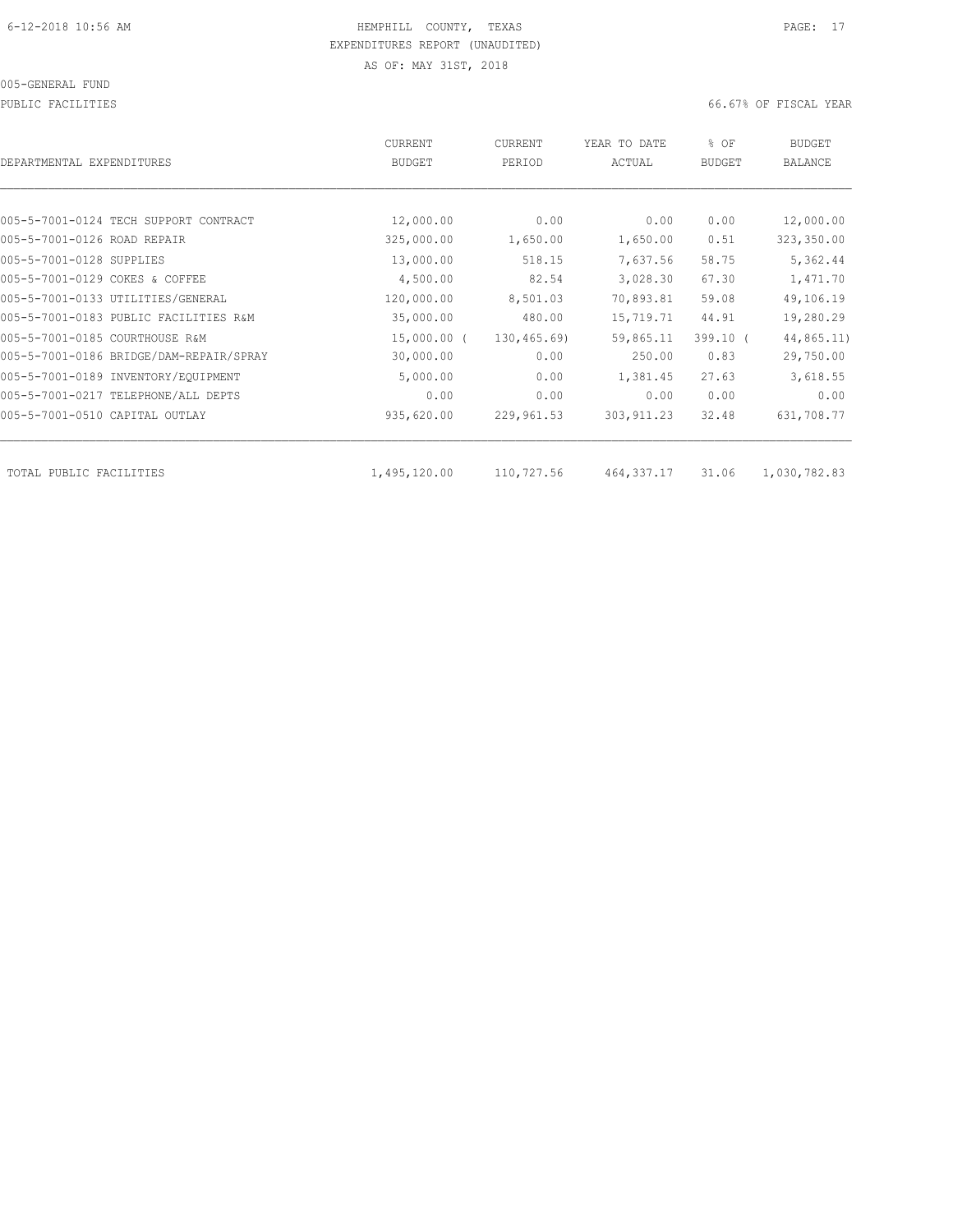005-GENERAL FUND

CEMETERY 66.67% OF FISCAL YEAR

| DEPARTMENTAL EXPENDITURES                  | <b>CURRENT</b><br><b>BUDGET</b> | CURRENT<br>PERIOD | YEAR TO DATE<br>ACTUAL | % OF<br><b>BUDGET</b> | <b>BUDGET</b><br><b>BALANCE</b> |
|--------------------------------------------|---------------------------------|-------------------|------------------------|-----------------------|---------------------------------|
|                                            |                                 |                   |                        |                       |                                 |
| 005-5-7016-0097 CEMETERY ADM-JAHNEL        | 7,500.00                        | 1,650.00          | 1,650.00               | 22,00                 | 5,850.00                        |
| 005-5-7016-0101 SOCIAL SECURITY/MEDICARE   | 600.00                          | 126.23            | 126.23                 | 21.04                 | 473.77                          |
| 005-5-7016-0105 UNEMPLOYMENT INSURANCE     | 100.00                          | 0.00              | 0.00                   | 0.00                  | 100.00                          |
| 005-5-7016-0114 VETERAN'S MARKERS          | 1,000.00                        | 75.00             | 225.00                 | 22.50                 | 775.00                          |
| 005-5-7016-0124 CONTRACT LABOR             | 15,000.00                       | 0.00              | 0.00                   | 0.00                  | 15,000.00                       |
| 005-5-7016-0128 SUPPLIES                   | 500.00                          | 75.00             | 401.82                 | 80.36                 | 98.18                           |
| 005-5-7016-0130 UNMARKED GRAVES            | 1,000.00                        | 0.00              | 0.00                   | 0.00                  | 1,000.00                        |
| 005-5-7016-0133 UTILITIES                  | 300.00                          | 11.28             | 82.54                  | 27.51                 | 217.46                          |
| 005-5-7016-0140 LANDSCAPING                | 2,000.00                        | 0.00              | 0.00                   | 0.00                  | 2,000.00                        |
| 005-5-7016-0142 CONTRACT MOWING & PCTs 3&4 | 46,000.00                       | 5,160.50          | 17,798.00              | 38.69                 | 28,202.00                       |
| 005-5-7016-0510 CAPITAL OUTLAY             | 0.00                            | 0.00              | 0.00                   | 0.00                  | 0.00                            |
| TOTAL CEMETERY                             | 74,000.00                       | 7,098.01          | 20,283.59              | 27.41                 | 53,716.41                       |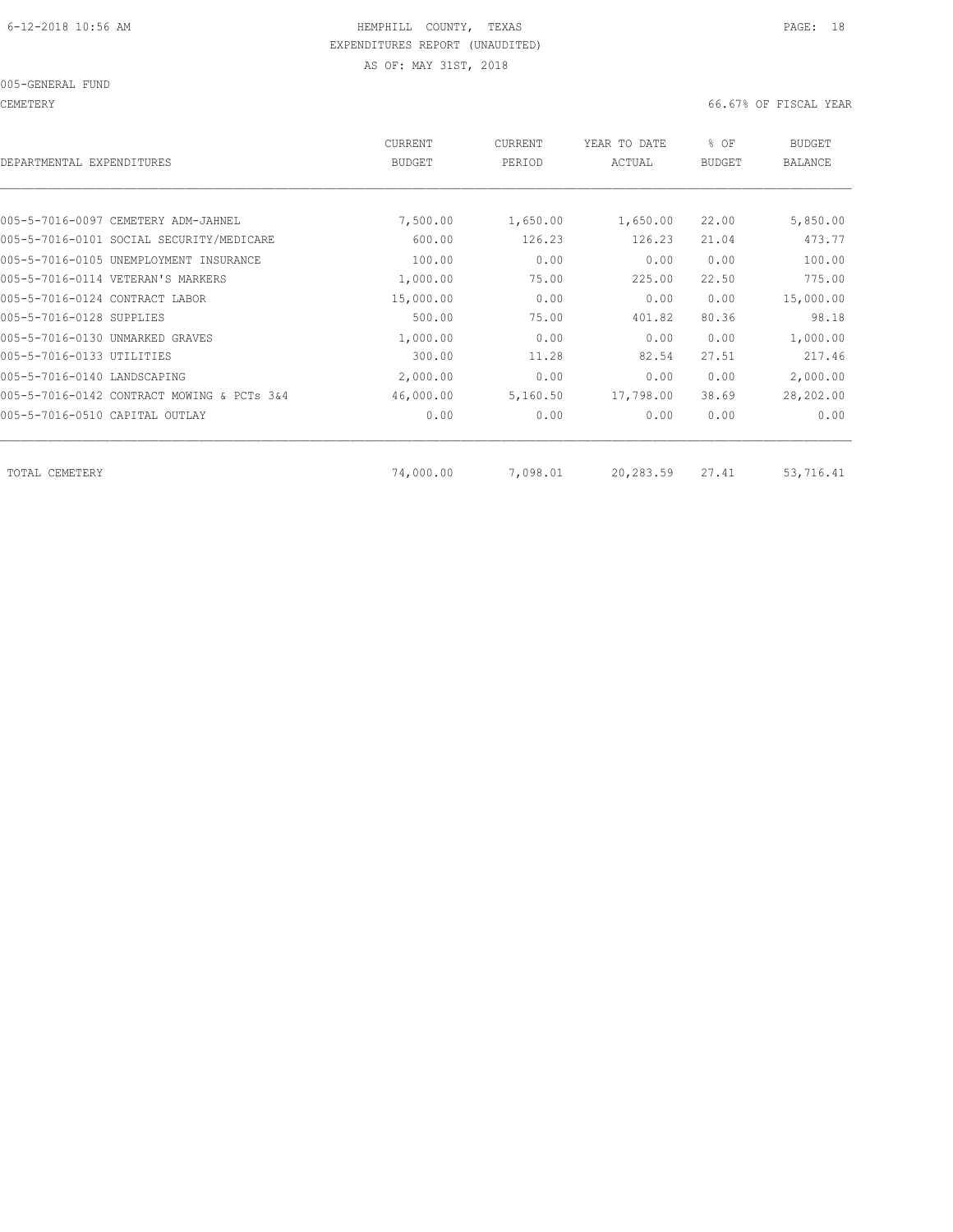#### 005-GENERAL FUND

OTHER COMPLEXES 66.67% OF FISCAL YEAR

|                                          | <b>CURRENT</b> | CURRENT   | YEAR TO DATE  | % OF          | <b>BUDGET</b>  |  |
|------------------------------------------|----------------|-----------|---------------|---------------|----------------|--|
| DEPARTMENTAL EXPENDITURES                | <b>BUDGET</b>  | PERIOD    | <b>ACTUAL</b> | <b>BUDGET</b> | <b>BALANCE</b> |  |
|                                          |                |           |               |               |                |  |
| 005-5-7018-0082 OVERTIME                 | 1,500.00       | 0.00      | 0.00          | 0.00          | 1,500.00       |  |
| 005-5-7018-0091 COMPLEX SUPERVISOR-LYNCH | 53,844.00      | 4,487.00  | 35,896.00     | 66.67         | 17,948.00      |  |
| 005-5-7018-0092 COMPLEX ROADHAND-YARNOLD | 48,565.00      | 4,047.08  | 32,376.64     | 66.67         | 16,188.36      |  |
| 005-5-7018-0096 LONGEVITY                | 4,300.00       | 350.00    | 2,770.00      | 64.42         | 1,530.00       |  |
| 005-5-7018-0098 PART-TIME HELP           | 8,000.00       | 0.00      | 0.00          | 0.00          | 8,000.00       |  |
| 005-5-7018-0101 SOCIAL SECURITY/MEDICARE | 8,900.00       | 679.66    | 5,435.00      | 61.07         | 3,465.00       |  |
| 005-5-7018-0102 RETIREMENT               | 12,000.00      | 891.40    | 7,128.20      | 59.40         | 4,871.80       |  |
| 005-5-7018-0103 GROUP TERM LIFE          | 400.00         | 24.08     | 184.54        | 46.14         | 215.46         |  |
| 005-5-7018-0104 GROUP INSURANCE          | 15,000.00      | 1,274.81  | 10,054.96     | 67.03         | 4,945.04       |  |
| 005-5-7018-0105 UNEMPLOYMENT INSURANCE   | 500.00         | 0.00      | 48.47         | 9.69          | 451.53         |  |
| 005-5-7018-0106 WORKERS' COMPENSATION    | 2,000.00       | 0.00      | 1,000.00      | 50.00         | 1,000.00       |  |
| 005-5-7018-0122 FUEL & OIL               | 15,000.00      | 412.31    | 5,556.43      | 37.04         | 9,443.57       |  |
| 005-5-7018-0124 MACHINE HIRE/CONT LABOR  | 2,000.00       | 0.00      | 600.00        | 30.00         | 1,400.00       |  |
| 005-5-7018-0125 TIRES & TUBES            | 1,500.00       | 0.00      | 0.00          | 0.00          | 1,500.00       |  |
| 005-5-7018-0128 MATERIAL & SUPPLIES      | 10,000.00      | 668.75    | 3,767.73      | 37.68         | 6,232.27       |  |
| 005-5-7018-0132 TELEPHONE                | 700.00         | 30.00     | 240.00        | 34.29         | 460.00         |  |
| 005-5-7018-0183 REPAIRS & MAINTENANCE    | 15,000.00      | 0.00      | 1,186.54      | 7.91          | 13,813.46      |  |
| 005-5-7018-0185 TREES                    | 0.00           | 0.00      | 0.00          | 0.00          | 0.00           |  |
| 005-5-7018-0189 INVENTORY                | 12,000.00      | 97.75     | 667.91        | 5.57          | 11,332.09      |  |
| 005-5-7018-0206 CHEMICALS                | 3,000.00       | 0.00      | 1,140.00      | 38.00         | 1,860.00       |  |
| 005-5-7018-0510 CAPITAL OUTLAY           | 20,000.00      | 0.00      | 0.00          | 0.00          | 20,000.00      |  |
| TOTAL OTHER COMPLEXES                    | 234,209.00     | 12,962.84 | 108,052.42    | 46.14         | 126, 156.58    |  |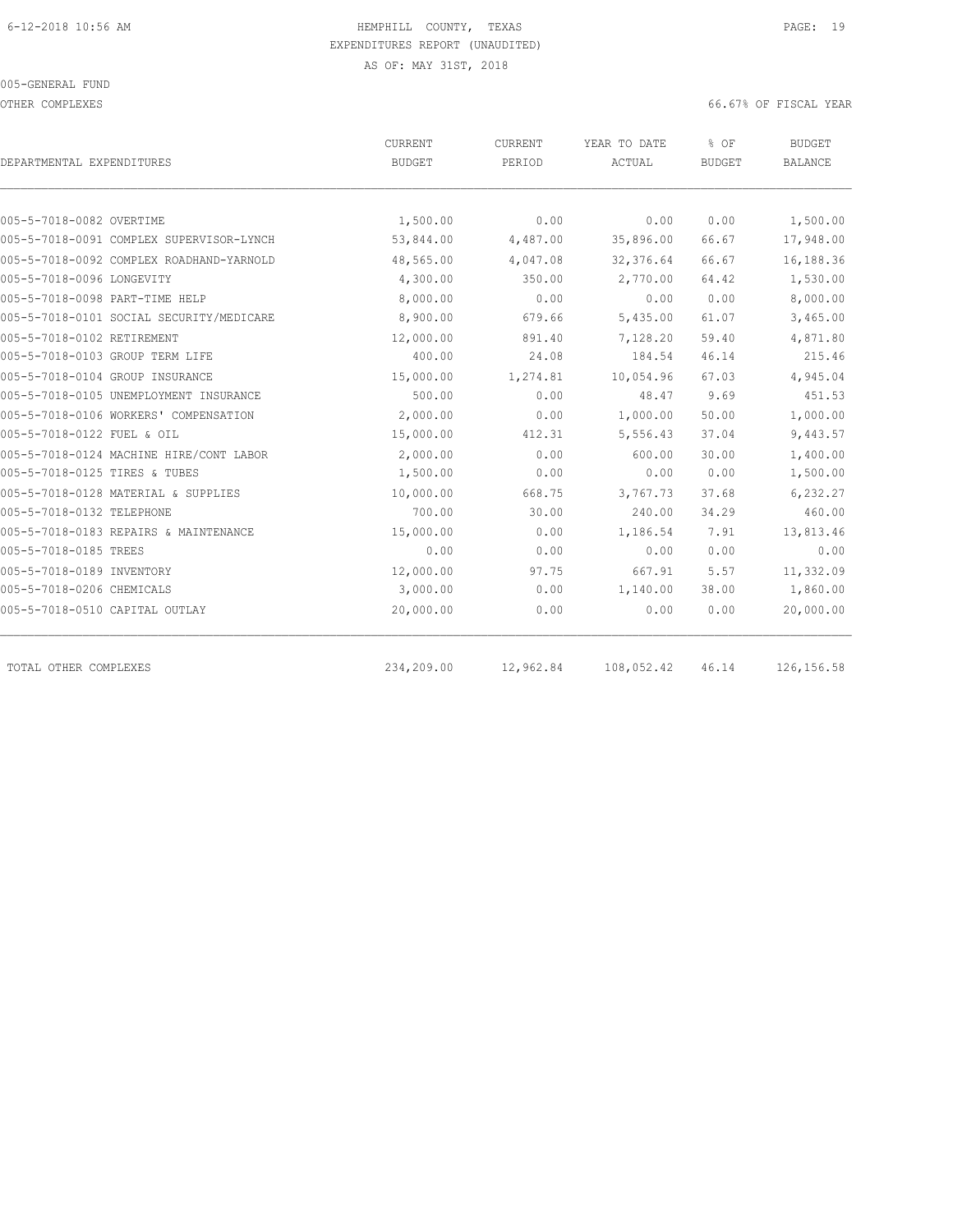LIBRARY 66.67% OF FISCAL YEAR

| DEPARTMENTAL EXPENDITURES                   | CURRENT<br><b>BUDGET</b> | CURRENT<br>PERIOD | YEAR TO DATE<br>ACTUAL | % OF<br><b>BUDGET</b> | <b>BUDGET</b><br><b>BALANCE</b> |
|---------------------------------------------|--------------------------|-------------------|------------------------|-----------------------|---------------------------------|
| 005-5-7041-0090 LIBRARIAN-DILLON            | 53,844.00                | 4,487.00          | 35,896.00              | 66.67                 | 17,948.00                       |
| 005-5-7041-0095 CLERK-GARCIA                | 33,825.00                | 2,818.76          | 22,550.08              | 66.67                 | 11,274.92                       |
| 005-5-7041-0096 LONGEVITY                   | 3,900.00                 | 310.00            | 2,395.00               | 61.41                 | 1,505.00                        |
| 005-5-7041-0097 CLERK/PT-LIBRARY CLERK      | 38,079.00                | 2,050.39          | 18,691.96              | 49.09                 | 19,387.04                       |
| 005-5-7041-0098 CLERK-POWELL                | 32,306.00                | 2,692.16          | 21,537.28              | 66.67                 | 10,768.72                       |
| 005-5-7041-0101 SOCIAL SECURITY/MEDICARE    | 12,200.00                | 899.29            | 7,363.98               | 60.36                 | 4,836.02                        |
| 005-5-7041-0102 RETIREMENT                  | 16,000.00                | 1,165.47          | 9,902.42               | 61.89                 | 6,097.58                        |
| 005-5-7041-0103 GROUP TERM LIFE             | 600.00                   | 31.46             | 256.20                 | 42.70                 | 343.80                          |
| 005-5-7041-0104 GROUP INSURANCE             | 22,500.00                | 1,912.83          | 15,096.27              | 67.09                 | 7,403.73                        |
| 005-5-7041-0105 UNEMPLOYMENT INSURANCE      | 1,000.00                 | 0.00              | 70.11                  | 7.01                  | 929.89                          |
| 005-5-7041-0106 WORKERS' COMPENSATION       | 2,500.00                 | 0.00              | 1,350.00               | 54.00                 | 1,150.00                        |
| 005-5-7041-0112 TRAVEL                      | 2,250.00                 | 469.37            | 1,427.37               | 63.44                 | 822.63                          |
| 005-5-7041-0119 DUES                        | 2,100.00                 | 0.00              | 1,323.45               | 63.02                 | 776.55                          |
| 005-5-7041-0128 SUPPLIES                    | 8,000.00                 | 662.31            | 5,146.77               | 64.33                 | 2,853.23                        |
| 005-5-7041-0132 TELEPHONE                   | 7,800.00                 | 888.55            | 4,725.18               | 60.58                 | 3,074.82                        |
| 005-5-7041-0142 HARRINGTON L. CONSORTIUM    | 10,300.00                | 0.00              | 10,413.05              | $101.10$ (            | 113.05)                         |
| 005-5-7041-0168 BOOKS                       | 22,000.00                | 1,512.43          | 15,300.43              | 69.55                 | 6,699.57                        |
| 005-5-7041-0169 LIBRARY MEMORIALS/DONATIONS | 4,000.00                 | 600.00            | 1,610.84               | 40.27                 | 2,389.16                        |
| 005-5-7041-0181 TECH SUPPORT                | 4,500.00                 | 0.00              | 6,138.80               | $136.42$ (            | 1,638.80)                       |
| 005-5-7041-0189 INVENTORY                   | 3,000.00                 | 779.00            | 2,623.93               | 87.46                 | 376.07                          |
| TOTAL LIBRARY                               | 280,704.00               | 21,279.02         | 183,819.12             | 65.49                 | 96,884.88                       |
| TOTAL EXPENDITURES                          | 6,991,674.00             | 485,117.22        | 3,886,235.46           | 55.58                 | 3, 105, 438.54                  |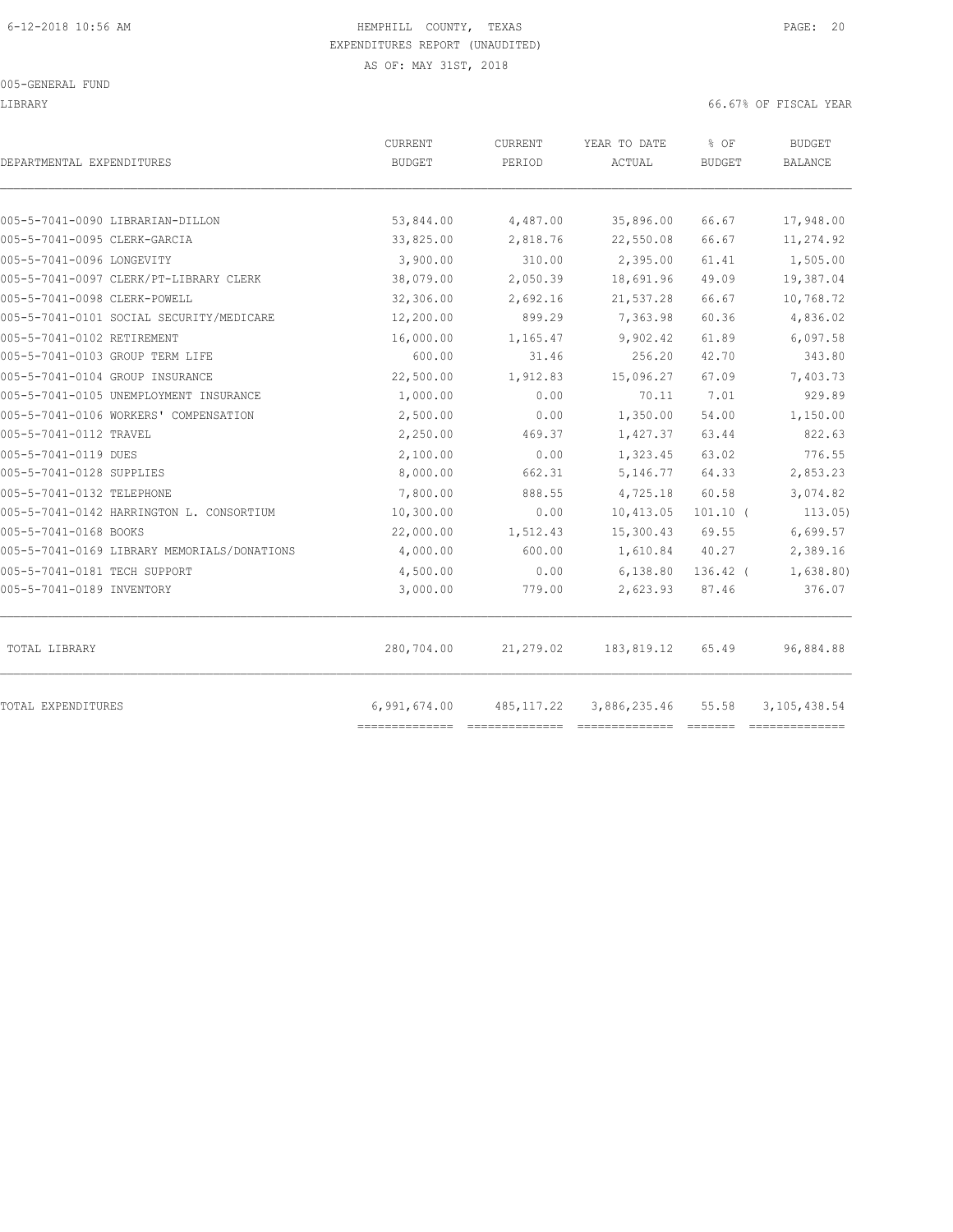| DEPARTMENTAL EXPENDITURES            | CURRENT<br><b>BUDGET</b>  | CURRENT<br>PERIOD | YEAR TO DATE<br>ACTUAL | % OF<br>BUDGET | BUDGET<br>BALANCE |
|--------------------------------------|---------------------------|-------------------|------------------------|----------------|-------------------|
| 008-5-2008-0114 LAW LIBRARY EXPENSES | 7,000.00                  | 0.00              | 0.00                   | 0.00           | 7,000.00          |
| TOTAL LAW LIBRARY                    | 7,000.00                  | 0.00              | 0.00                   | 0.00           | 7,000.00          |
| TOTAL EXPENDITURES                   | 7,000.00<br>_____________ | 0.00              | 0.00                   | 0.00           | 7,000.00          |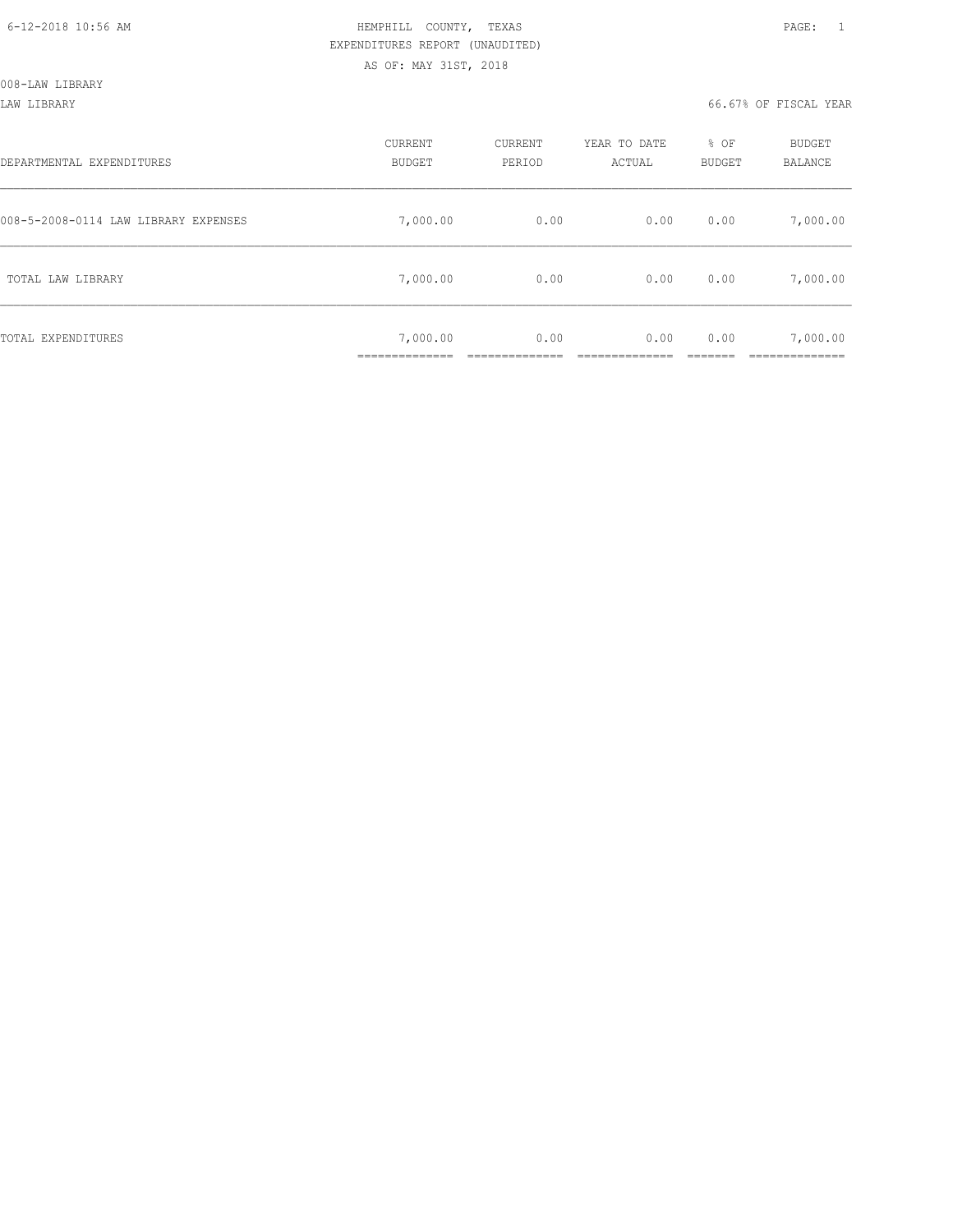| 6-12-2018 10:56 AM |  |
|--------------------|--|
|                    |  |

# HEMPHILL COUNTY, TEXAS **Example 20:56 AM HEMPHILL** COUNTY, TEXAS EXPENDITURES REPORT (UNAUDITED) AS OF: MAY 31ST, 2018

| DEPARTMENTAL EXPENDITURES          | CURRENT<br><b>BUDGET</b> | CURRENT<br>PERIOD | YEAR TO DATE<br>ACTUAL | % OF<br><b>BUDGET</b> | <b>BUDGET</b><br>BALANCE |
|------------------------------------|--------------------------|-------------------|------------------------|-----------------------|--------------------------|
| 009-5-3009-0114 CRTHS SECURITY EXP | 53,000.00                | 0.00              | 319.82                 | 0.60                  | 52,680.18                |
| TOTAL CO COURTHOUSE SECURITY       | 53,000.00                | 0.00              | 319.82                 | 0.60                  | 52,680.18                |
| TOTAL EXPENDITURES                 | 53,000.00                | 0.00              | 319.82                 | 0.60                  | 52,680.18                |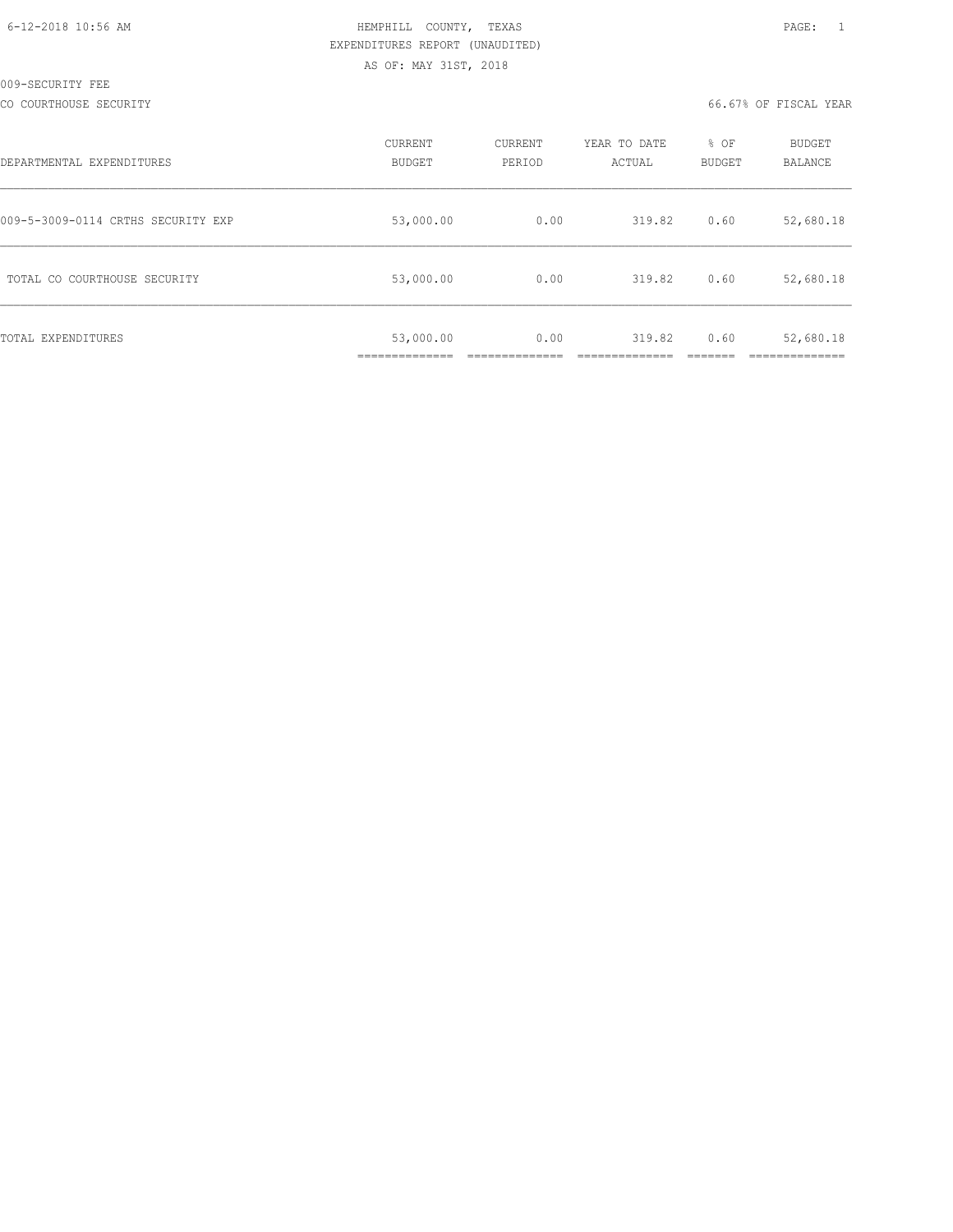010-AIRPORT

AIRPORT 66.67% OF FISCAL YEAR

| DEPARTMENTAL EXPENDITURES                | <b>CURRENT</b><br><b>BUDGET</b> | <b>CURRENT</b><br>PERIOD | YEAR TO DATE<br>ACTUAL | % OF<br><b>BUDGET</b> | <b>BUDGET</b><br><b>BALANCE</b> |
|------------------------------------------|---------------------------------|--------------------------|------------------------|-----------------------|---------------------------------|
| 010-5-7010-0109 POSTAGE                  | 200.00                          | 19.20                    | 19.20                  | 9.60                  | 180.80                          |
| 010-5-7010-0112 TRAVEL/DUES/PUBLICATIONS | 800.00                          | 7.13                     | 1,278.27               | 159.78 (              | 478.27)                         |
| 010-5-7010-0122 FUEL & OIL               | 90,000.00                       | 26,079.80                | 78,664.54              | 87.41                 | 11,335.46                       |
| 010-5-7010-0124 AIRPORT MGR CONTRACT     | 57,000.00                       | 5,144.07                 | 36,206.27              | 63.52                 | 20,793.73                       |
| 010-5-7010-0127 FUEL SYSTEM MAINTENANCE  | 5,000.00                        | 1,095.00                 | 1,095.00               | 21.90                 | 3,905.00                        |
| 010-5-7010-0131 OTHER EXPENSE            | 2,000.00                        | 36.89                    | 2,369.16               | $118.46$ (            | 369.16                          |
| 010-5-7010-0132 AWOS MAINTENANCE         | 5,000.00                        | 190.43                   | 7,311.68               | $146.23$ (            | 2,311.68                        |
| 010-5-7010-0133 UTILITIES                | 8,000.00                        | 508.07                   | 6,343.15               | 79.29                 | 1,656.85                        |
| 010-5-7010-0134 BONDS & INSURANCE        | 2,500.00                        | 0.00                     | 1,997.00               | 79.88                 | 503.00                          |
| 010-5-7010-0140 SATELLITE TELEVISION     | 1,100.00                        | 0.00                     | 1,015.18               | 92.29                 | 84.82                           |
| 010-5-7010-0168 MOWING EQUIP./MAINT.     | 2,000.00                        | 435.86                   | 435.86                 | 21.79                 | 1,564.14                        |
| 010-5-7010-0173 NAVIGATION EQUIP/MAINT   | 3,000.00                        | 0.00                     | 193.64                 | 6.45                  | 2,806.36                        |
| 010-5-7010-0183 HANGAR-LOUNGE R&M        | 6,000.00                        | 295.19                   | 3,072.20               | 51.20                 | 2,927.80                        |
| 010-5-7010-0185 WSI WEATHER              | 1,600.00                        | 0.00                     | 834.00                 | 52.13                 | 766.00                          |
| 010-5-7010-0189 INVENTORY                | 3,000.00                        | 1,172.63                 | 2,213.15               | 73.77                 | 786.85                          |
| 010-5-7010-0510 CAPITAL OUTLAY           | 23,120.00                       | 0.00                     | 0.00                   | 0.00                  | 23,120.00                       |
| TOTAL AIRPORT                            | 210,320.00                      | 34,984.27                | 143,048.30             | 68.01                 | 67,271.70                       |
| TOTAL EXPENDITURES                       | 210,320.00<br>==============    | 34,984.27                | 143,048.30             | 68.01                 | 67,271.70                       |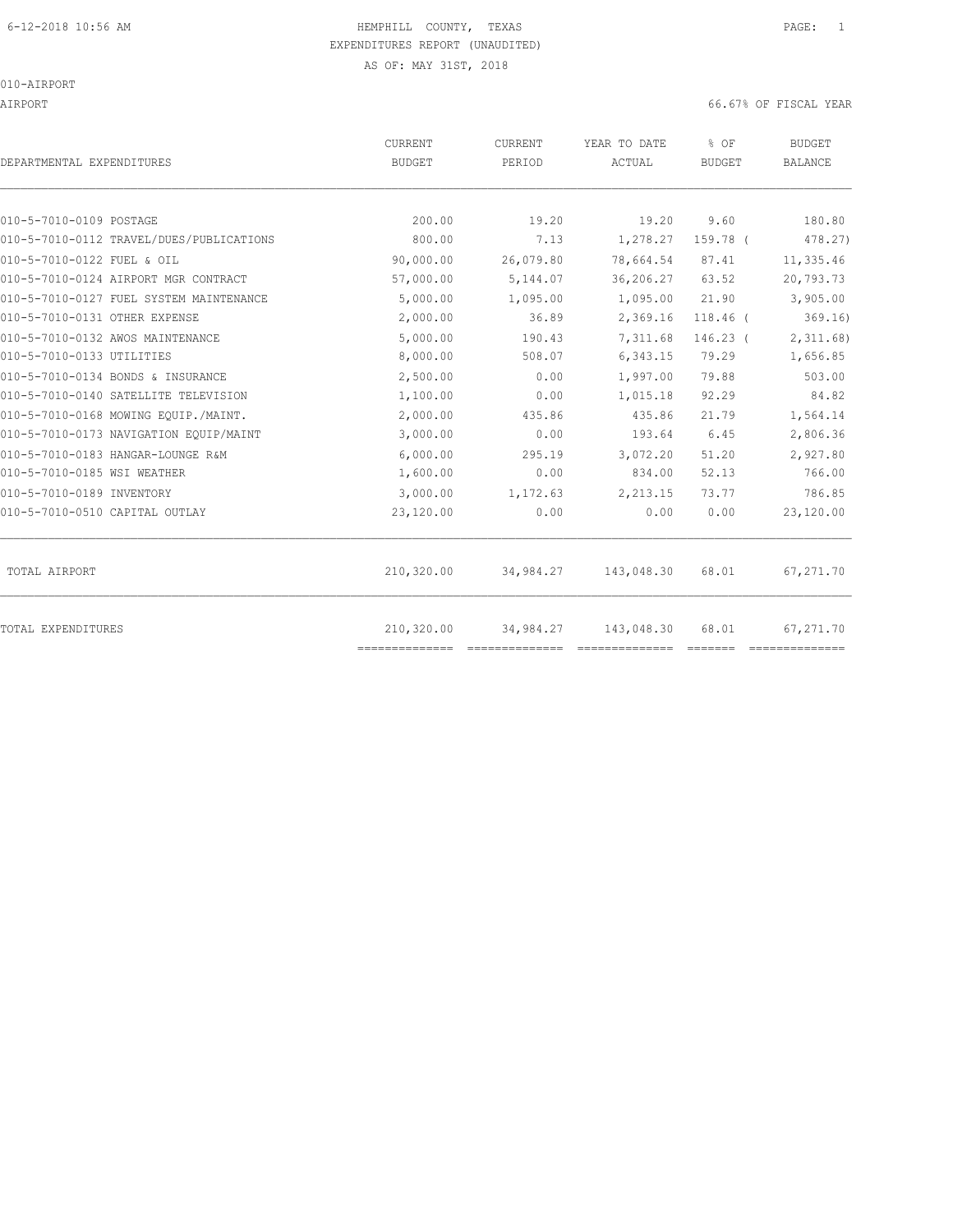011-ROAD & BRIDGE PCT 1

ROAD & BRIDGE 1 66.67% OF FISCAL YEAR (1999) AND ROAD & SOLUTION OF SALES AND ROAD & SOLUTION OF SOLUTION OF SOLUTION OF SALES AND RESOLUTION OF SOLUTION OF SOLUTION OF SOLUTION OF SOLUTION OF SOLUTION OF SOLUTION OF SOLUT

| DEPARTMENTAL EXPENDITURES                      | CURRENT<br><b>BUDGET</b> | <b>CURRENT</b><br>PERIOD | YEAR TO DATE<br>ACTUAL | % OF<br><b>BUDGET</b> | <b>BUDGET</b><br><b>BALANCE</b> |
|------------------------------------------------|--------------------------|--------------------------|------------------------|-----------------------|---------------------------------|
| 011-5-4011-0082 OVERTIME                       | 2,500.00                 | 0.00                     | 0.00                   | 0.00                  | 2,500.00                        |
| 011-5-4011-0090 COMMISSIONER-WEBB              | 38,534.00                | 3,211.16                 | 25,689.28              | 66.67                 | 12,844.72                       |
| 011-5-4011-0092 SR MAINTENANCE TECH-BILLENWILL | 53,844.00                | 4,487.00                 | 35,896.00              | 66.67                 | 17,948.00                       |
| 011-5-4011-0095 MAINTENANCE TECH-TREVINO       | 48,565.00                | 4,047.08                 | 30, 353.10             | 62.50                 | 18,211.90                       |
| 011-5-4011-0096 LONGEVITY                      | 1,710.00                 | 10.00                    | 50.00                  | 2.92                  | 1,660.00                        |
| 011-5-4011-0101 SOCIAL SECURITY/MEDICARE       | 11,280.00                | 906.21                   | 7,090.12               | 62.86                 | 4,189.88                        |
| 011-5-4011-0102 RETIREMENT                     | 15,000.00                | 1,187.52                 | 9,291.52               | 61.94                 | 5,708.48                        |
| 011-5-4011-0103 GROUP TERM LIFE                | 500.00                   | 32.08                    | 240.96                 | 48.19                 | 259.04                          |
| 011-5-4011-0104 GROUP INSURANCE                | 22,500.00                | 1,914.06                 | 13,849.95              | 61.56                 | 8,650.05                        |
| 011-5-4011-0105 UNEMPLOYMENT INSURANCE         | 400.00                   | 0.00                     | 46.65                  | 11.66                 | 353.35                          |
| 011-5-4011-0106 WORKERS' COMPENSATION          | 2,000.00                 | 0.00                     | 1,500.00               | 75.00                 | 500.00                          |
| 011-5-4011-0110 FREIGHT                        | 200.00                   | 0.00                     | 0.00                   | 0.00                  | 200.00                          |
| 011-5-4011-0112 TRAVEL                         | 3,000.00                 | 0.00                     | 200.00                 | 6.67                  | 2,800.00                        |
| 011-5-4011-0122 FUEL & OIL                     | 32,000.00                | 2,242.63                 | 12,570.38              | 39.28                 | 19,429.62                       |
| 011-5-4011-0124 MACHINE HIRE/CONT LABOR        | 15,000.00                | 1,943.70                 | 2,653.70               | 17.69                 | 12,346.30                       |
| 011-5-4011-0125 TIRES & TUBES                  | 8,000.00                 | 585.99                   | 6,746.04               | 84.33                 | 1,253.96                        |
| 011-5-4011-0126 CALICHE & GRAVEL               | 35,000.00                | 1,544.00                 | 12,358.20              | 35.31                 | 22,641.80                       |
| 011-5-4011-0128 MATERIAL & SUPPLIES            | 10,000.00                | 168.65                   | 907.89                 | 9.08                  | 9,092.11                        |
| 011-5-4011-0130 COMMUNICATION REPAIRS          | 500.00                   | 0.00                     | 0.00                   | 0.00                  | 500.00                          |
| 011-5-4011-0131 OTHER EXPENSE                  | 1,000.00                 | 0.00                     | 0.00                   | 0.00                  | 1,000.00                        |
| 011-5-4011-0132 TELEPHONE                      | 1,000.00                 | 129.30                   | 617.53                 | 61.75                 | 382.47                          |
| 011-5-4011-0133 UTILITIES/PCT 1                | 3,500.00                 | 301.74                   | 1,961.31               | 56.04                 | 1,538.69                        |
| 011-5-4011-0137 VEHICLE R&M                    | 6,000.00                 | 202.48                   | 2,894.22               | 48.24                 | 3,105.78                        |
| 011-5-4011-0144 TIN HORNS/CATTLE GUARDS/CHEM   | 7,000.00                 | 0.00                     | 360.00                 | 5.14                  | 6,640.00                        |
| 011-5-4011-0173 HEAVY EOUIP - R&M              | 20,000.00                | 3,445.45                 | 21,712.16              | $108.56$ (            | 1,712.16                        |
| 011-5-4011-0189 INVENTORY                      | 4,000.00                 | 381.24                   | 1,252.97               | 31.32                 | 2,747.03                        |
| 011-5-4011-0190 ROAD GRANT PROJECTS            | 0.00                     | 0.00                     | 0.00                   | 0.00                  | 0.00                            |
| 011-5-4011-0510 CAPITAL OUTLAY                 | 69,117.00                | 5,501.27                 | 5,501.27               | 7.96                  | 63, 615.73                      |
| TOTAL ROAD & BRIDGE 1                          | 412,150.00               | 32, 241.56               | 193,743.25             | 47.01                 | 218,406.75                      |
| TOTAL EXPENDITURES                             | 412,150.00               | 32, 241.56               | 193,743.25             | 47.01                 | 218,406.75                      |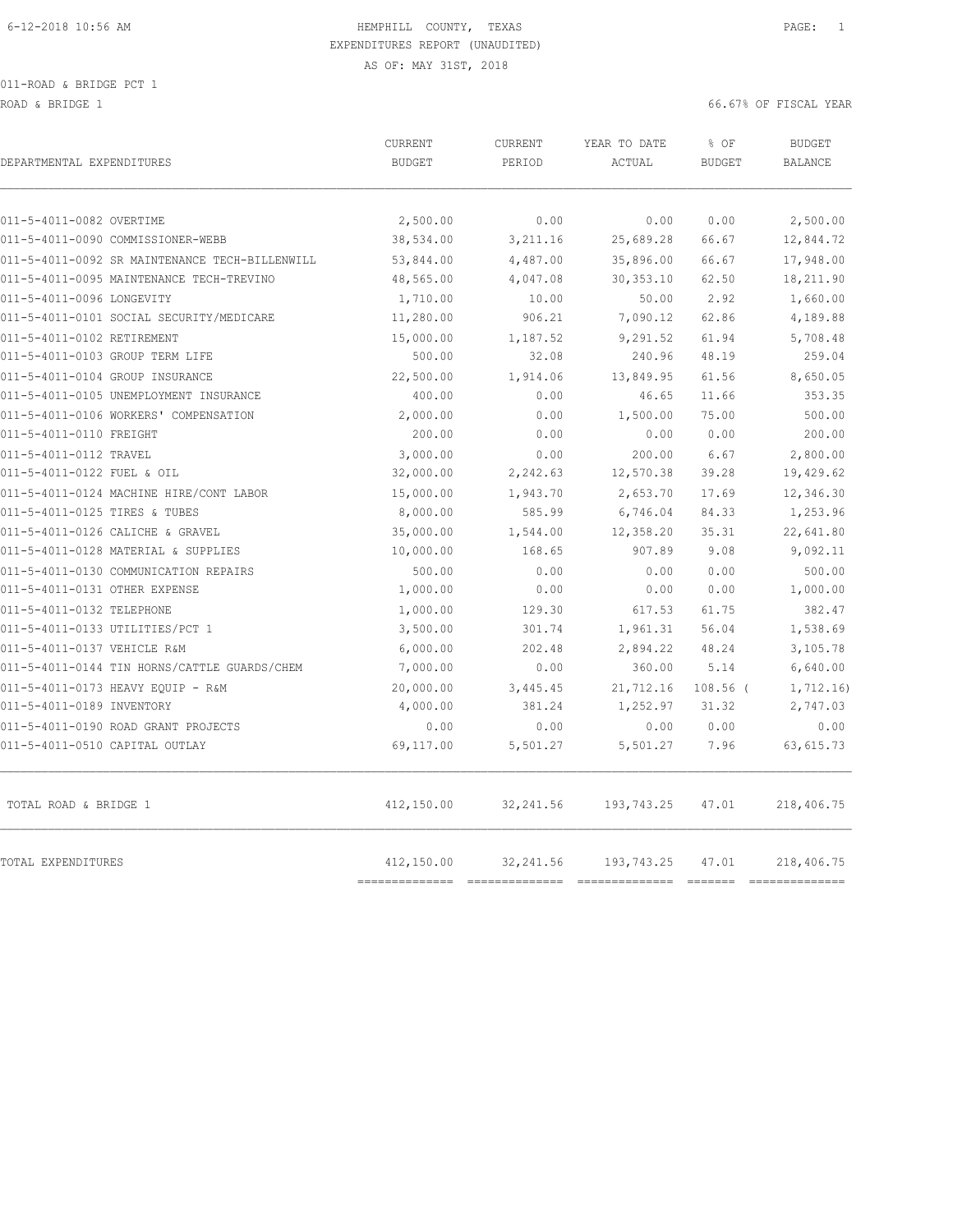012-ROAD & BRIDGE PCT 2 ROAD & BRIDGE 2 66.67% OF FISCAL YEAR (1999) AND ROAD & SOLUTION OF SALES AND ROAD & SOLUTION OF SOLUTION OF SOLUTION OF SALES AND RESOLUTION OF SOLUTION OF SOLUTION OF SOLUTION OF SOLUTION OF SOLUTION OF SOLUTION OF SOLUT

| DEPARTMENTAL EXPENDITURES                                             | CURRENT<br><b>BUDGET</b>     | CURRENT<br>PERIOD | YEAR TO DATE<br>ACTUAL | % OF<br><b>BUDGET</b> | <b>BUDGET</b><br><b>BALANCE</b> |
|-----------------------------------------------------------------------|------------------------------|-------------------|------------------------|-----------------------|---------------------------------|
|                                                                       |                              |                   |                        |                       |                                 |
| 012-5-4012-0090 COMMISSIONER-ALEXANDER                                | 38,534.00                    | 3,211.16          | 25,689.28              | 66.67                 | 12,844.72                       |
| 012-5-4012-0092 SR MAINTENANCE TECH-WALSER                            | 53,844.00                    | 4,487.00          | 35,896.00              | 66.67                 | 17,948.00                       |
| 012-5-4012-0095 MAINTENANCE TECH-SCHAFER<br>012-5-4012-0096 LONGEVITY | 48,565.00                    | 4,047.08          | 32,376.64              | 66.67                 | 16,188.36<br>645.00             |
|                                                                       | 1,800.00                     | 160.00            | 1,155.00               | 64.17                 |                                 |
| 012-5-4012-0097 MAINTENANCE TECH-PT/OT                                | 2,500.00                     | 0.00              | 0.00                   | 0.00                  | 2,500.00                        |
| 012-5-4012-0101 SOCIAL SECURITY/MEDICARE                              | 11,280.00                    | 730.13            | 5,961.65               | 52.85                 | 5,318.35                        |
| 012-5-4012-0102 RETIREMENT                                            | 15,000.00                    | 1,198.32          | 9,569.56               | 63.80                 | 5,430.44                        |
| 012-5-4012-0103 GROUP TERM LIFE                                       | 600.00                       | 32.36             | 247.63                 | 41.27                 | 352.37                          |
| 012-5-4012-0104 GROUP INSURANCE                                       | 22,500.00                    | 1,914.06          | 15,097.50              | 67.10                 | 7,402.50                        |
| 012-5-4012-0105 UNEMPLOYMENT INSURANCE                                | 400.00                       | 0.00              | 47.56                  | 11.89                 | 352.44                          |
| 012-5-4012-0106 WORKERS' COMPENSATION                                 | 2,000.00                     | 0.00              | 1,500.00               | 75.00                 | 500.00                          |
| 012-5-4012-0110 FREIGHT                                               | 100.00                       | 0.00              | 14.00                  | 14.00                 | 86.00                           |
| 012-5-4012-0112 TRAVEL                                                | 3,000.00                     | 0.00              | 0.00                   | 0.00                  | 3,000.00                        |
| 012-5-4012-0122 FUEL & OIL                                            | 32,000.00                    | 4,981.26          | 24,991.61              | 78.10                 | 7,008.39                        |
| 012-5-4012-0124 MACHINE HIRE/CONT LABOR                               | 5,000.00                     | 1,222.13          | 2,496.28               | 49.93                 | 2,503.72                        |
| 012-5-4012-0125 TIRES & TUBES                                         | 10,000.00                    | 0.00              | 926.90                 | 9.27                  | 9,073.10                        |
| 012-5-4012-0126 CALICHE & GRAVEL                                      | 15,000.00                    | 2,400.00          | 11,280.00              | 75.20                 | 3,720.00                        |
| 012-5-4012-0128 MATERIAL & SUPPLIES                                   | 7,500.00                     | 40.71             | 634.54                 | 8.46                  | 6,865.46                        |
| 012-5-4012-0130 COMMUNICATIONS EXPENSE                                | 500.00                       | 0.00              | 208.59                 | 41.72                 | 291.41                          |
| 012-5-4012-0132 TELEPHONE                                             | 1,000.00                     | 30.00             | 240.00                 | 24.00                 | 760.00                          |
| 012-5-4012-0133 UTILITIES/PCT 2                                       | 2,000.00                     | 110.58            | 1,193.24               | 59.66                 | 806.76                          |
| 012-5-4012-0137 VEHICLE R&M                                           | 3,000.00                     | 75.65             | 1,485.13               | 49.50                 | 1,514.87                        |
| 012-5-4012-0144 TIN HORN/CATTLE GUARD/CHEM                            | 8,000.00                     | 0.00              | 3,257.40               | 40.72                 | 4,742.60                        |
| 012-5-4012-0173 HEAVY EQUIP - R&M                                     | 20,000.00                    | 1,418.82          | 15,000.00              | 75.00                 | 5,000.00                        |
| 012-5-4012-0189 INVENTORY                                             | 2,500.00                     | 0.00              | 1,623.06               | 64.92                 | 876.94                          |
| 012-5-4012-0510 CAPITAL OUTLAY                                        | 91,227.00                    | 5,834.68          | 5,834.68               | 6.40                  | 85, 392.32                      |
| TOTAL ROAD & BRIDGE 2                                                 | 397,850.00                   | 31,893.94         | 196,726.25             | 49.45                 | 201, 123.75                     |
| TOTAL EXPENDITURES                                                    | 397,850.00<br>-------------- | 31,893.94         | 196,726.25             | 49.45                 | 201, 123.75<br>________________ |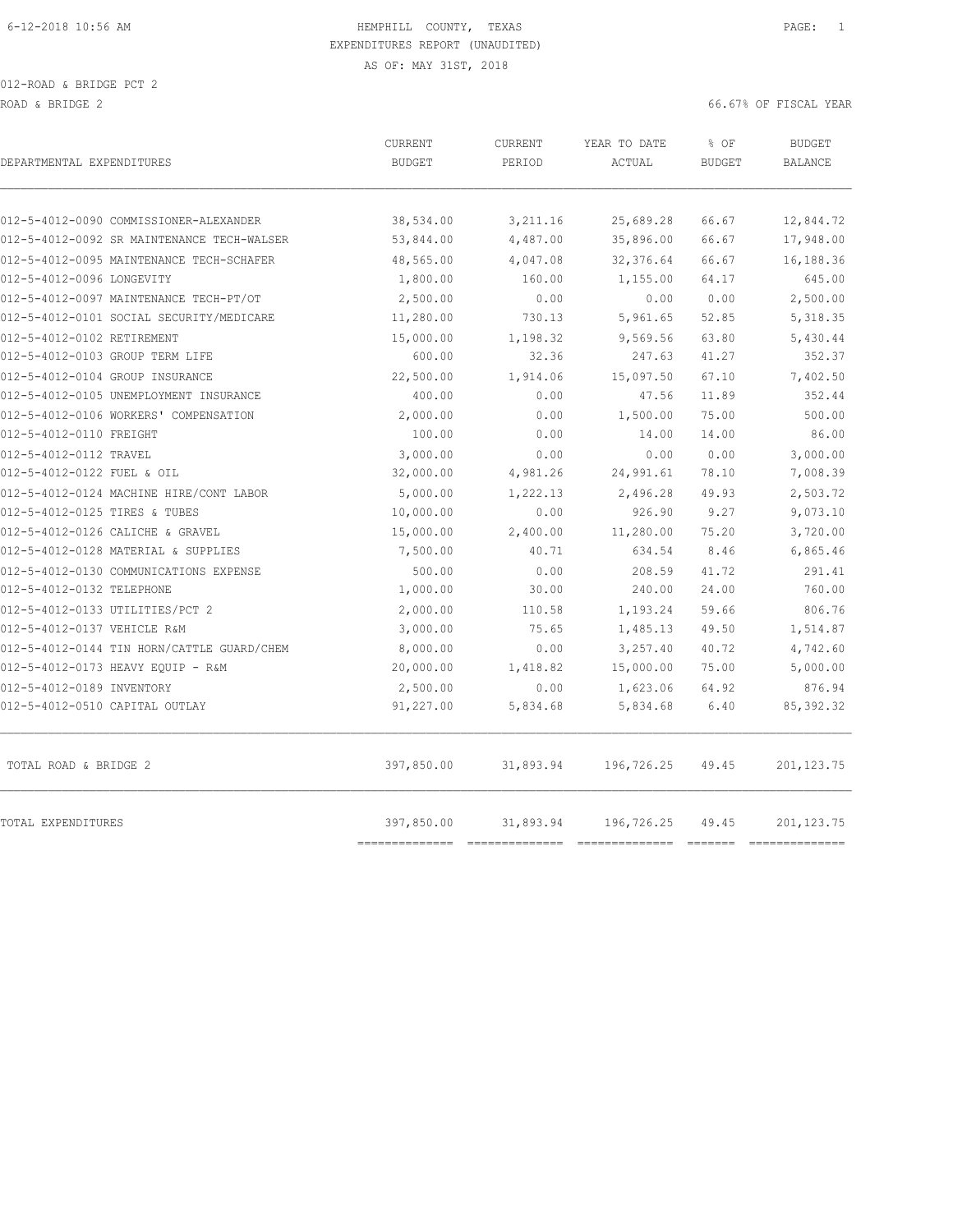013-ROAD & BRIDGE PCT 3 ROAD & BRIDGE 3 66.67% OF FISCAL YEAR

| DEPARTMENTAL EXPENDITURES                  | CURRENT<br><b>BUDGET</b>     | CURRENT<br>PERIOD | YEAR TO DATE<br>ACTUAL        | % OF<br><b>BUDGET</b>                | <b>BUDGET</b><br><b>BALANCE</b> |
|--------------------------------------------|------------------------------|-------------------|-------------------------------|--------------------------------------|---------------------------------|
| 013-5-4013-0082 OVERTIME                   | 5,000.00                     | 0.00              | 0.00                          | 0.00                                 | 5,000.00                        |
| 013-5-4013-0090 COMMISSIONER-MCPHERSON     | 38,534.00                    | 3,211.16          | 25,689.28                     | 66.67                                | 12,844.72                       |
| 013-5-4013-0092 SR MAINTENANCE TECH-CLARK  | 53,844.00                    | 4,487.00          | 35,896.00                     | 66.67                                | 17,948.00                       |
| 013-5-4013-0094 MAINTENANCE TECH-ARCHER    | 48,565.00                    | 4,047.08          | 32, 376.64                    | 66.67                                | 16,188.36                       |
| 013-5-4013-0096 LONGEVITY                  | 2,300.00                     | 120.00            | 895.00                        | 38.91                                | 1,405.00                        |
| 013-5-4013-0097 MAINTENANCE TECH-FARRAR    | 48,565.00                    | 4,047.08          | 32, 376.64                    | 66.67                                | 16,188.36                       |
| 013-5-4013-0098 MAINTENANCE TECH-MORENO    | 48,565.00                    | 4,047.08          | 32,376.64                     | 66.67                                | 16,188.36                       |
| 013-5-4013-0101 SOCIAL SECURITY/MEDICARE   | 19,000.00                    | 1,407.07          | 11,280.51                     | 59.37                                | 7,719.49                        |
| 013-5-4013-0102 RETIREMENT                 | 25,000.00                    | 2,018.12          | 16, 137.56                    | 64.55                                | 8,862.44                        |
| 013-5-4013-0103 GROUP TERM LIFE            | 1,000.00                     | 54.50             | 417.61                        | 41.76                                | 582.39                          |
| 013-5-4013-0104 GROUP INSURANCE            | 37,500.00                    | 3,190.10          | 24,560.31                     | 65.49                                | 12,939.69                       |
| 013-5-4013-0105 UNEMPLOYMENT INSURANCE     | 1,000.00                     | 0.00              | 91.09                         | 9.11                                 | 908.91                          |
| 013-5-4013-0106 WORKERS' COMPENSATION      | 4,500.00                     | 0.00              | 2,500.00                      | 55.56                                | 2,000.00                        |
| 013-5-4013-0110 FREIGHT                    | 100.00                       | 0.00              | 0.00                          | 0.00                                 | 100.00                          |
| 013-5-4013-0112 TRAVEL                     | 3,000.00                     | 1,466.71          | 3,329.48                      | $110.98$ (                           | 329.48                          |
| 013-5-4013-0122 FUEL & OIL                 | 65,000.00                    | 1,729.30          | 31,995.62                     | 49.22                                | 33,004.38                       |
| 013-5-4013-0124 MACHINE HIRE/CONT LABOR    | 20,000.00                    | 0.00              | 1,612.55                      | 8.06                                 | 18,387.45                       |
| 013-5-4013-0125 TIRES & TUBES              | 18,000.00                    | 0.00              | 20,230.31                     | $112.39$ (                           | 2, 230.31)                      |
| 013-5-4013-0126 CALICHE & GRAVEL           | 78,000.00                    | 0.00              | 38,931.97                     | 49.91                                | 39,068.03                       |
| 013-5-4013-0128 MATERIAL & SUPPLIES        | 20,000.00                    | 141.80            | 2,167.76                      | 10.84                                | 17,832.24                       |
| 013-5-4013-0130 COMMUNICATIONS EXPENSES    | 500.00                       | 0.00              | 90.00                         | 18.00                                | 410.00                          |
| 013-5-4013-0131 OTHER EXPENSE              | 1,000.00                     | 0.00              | 0.00                          | 0.00                                 | 1,000.00                        |
| 013-5-4013-0132 TELEPHONE                  | 600.00                       | 138.95            | 1,002.65                      | $167.11$ (                           | $402.65$ )                      |
| 013-5-4013-0133 UTILITIES/PCT 3            | 3,000.00                     | 284.50            | 1,692.52                      | 56.42                                | 1,307.48                        |
| 013-5-4013-0137 VEHICLE R&M                | 15,000.00                    | 685.17            | 2,310.77                      | 15.41                                | 12,689.23                       |
| 013-5-4013-0144 TIN HORN/CATTLE GUARD/CHEM | 7,000.00                     | 0.00              | 0.00                          | 0.00                                 | 7,000.00                        |
| 013-5-4013-0173 HEAVY EOUIP - R&M          | 40,000.00                    | 2,736.74          | 16,705.11                     | 41.76                                | 23, 294.89                      |
| 013-5-4013-0189 INVENTORY                  | 10,000.00                    | 1,005.27          | 11, 124.97                    | $111.25$ (                           | 1, 124.97)                      |
| 013-5-4013-0190 ROAD GRANT PROJECTS        | 0.00                         | 0.00              | 0.00                          | 0.00                                 | 0.00                            |
| 013-5-4013-0510 CAPITAL OUTLAY             | 232,800.00                   | 11,669.37         | 101,659.37                    | 43.67                                | 131,140.63                      |
| TOTAL ROAD & BRIDGE 3                      | 847,373.00                   | 46,487.00         | 447,450.36                    | 52.80                                | 399,922.64                      |
| TOTAL EXPENDITURES                         | 847,373.00<br>============== | 46,487.00         | 447,450.36<br>=============== | 52.80<br>$=$ $=$ $=$ $=$ $=$ $=$ $=$ | 399,922.64                      |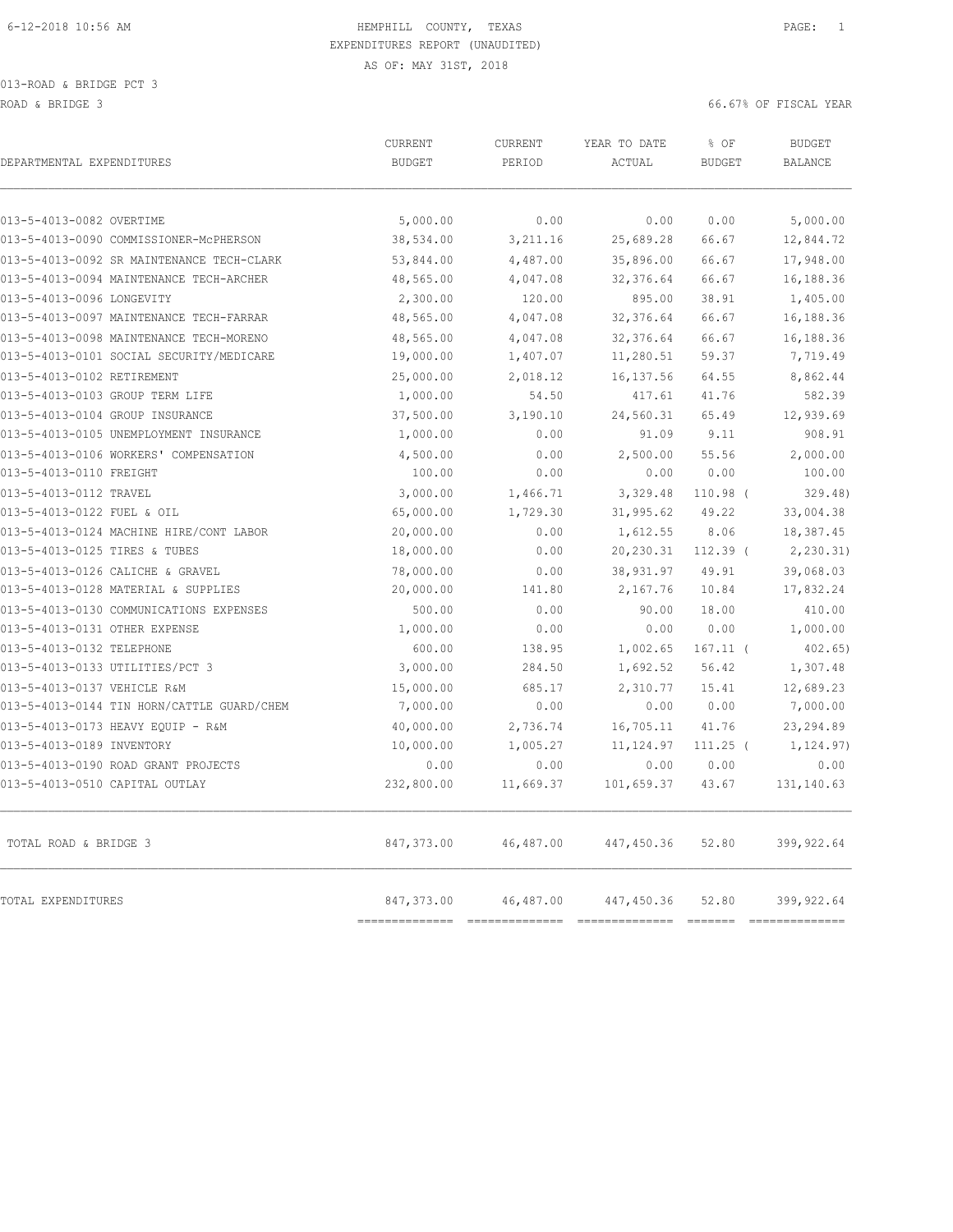014-ROAD & BRIDGE PCT 4

ROAD & BRIDGE 4 66.67% OF FISCAL YEAR

| DEPARTMENTAL EXPENDITURES                      | CURRENT<br><b>BUDGET</b>     | CURRENT<br>PERIOD | YEAR TO DATE<br>ACTUAL                         | % OF<br><b>BUDGET</b> | <b>BUDGET</b><br><b>BALANCE</b>                                                                                                                                                                                                                                                                                                                                                                                                                                                                            |
|------------------------------------------------|------------------------------|-------------------|------------------------------------------------|-----------------------|------------------------------------------------------------------------------------------------------------------------------------------------------------------------------------------------------------------------------------------------------------------------------------------------------------------------------------------------------------------------------------------------------------------------------------------------------------------------------------------------------------|
|                                                |                              |                   |                                                |                       |                                                                                                                                                                                                                                                                                                                                                                                                                                                                                                            |
| 014-5-4014-0082 PART-TIME/OVERTIME             | 5,000.00                     | 0.00              | 0.00                                           | 0.00                  | 5,000.00                                                                                                                                                                                                                                                                                                                                                                                                                                                                                                   |
| 014-5-4014-0090 COMMISSIONER-THOMAS            | 38,534.00                    | 3,211.16          | 25,689.28                                      | 66.67                 | 12,844.72                                                                                                                                                                                                                                                                                                                                                                                                                                                                                                  |
| 014-5-4014-0092 SR MAINTENANCE TECH-CROSGROVE  | 53,844.00                    | 4,487.00          | 35, 911.00                                     | 66.69                 | 17,933.00                                                                                                                                                                                                                                                                                                                                                                                                                                                                                                  |
| 014-5-4014-0094 MAINTENANCE TECH-SCOTT         | 48,565.00                    | 4,047.08          | 32, 376.64                                     | 66.67                 | 16,188.36                                                                                                                                                                                                                                                                                                                                                                                                                                                                                                  |
| 014-5-4014-0095 MAINTENANCE TECH-WRIGHT        | 48,565.00                    | 4,047.08          | 32, 376.64                                     | 66.67                 | 16,188.36                                                                                                                                                                                                                                                                                                                                                                                                                                                                                                  |
| 014-5-4014-0096 LONGEVITY                      | 3,100.00                     | 190.00            | 1,385.00                                       | 44.68                 | 1,715.00                                                                                                                                                                                                                                                                                                                                                                                                                                                                                                   |
| 014-5-4014-0097 MAINTENANCE TECH-GABEL         | 48,565.00                    | 2,023.54          | 20, 235.40                                     | 41.67                 | 28,329.60                                                                                                                                                                                                                                                                                                                                                                                                                                                                                                  |
| 014-5-4014-0101 SOCIAL SECURITY/MEDICARE       | 19,000.00                    | 1,279.33          | 10,580.44                                      | 55.69                 | 8,419.56                                                                                                                                                                                                                                                                                                                                                                                                                                                                                                   |
| 014-5-4014-0102 RETIREMENT                     | 25,000.00                    | 1,822.47          | 14,958.06                                      | 59.83                 | 10,041.94                                                                                                                                                                                                                                                                                                                                                                                                                                                                                                  |
| 014-5-4014-0103 GROUP TERM LIFE                | 1,000.00                     | 49.22             | 386.32                                         | 38.63                 | 613.68                                                                                                                                                                                                                                                                                                                                                                                                                                                                                                     |
| 014-5-4014-0104 GROUP INSURANCE                | 37,500.00                    | 2,552.08          | 21,377.60                                      | 57.01                 | 16,122.40                                                                                                                                                                                                                                                                                                                                                                                                                                                                                                  |
| 014-5-4014-0105 UNEMPLOYMENT INSURANCE         | 1,000.00                     | 0.00              | 83.42                                          | 8.34                  | 916.58                                                                                                                                                                                                                                                                                                                                                                                                                                                                                                     |
| 014-5-4014-0106 WORKERS' COMPENSATION          | 4,500.00                     | 0.00              | 2,500.00                                       | 55.56                 | 2,000.00                                                                                                                                                                                                                                                                                                                                                                                                                                                                                                   |
| 014-5-4014-0110 FREIGHT                        | 0.00                         | 0.00              | 0.00                                           | 0.00                  | 0.00                                                                                                                                                                                                                                                                                                                                                                                                                                                                                                       |
| 014-5-4014-0112 TRAVEL                         | 3,000.00                     | 0.00              | 10.00                                          | 0.33                  | 2,990.00                                                                                                                                                                                                                                                                                                                                                                                                                                                                                                   |
| 014-5-4014-0122 FUEL & OIL                     | 65,000.00                    | 17, 157.22        | 24,642.68                                      | 37.91                 | 40, 357.32                                                                                                                                                                                                                                                                                                                                                                                                                                                                                                 |
| 014-5-4014-0124 MACHINE HIRE/CONT LABOR        | 3,000.00                     | 0.00              | 4,055.54                                       | $135.18$ (            | 1,055.54)                                                                                                                                                                                                                                                                                                                                                                                                                                                                                                  |
| 014-5-4014-0125 TIRES & TUBES                  | 10,000.00                    | 0.00              | 3,849.63                                       | 38.50                 | 6,150.37                                                                                                                                                                                                                                                                                                                                                                                                                                                                                                   |
| 014-5-4014-0126 CALICHE & GRAVEL               | 45,000.00                    | 3,961.50          | 46,936.81                                      | $104.30$ (            | 1,936.81)                                                                                                                                                                                                                                                                                                                                                                                                                                                                                                  |
| 014-5-4014-0128 MATERIAL & SUPPLIES            | 10,000.00                    | 228.79            | 1,541.03                                       | 15.41                 | 8,458.97                                                                                                                                                                                                                                                                                                                                                                                                                                                                                                   |
| 014-5-4014-0130 COMMUNICATIONS EXPENSES        | 1,000.00                     | 0.00              | 130.00                                         | 13.00                 | 870.00                                                                                                                                                                                                                                                                                                                                                                                                                                                                                                     |
| 014-5-4014-0131 OTHER EXPENSE                  | 100.00                       | 75.00             | 75.00                                          | 75.00                 | 25.00                                                                                                                                                                                                                                                                                                                                                                                                                                                                                                      |
| 014-5-4014-0132 TELEPHONE                      | 2,000.00                     | 77.90             | 624.85                                         | 31.24                 | 1,375.15                                                                                                                                                                                                                                                                                                                                                                                                                                                                                                   |
| 014-5-4014-0133 UTILITIES/PCT 4                | 5,000.00                     | 267.41            | 2,413.08                                       | 48.26                 | 2,586.92                                                                                                                                                                                                                                                                                                                                                                                                                                                                                                   |
| 014-5-4014-0137 VEHICLE R&M                    | 4,000.00                     | 210.14            | 8,450.23                                       | $211.26$ (            | 4,450.23                                                                                                                                                                                                                                                                                                                                                                                                                                                                                                   |
| 014-5-4014-0144 TIN HORNS, CATTLE GUARDS, CHEM | 3,000.00                     | 0.00              | 1,650.00                                       | 55.00                 | 1,350.00                                                                                                                                                                                                                                                                                                                                                                                                                                                                                                   |
| 014-5-4014-0173 HEAVY EQUIP - R&M              | 20,000.00                    | 3,010.68          | 15,280.94                                      | 76.40                 | 4,719.06                                                                                                                                                                                                                                                                                                                                                                                                                                                                                                   |
| 014-5-4014-0189 INVENTORY                      | 8,000.00                     | 0.00              | 560.81                                         | 7.01                  | 7,439.19                                                                                                                                                                                                                                                                                                                                                                                                                                                                                                   |
| 014-5-4014-0190 ROAD GRANT PROJECTS            | 0.00                         | 0.00              | 0.00                                           | 0.00                  | 0.00                                                                                                                                                                                                                                                                                                                                                                                                                                                                                                       |
| 014-5-4014-0510 CAPITAL OUTLAY                 | 147, 427.00                  | 10,335.73         | 21,785.73                                      | 14.78                 | 125,641.27                                                                                                                                                                                                                                                                                                                                                                                                                                                                                                 |
| TOTAL ROAD & BRIDGE 4                          | 660,700.00                   | 59,033.33         | 329,866.13                                     | 49.93                 | 330,833.87                                                                                                                                                                                                                                                                                                                                                                                                                                                                                                 |
| TOTAL EXPENDITURES                             | 660,700.00<br>============== | 59,033.33         | 329,866.13<br>================================ | 49.93                 | 330,833.87<br>$\begin{array}{c} \multicolumn{3}{c} {\textbf{1}} & \multicolumn{3}{c} {\textbf{2}} & \multicolumn{3}{c} {\textbf{3}} & \multicolumn{3}{c} {\textbf{4}} \\ \multicolumn{3}{c} {\textbf{2}} & \multicolumn{3}{c} {\textbf{3}} & \multicolumn{3}{c} {\textbf{4}} & \multicolumn{3}{c} {\textbf{5}} & \multicolumn{3}{c} {\textbf{6}} \\ \multicolumn{3}{c} {\textbf{4}} & \multicolumn{3}{c} {\textbf{5}} & \multicolumn{3}{c} {\textbf{6}} & \multicolumn{3}{c} {\textbf{6}} & \multicolumn{$ |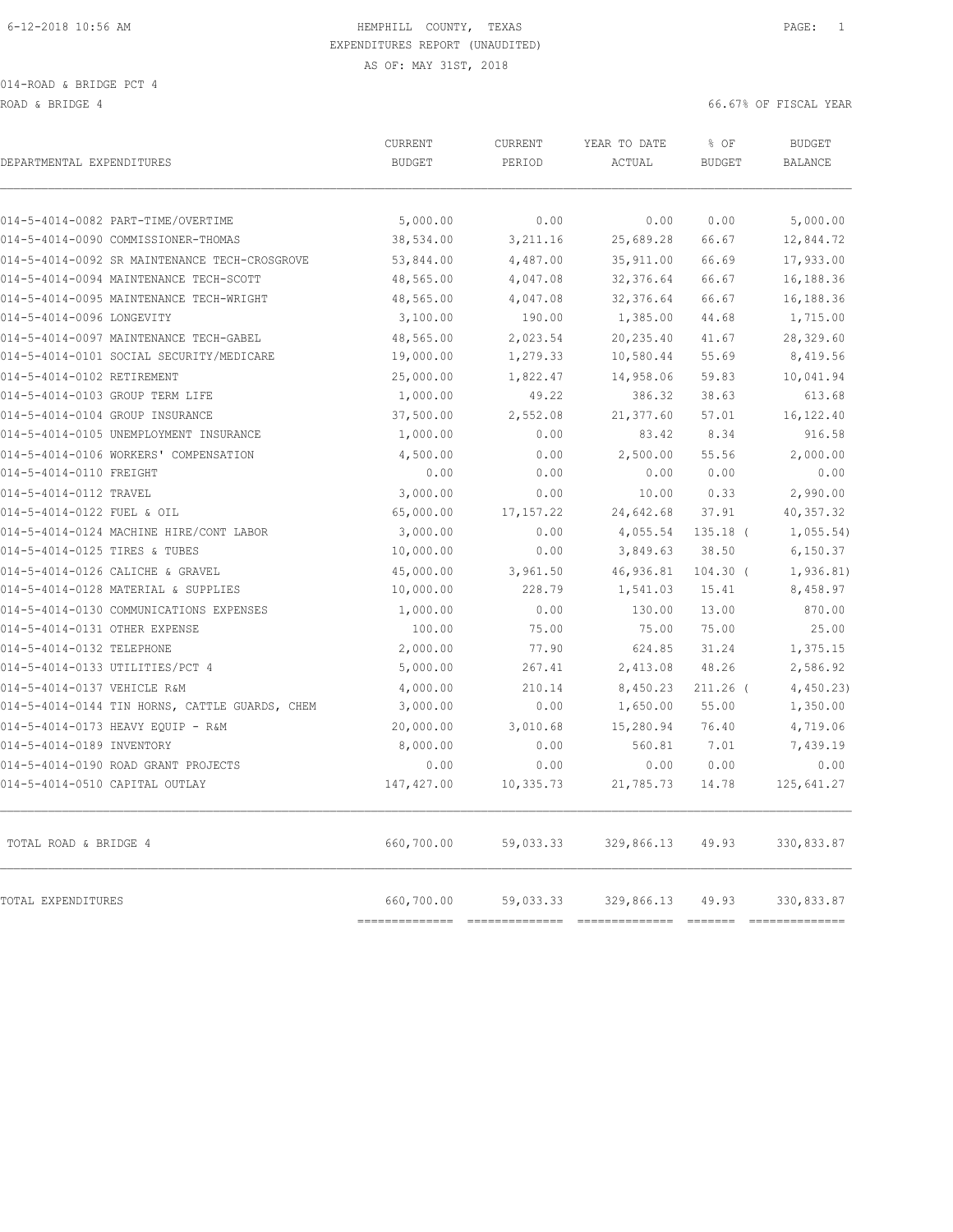# 022-CO RECORDS PRESERVATION

CO RECORDS PRESERVATION 66.67% OF FISCAL YEAR

| DEPARTMENTAL EXPENDITURES             | CURRENT       | CURRENT  | YEAR TO DATE | % OF          | <b>BUDGET</b>  |
|---------------------------------------|---------------|----------|--------------|---------------|----------------|
|                                       | <b>BUDGET</b> | PERIOD   | ACTUAL       | <b>BUDGET</b> | <b>BALANCE</b> |
| 022-5-1022-0114 COUNTY RPF-EXPENSE    | 35,000.00     | 0.00     | 0.00         | 0.00          | 35,000.00      |
| 022-5-1022-0115 CO RECORDS MANAGEMENT | 30,000.00     | 1,980.00 | 11,965.00    | 39.88         | 18,035.00      |
| TOTAL CO RECORDS PRESERVATION         | 65,000.00     | 1,980.00 | 11,965.00    | 18.41         | 53,035.00      |
| TOTAL EXPENDITURES                    | 65,000.00     | 1,980.00 | 11,965.00    | 18.41         | 53,035.00      |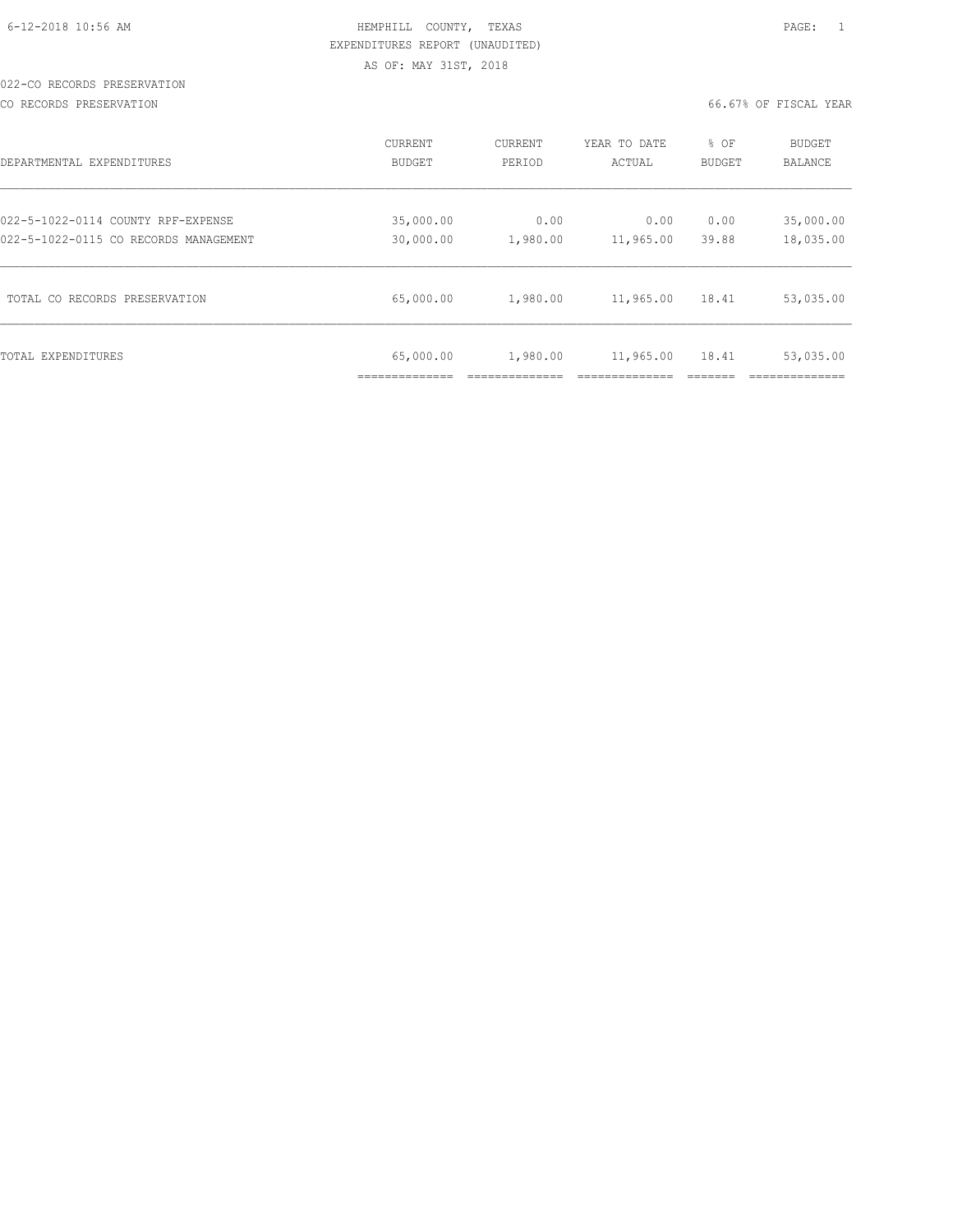| 6-12-2018 10:56 AM |  |  |
|--------------------|--|--|

# HEMPHILL COUNTY, TEXAS **10:56 AM HEMPHILL COUNTY**, TEXAS EXPENDITURES REPORT (UNAUDITED) AS OF: MAY 31ST, 2018

#### 023-CLK'S RECORDS PRESERVE

CLERK REC PRESERVATION 66.67% OF FISCAL YEAR

| DEPARTMENTAL EXPENDITURES                     | <b>CURRENT</b> | CURRENT | YEAR TO DATE | % OF   | <b>BUDGET</b> |
|-----------------------------------------------|----------------|---------|--------------|--------|---------------|
|                                               | BUDGET         | PERIOD  | ACTUAL       | BUDGET | BALANCE       |
| 023-5-1023-0114 CLK'S RECORD PRESERVATION EXP | 3,800.00       | 0.00    | 0.00         | 0.00   | 3,800.00      |
| 023-5-1023-0510 RPF-CAPITAL OUTLAY            | 0.00           | 0.00    | 0.00         | 0.00   | 0.00          |
| TOTAL CLERK                                   | 3,800.00       | 0.00    | 0.00         | 0.00   | 3,800.00      |
| TOTAL EXPENDITURES                            | 3,800.00<br>.  | 0.00    | 0.00         | 0.00   | 3,800.00      |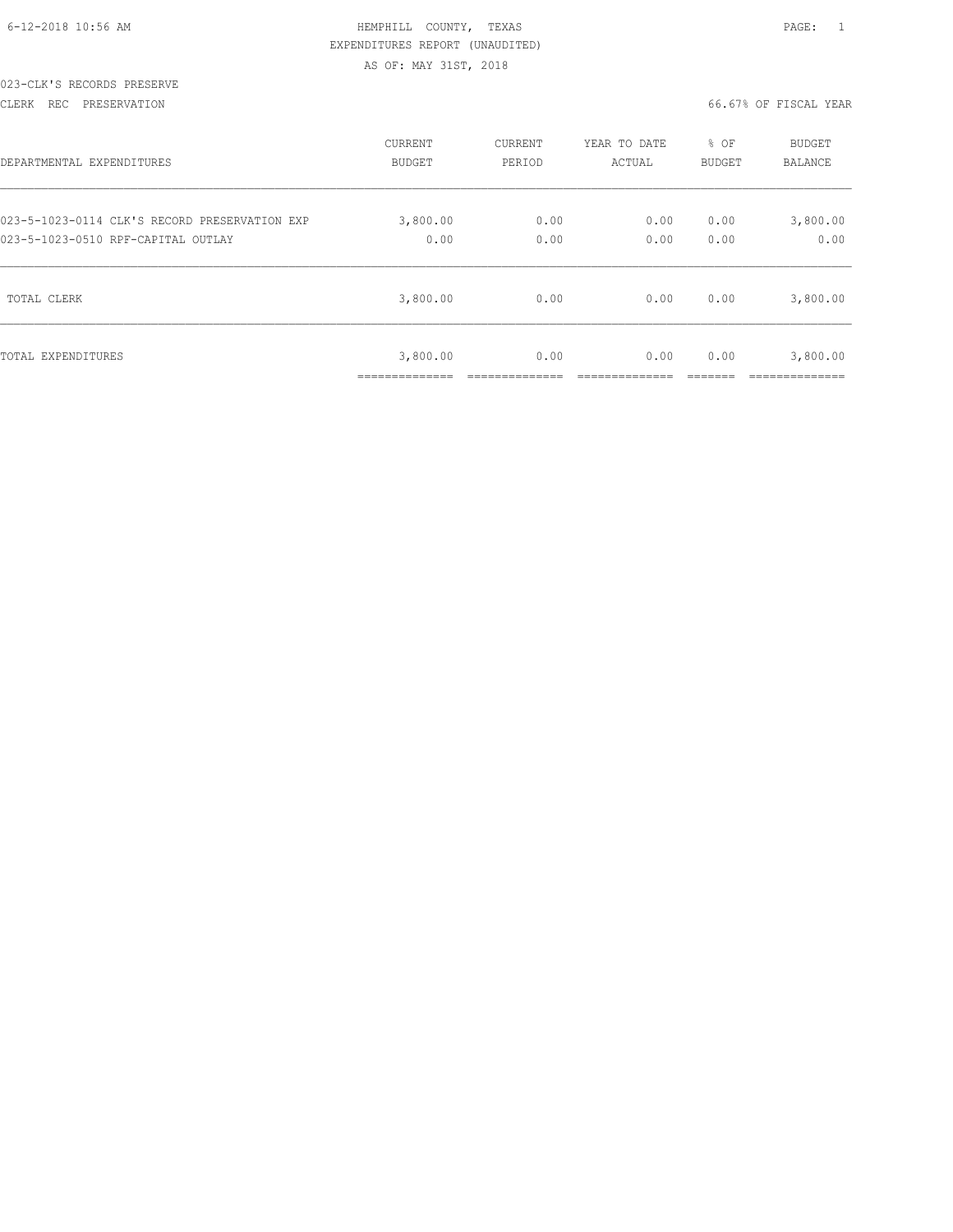| DEPARTMENTAL EXPENDITURES     | CURRENT<br>BUDGET                         | CURRENT<br>PERIOD | YEAR TO DATE<br>ACTUAL | % OF<br>BUDGET | BUDGET<br>BALANCE     |
|-------------------------------|-------------------------------------------|-------------------|------------------------|----------------|-----------------------|
| 024-5-2024-0114 TECH EXPENSES | 9,000.00                                  | 3,225.70          | 3,975.70               | 44.17          | 5,024.30              |
| TOTAL JUSTICE COURT TECH      | 9,000.00                                  | 3,225.70          | 3,975.70               | 44.17          | 5,024.30              |
| TOTAL EXPENDITURES            | 9,000.00<br>____________<br>_____________ | 3,225.70          | 3,975.70               | 44.17          | 5,024.30<br>_________ |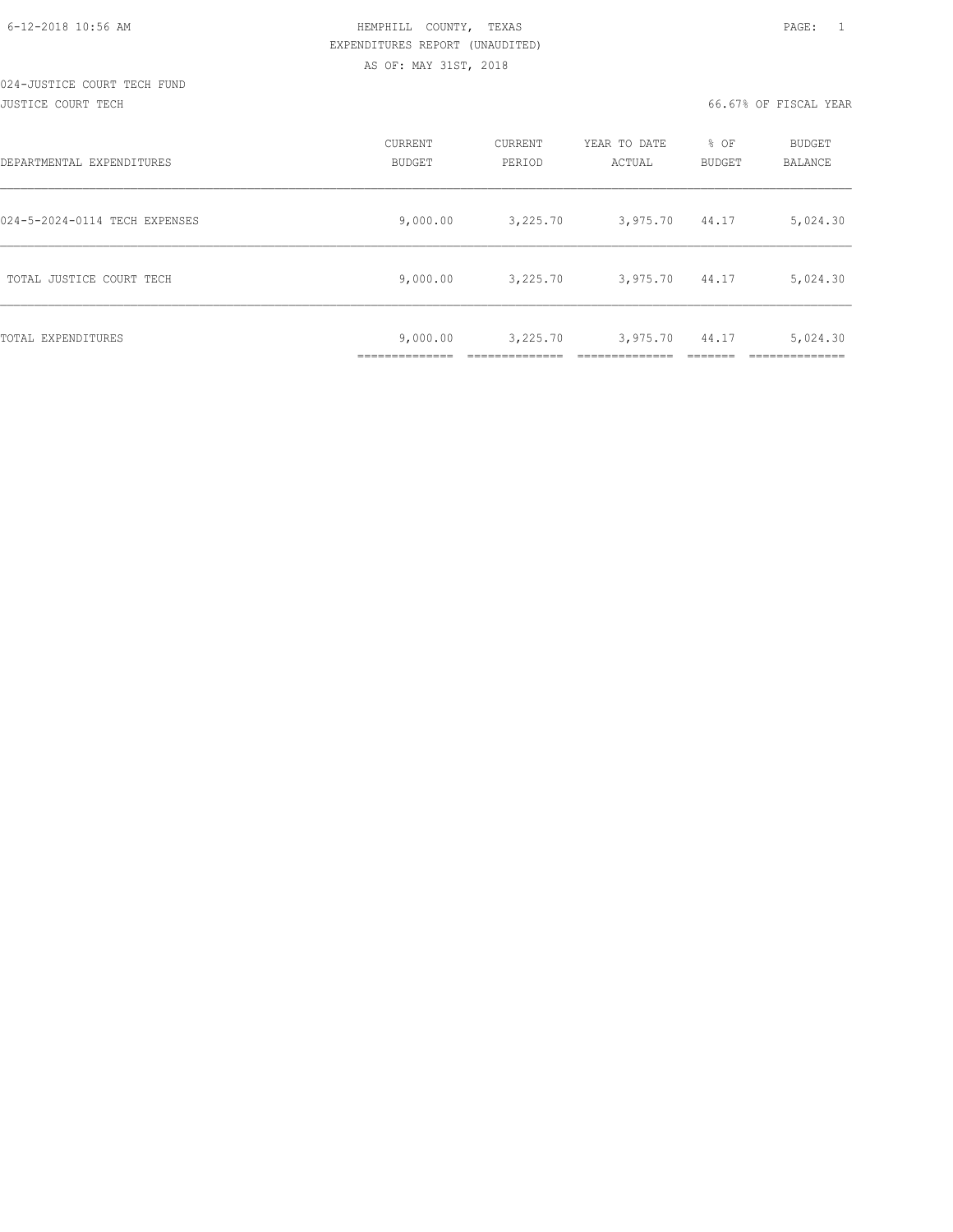#### CLERK'S TECH FUND 66.67% OF FISCAL YEAR

| DEPARTMENTAL EXPENDITURES             | CURRENT<br>BUDGET        | CURRENT<br>PERIOD | YEAR TO DATE<br>ACTUAL | % OF<br>BUDGET | BUDGET<br>BALANCE      |
|---------------------------------------|--------------------------|-------------------|------------------------|----------------|------------------------|
| 026-5-2026-0114 CLERK'S TECH EXPENSES | 1,500.00                 | 0.00              | 0.00                   | 0.00           | 1,500.00               |
| TOTAL CLERK'S TECH FUND               | 1,500.00                 | 0.00              | 0.00                   | 0.00           | 1,500.00               |
| TOTAL EXPENDITURES                    | 1,500.00<br>____________ | 0.00              | 0.00                   | 0.00           | 1,500.00<br>__________ |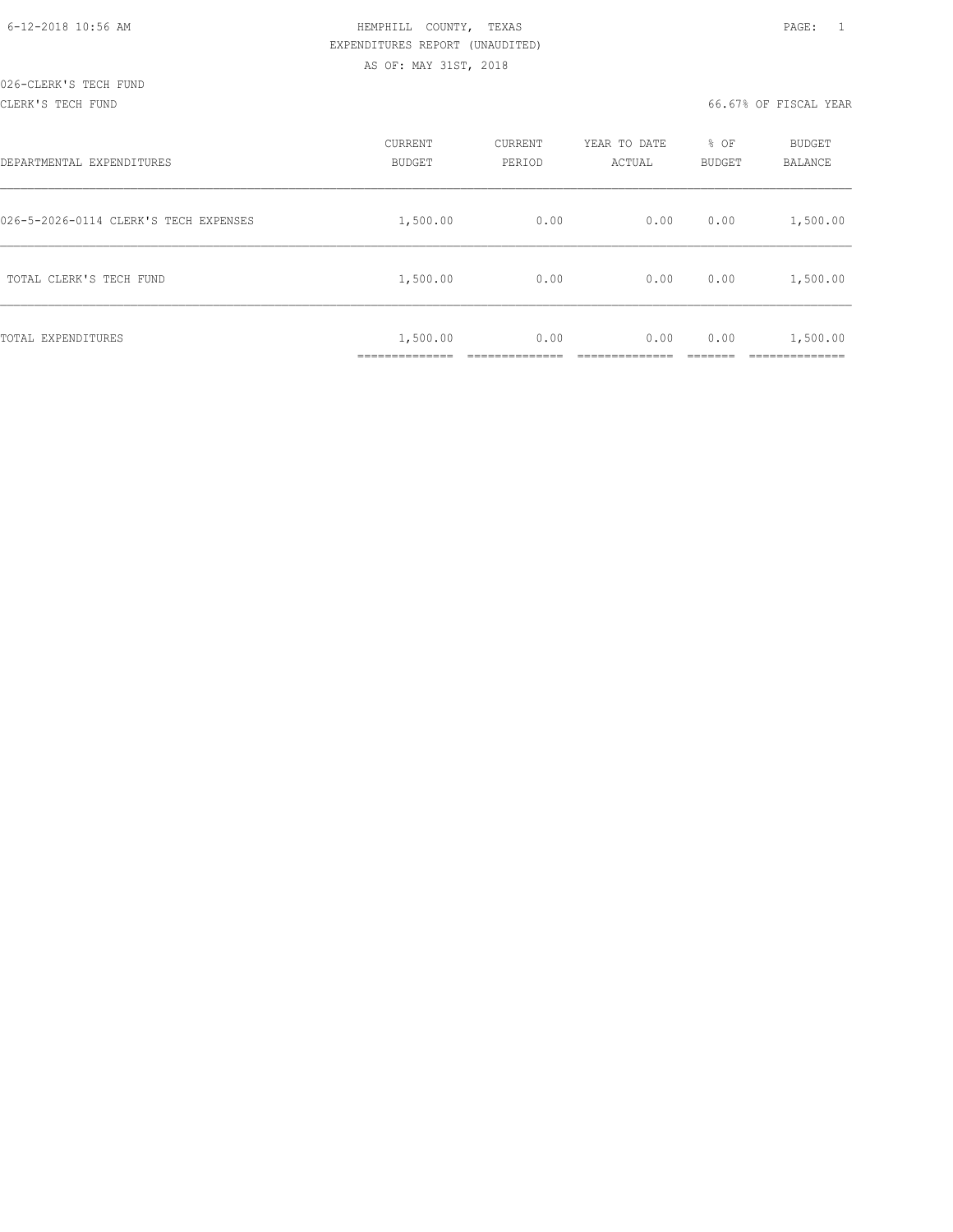# 029-PRETRIAL INTERVENTION FUN

PRETRIAL INTERVENTION 66.67% OF FISCAL YEAR

| DEPARTMENTAL EXPENDITURES   | CURRENT<br>BUDGET | CURRENT<br>PERIOD | YEAR TO DATE<br>ACTUAL | % OF<br>BUDGET | <b>BUDGET</b><br>BALANCE |
|-----------------------------|-------------------|-------------------|------------------------|----------------|--------------------------|
| 029-5-2029-0112 EDUCATION   | 600.00            | 0.00              | 0.00                   | 0.00           | 600.00                   |
| 029-5-2029-0128 SUPPLIES    | 600.00            | 0.00              | 0.00                   | 0.00           | 600.00                   |
| 029-5-2029-0168 LAW BOOKS   | 800.00            | 0.00              | 0.00                   | 0.00           | 800.00                   |
| TOTAL PRETRIAL INTERVENTION | 2,000.00          | 0.00              | 0.00                   | 0.00           | 2,000.00                 |
| TOTAL EXPENDITURES          | 2,000.00          | 0.00              | 0.00                   | 0.00           | 2,000.00                 |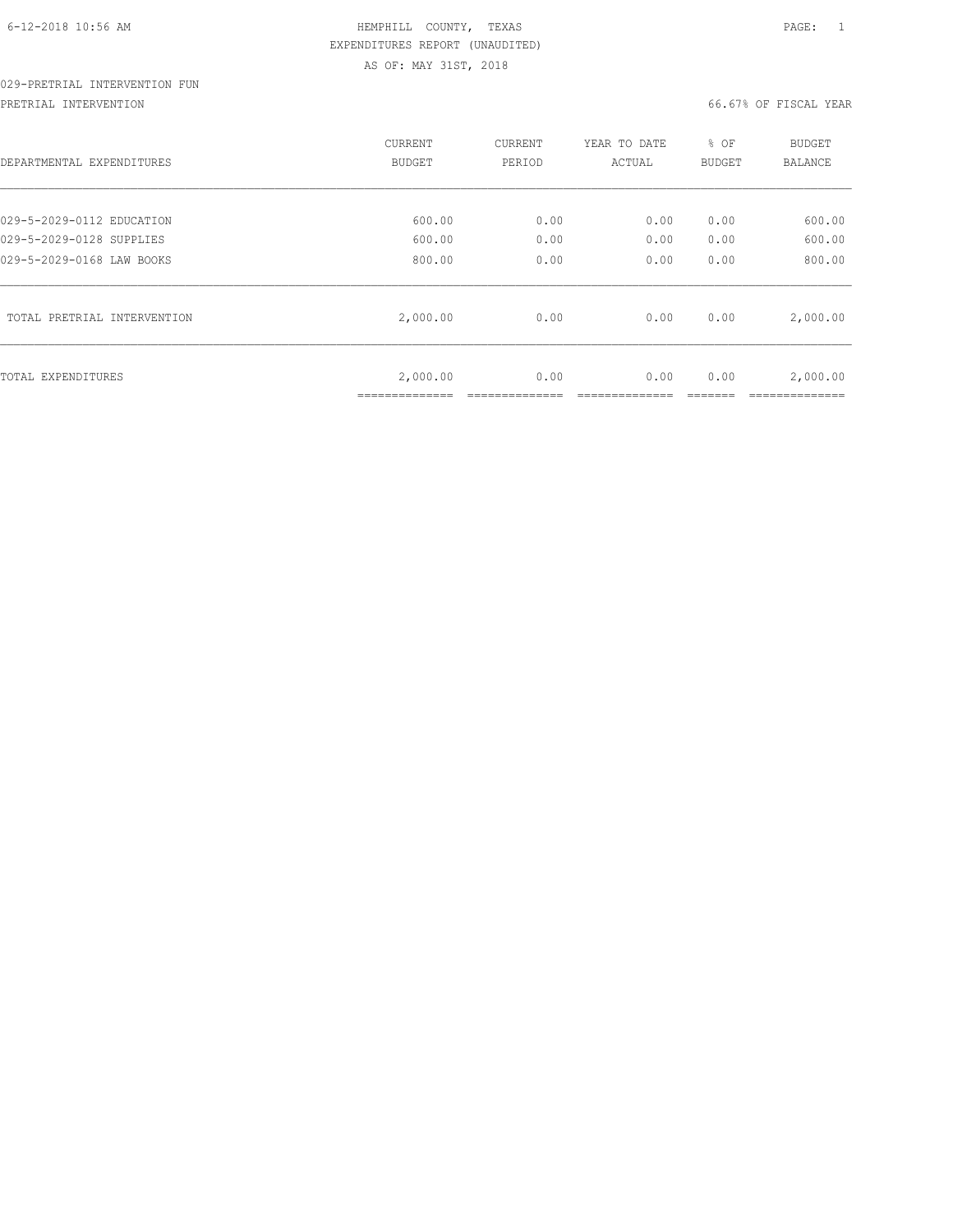# 032-CHK COLLECTION/CO ATTY

#### CHECK COLLECTION 66.67% OF FISCAL YEAR

|                                    | CURRENT                     | <b>CURRENT</b> | YEAR TO DATE | % OF          | <b>BUDGET</b> |
|------------------------------------|-----------------------------|----------------|--------------|---------------|---------------|
| DEPARTMENTAL EXPENDITURES          | <b>BUDGET</b>               | PERIOD         | ACTUAL       | <b>BUDGET</b> | BALANCE       |
|                                    |                             |                |              |               |               |
| 032-5-2032-0109 OTHER MISC. EXP    | 7,000.00                    | 35.00          | 1,038.38     | 14.83         | 5,961.62      |
| 032-5-2032-0128 SUPPLIES           | 0.00                        | 0.00           | 0.00         | 0.00          | 0.00          |
| 032-5-2032-0168 LAW LIBRARY- BOOKS | 0.00                        | 0.00           | 0.00         | 0.00          | 0.00          |
| 032-5-2032-0510 CAPITAL OUTLAY     | 8,500.00                    | 0.00           | 0.00         | 0.00          | 8,500.00      |
| TOTAL CHECK COLLECTION             | 15,500.00                   | 35.00          | 1,038.38     | 6.70          | 14,461.62     |
| TOTAL EXPENDITURES                 | 15,500.00<br>============== | 35.00          | 1,038.38     | 6.70          | 14,461.62     |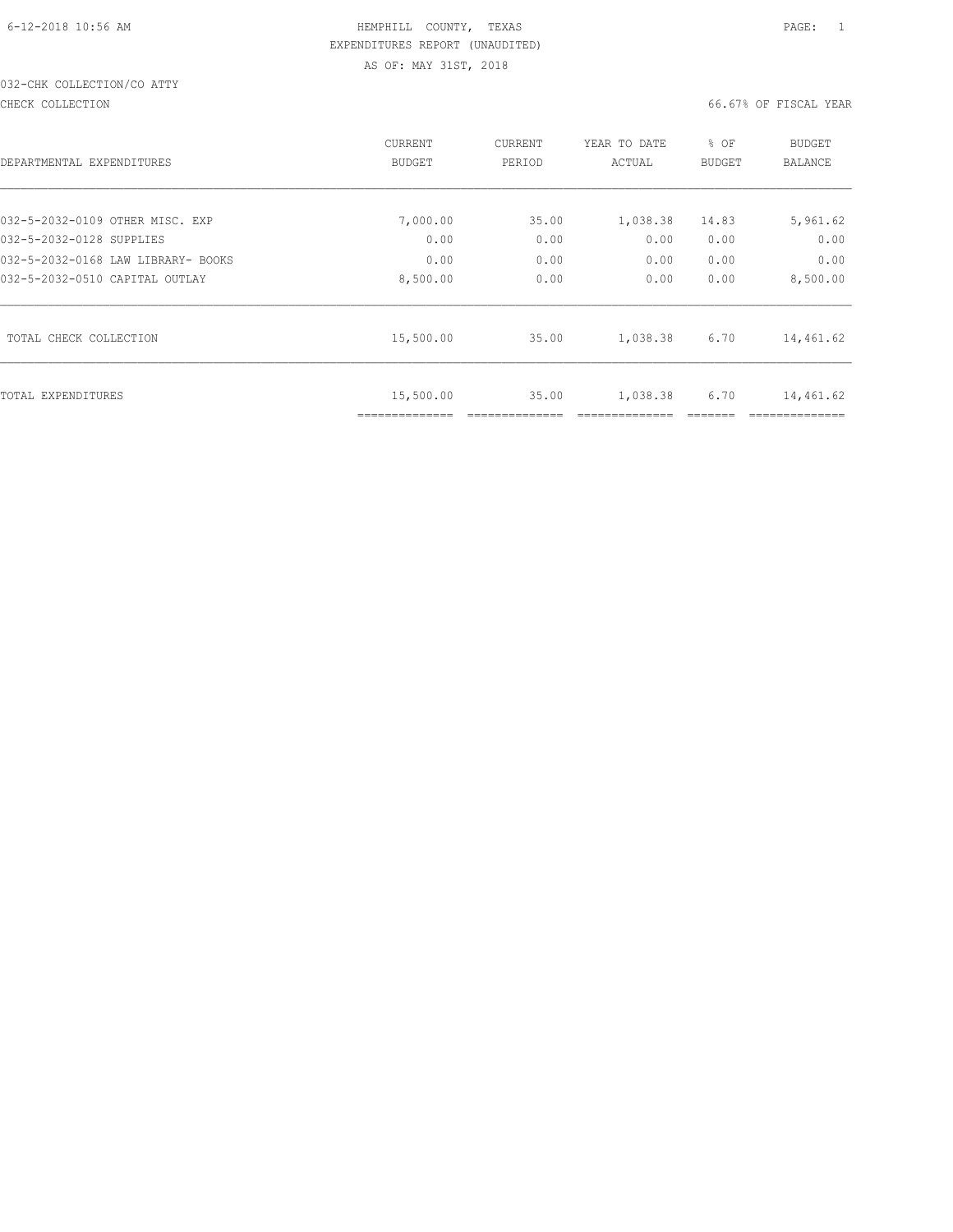#### ANNUAL LEOSE/LAW 66.67% OF FISCAL YEAR

| DEPARTMENTAL EXPENDITURES            | CURRENT<br><b>BUDGET</b> | CURRENT<br>PERIOD | YEAR TO DATE<br>ACTUAL | % OF<br>BUDGET | BUDGET<br>BALANCE |
|--------------------------------------|--------------------------|-------------------|------------------------|----------------|-------------------|
| 036-5-3036-0112 CONTINUING EDUCATION | 10,000.00                | 0.00              | 0.00                   | 0.00           | 10,000.00         |
| TOTAL ANNUAL LEOSE/LAW               | 10,000.00                | 0.00              | 0.00                   | 0.00           | 10,000.00         |
| TOTAL EXPENDITURES                   | 10,000.00<br>___________ | 0.00              | 0.00                   | 0.00           | 10,000.00         |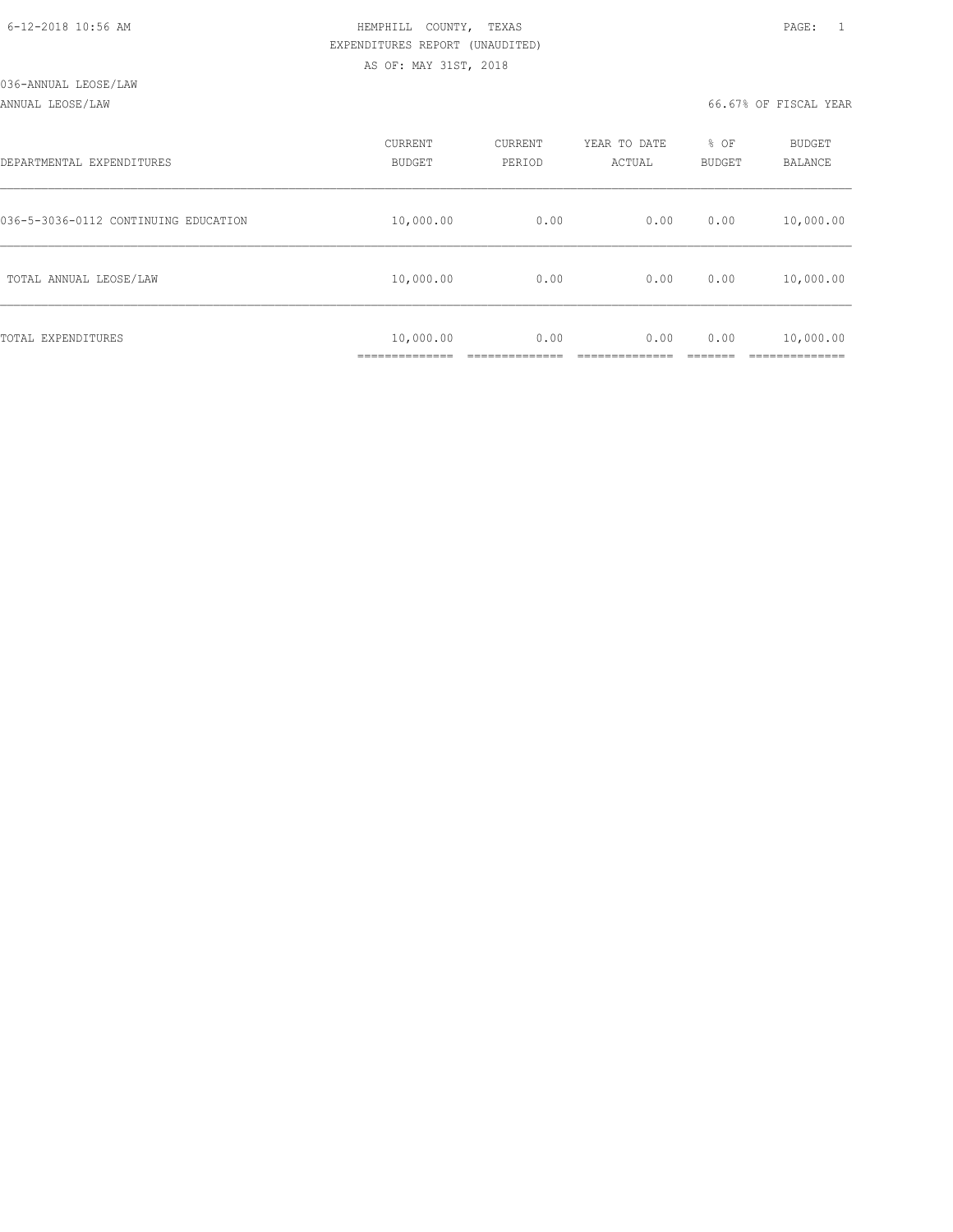046-SCAAP

SCAAP 66.67% OF FISCAL YEAR

| DEPARTMENTAL EXPENDITURES              | CURRENT       | CURRENT | YEAR TO DATE | % OF          | BUDGET    |
|----------------------------------------|---------------|---------|--------------|---------------|-----------|
|                                        | <b>BUDGET</b> | PERIOD  | ACTUAL       | <b>BUDGET</b> | BALANCE   |
| 046-5-3046-0124 CONTRACT LABOR/JBI     | 16,000.00     | 0.00    | 0.00         | 0.00          | 16,000.00 |
| 046-5-3046-0183 REPAIRS & IMPROVEMENTS | 35,000.00     | 0.00    | 0.00         | 0.00          | 35,000.00 |
| 046-5-3046-0185 OTHER APPROVED EXP     | 20,000.00     | 0.00    | 0.00         | 0.00          | 20,000.00 |
| TOTAL SCAAP                            | 71,000.00     | 0.00    | 0.00         | 0.00          | 71,000.00 |
| TOTAL EXPENDITURES                     | 71,000.00     | 0.00    | 0.00         | 0.00          | 71,000.00 |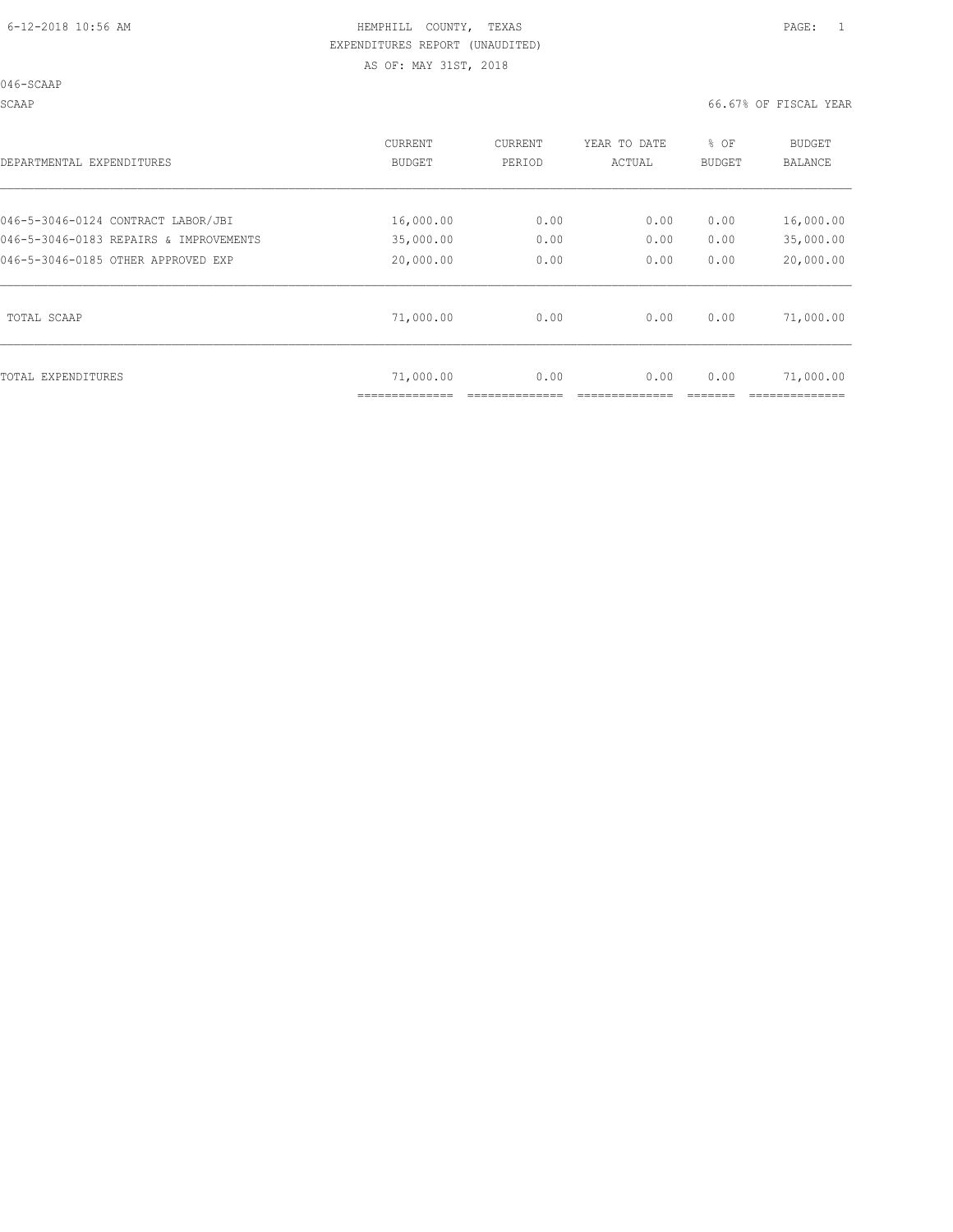|                           | EXPENDITURES REPORT (UNAUDITED)   |                                  |                                 |                     |                                 |
|---------------------------|-----------------------------------|----------------------------------|---------------------------------|---------------------|---------------------------------|
|                           | AS OF: MAY 31ST, 2018             |                                  |                                 |                     |                                 |
| 047-SHERIFF COMMISSARY    |                                   |                                  |                                 |                     |                                 |
|                           |                                   |                                  |                                 |                     | 66.67% OF FISCAL YEAR           |
|                           | CURRENT                           | CURRENT                          | YEAR TO DATE                    | % OF                | BUDGET                          |
| DEPARTMENTAL EXPENDITURES | <b>BUDGET</b>                     | PERIOD                           | ACTUAL                          | BUDGET              | <b>BALANCE</b>                  |
|                           |                                   |                                  |                                 |                     |                                 |
| TOTAL EXPENDITURES        | 0.00                              | 0.00                             | 0.00                            | 0.00                | 0.00                            |
|                           | ______________<br>--------------- | ______________<br>______________ | _____________<br>______________ | --------<br>_______ | ______________<br>------------- |

6-12-2018 10:56 AM HEMPHILL COUNTY, TEXAS PAGE: 1